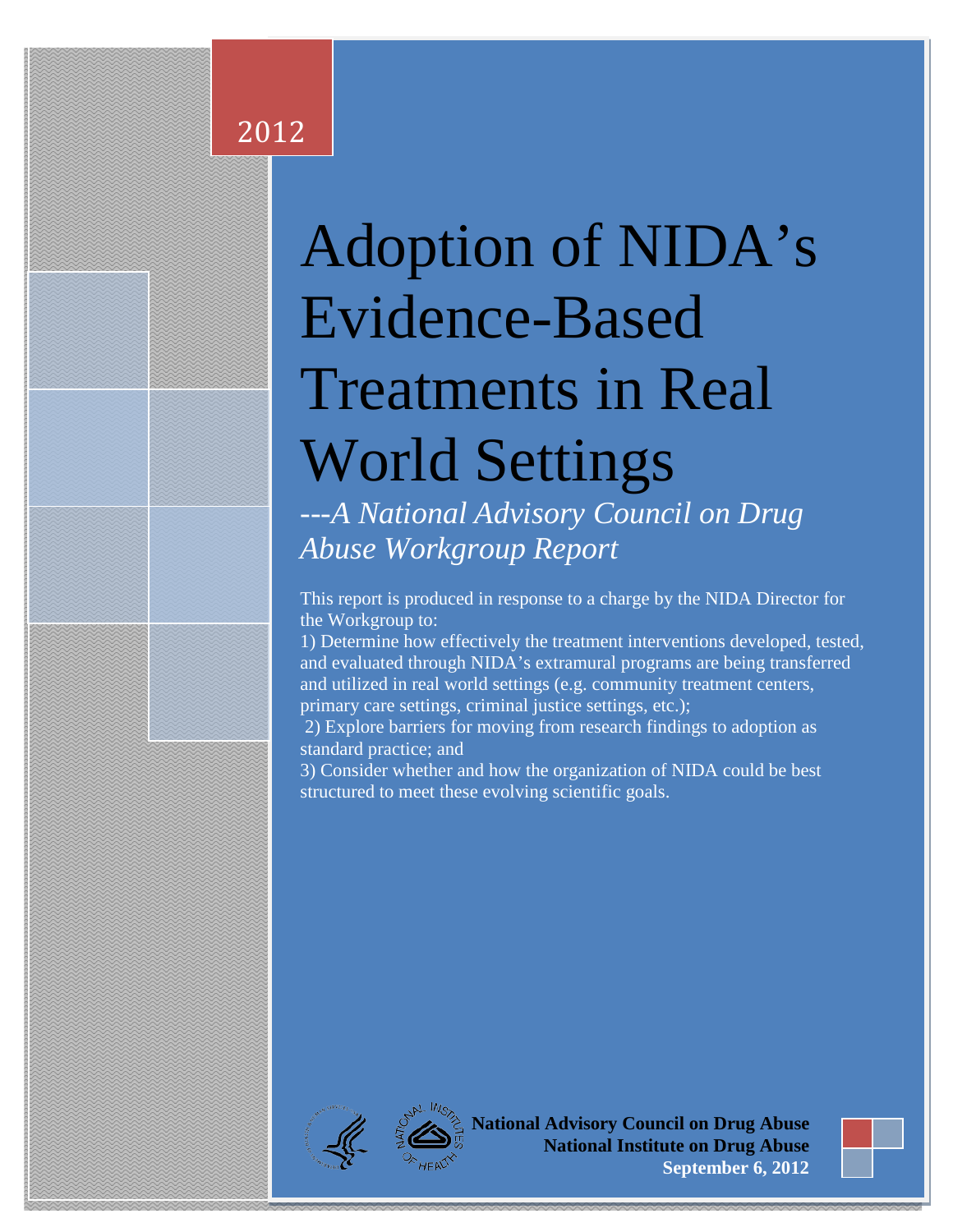

HEALTH SYSTEM **Abramson Cancer Center Department of Psychiatry Anncnbcrg Public Policy Center** 

> Caryn Lerman, Ph.D.  $Marv$  *W. Calkins Professor*  $Deputv$  *Director, Abramson Cancer Center*

July 30, 2012

Nora D. Volkow, M.D., Director National Institute on Drug Abuse 6001 Executive Boulevard Bethesda, MD 20892

Dear Dr. Volkow:

I am pleased to transmit the report and recommendations of the National Advisory Council on Drug Abuse Work Group *"Adoption 0/ NJDA 's Evidence Based Treatments in Real World Sellings".* This Work Group was created at your request in 2011. The report and recommendations reflect the unanimous view of the Work Group members. We take full responsibility for the contents and are available to meet with you and/or members of your staff to discuss our conclusions and recommendations, if needed.

The Work Group was impressed with the dedication and leadership of NIDA's extramural staff. Yet, significant evidence to practice gaps remain for substance use treatments. In light of this, the Work Group recommends creation of new infrastructure and processes within NIDA to bolster Implementation Science in this area. In addition, the Work Group believes that NIDA can partner effectively with other federal agencies and private organizations to create regulatory, financing, or policy decisions that would create markets for, or improve adoption of, its evidence-based treatments.

The members of the Work Group and I would like to thank Meena Hiremath, Ph.D. for her exceptional and vital support throughout the process. She helped the Work Group to consider what types of questions, data, and resources were needed for our evaluation and assisted in writing and editing portions of the report. In addition, Teri Levitin, Ph.D. was extremely helpful in partnering with the Work Group to provide collegial input and assistance on critical issues and Dr. Robert Katt played a key role in preparing meeting notes for us. Thank you for this opportunity to support NIDA's mission.

Sincerely yours,

Caryn Lerman, Ph.D.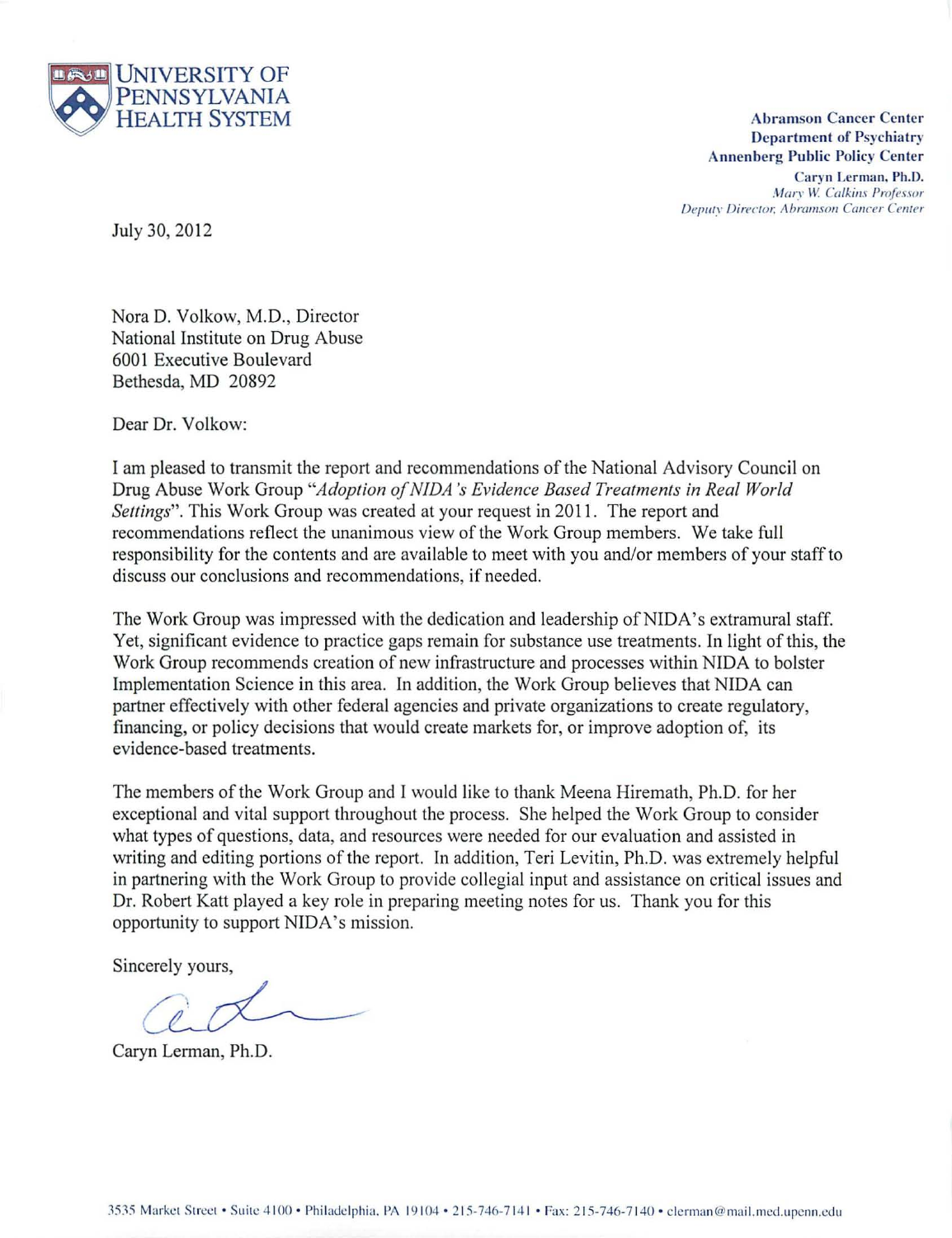# *Report of the Adoption of NIDA's Evidence-Based Treatments in Real World Settings Workgroup*

National Institute on Drug Abuse

2012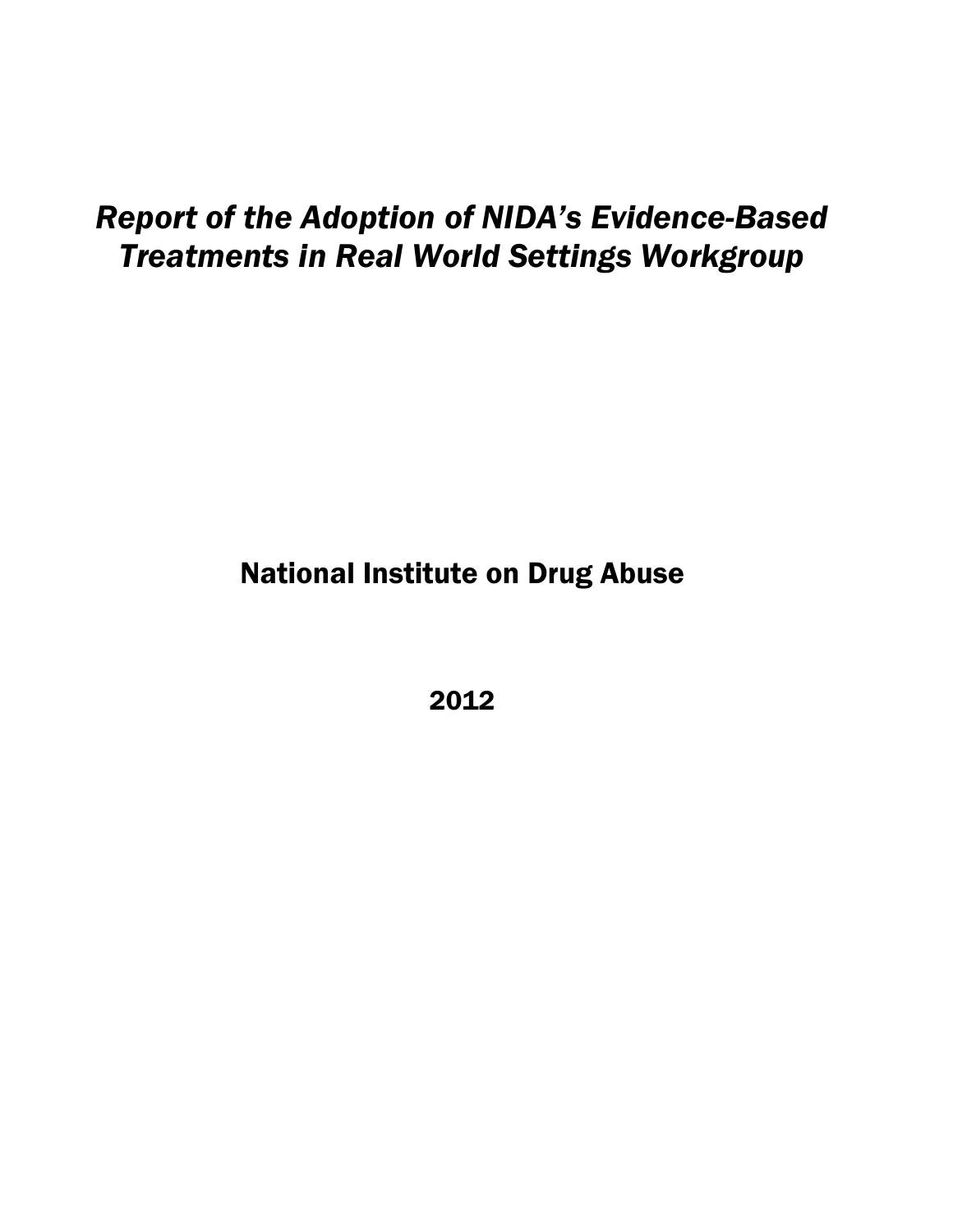# **Table of Contents**

| Evidence-Based Treatments for Substance Use Disorder Are Infrequently Used in Practice  3                                                                                          |
|------------------------------------------------------------------------------------------------------------------------------------------------------------------------------------|
| Lessons from Theory and Research on Adoption of Evidence-based Treatments 4                                                                                                        |
|                                                                                                                                                                                    |
|                                                                                                                                                                                    |
|                                                                                                                                                                                    |
|                                                                                                                                                                                    |
|                                                                                                                                                                                    |
|                                                                                                                                                                                    |
| Division of Pharmacotherapies and Medical Consequences of Drug Abuse (DPMCDA)  8                                                                                                   |
|                                                                                                                                                                                    |
|                                                                                                                                                                                    |
| IV.                                                                                                                                                                                |
| Recommendation 1: Create a New Entity for Translation and Implementation Science Within<br>NIDA to Help Bring Its Scientific Findings on Treatment Efficacy Into Broad Practice 12 |
| Recommendation 2: Establish NIDA Guidelines for Funding Consideration of Treatment<br>Development Research Projects that Consider the Potential for Implementation, Adoption,      |
| Recommendation 3: Establish Systems-Based Research Networks within Naturalistic Settings to<br>Evaluate Intervention Effectiveness, Adoption and Sustainability in Practice14      |
| Recommendation 4: Target Funding to Expand the Grant Portfolio for Implementation Science .15                                                                                      |
| Recommendation 5: Establish a Recurring NIDA-Based Peer Review Panel Charged with<br>Evaluating Research Applications that Focus Specifically on Advancing Rapid Adoption of       |
|                                                                                                                                                                                    |
|                                                                                                                                                                                    |
| Appendix A: Adoption of NIDA's Evidence-Based Treatments in Real World Settings                                                                                                    |
| Appendix B: Adoption of NIDA's Evidence-Based Treatments in Real World Settings                                                                                                    |
| Appendix C: Adoption of NIDA's Evidence-Based Treatments in Real World Settings<br>Council Review Workgroup Meeting, Workgroup SubCommittees' Calls 27                             |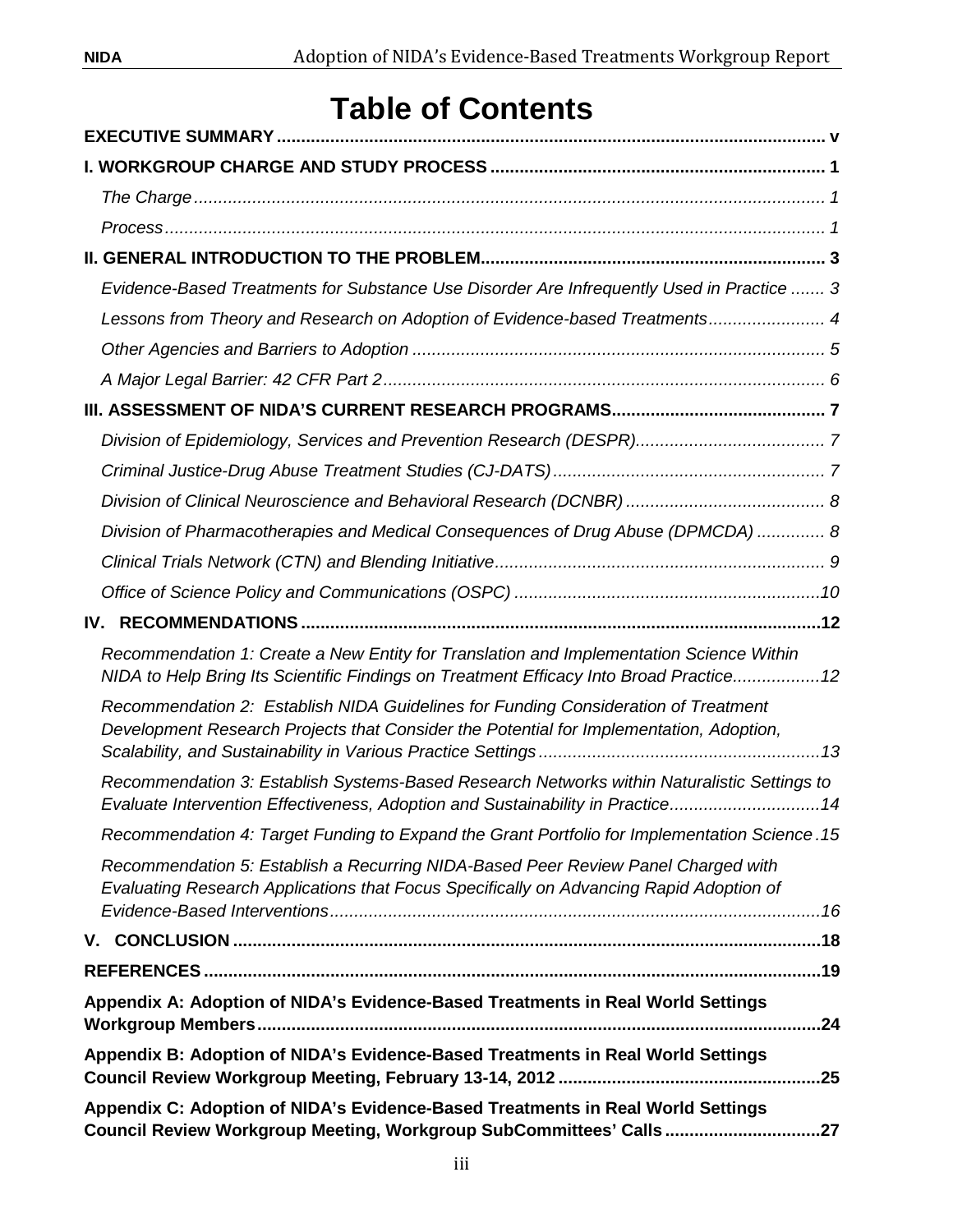<span id="page-4-0"></span>

| Appendix D: Adoption of NIDA's Evidence-Based Treatments in Real World Settings Council |  |
|-----------------------------------------------------------------------------------------|--|
|                                                                                         |  |
| Appendix E: Principles of Substance Use Treatment versus Practice 30                    |  |
| Appendix F: Screening, Brief Intervention and Referral to Treatment (SBIRT) and NIDA31  |  |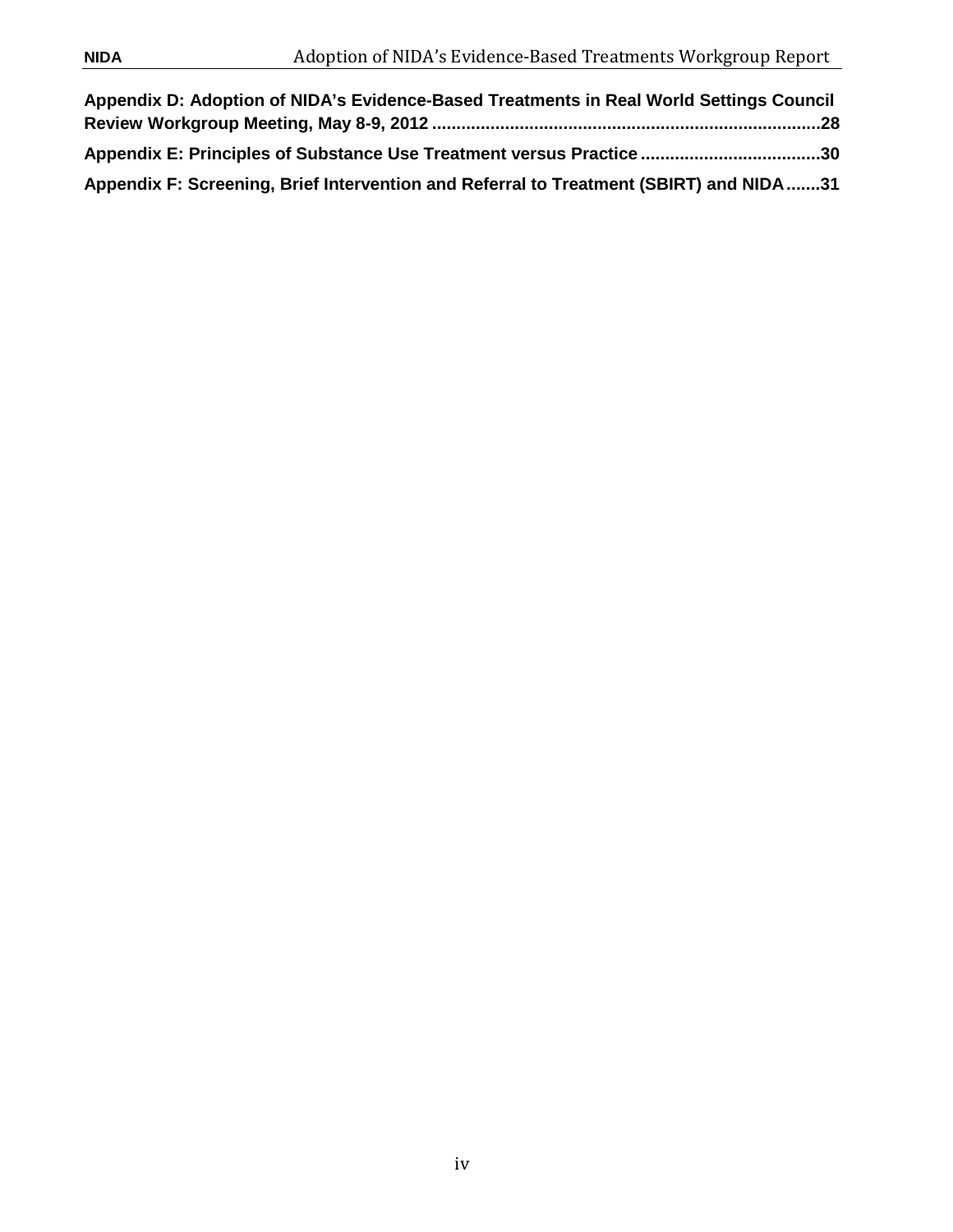# **EXECUTIVE SUMMARY**

The National Institute on Drug Abuse (NIDA) is responsible for a broad range of discovery, translational, clinical, and implementation research designed to better understand, prevent, and treat substance use disorders. NIDA, like all other NIH institutes, has the responsibility to ensure that a significant proportion of its research will result in broadly applied interventions with public health value and economic sustainability.

Bringing scientific discoveries into broad application and practice is only partly a research process. Research evidence can be useful in promoting and encouraging change but is rarely by itself sufficiently powerful to change behaviors or systems. The evidence-to-practice gap is particularly significant in the area of implementation of substance use disorder treatments with proven efficacy. The existing "markets" for evidence-based treatments in the substance use disorder field derive largely from regulatory systems, legislative actions, consumer demands, and public and private sector investments. Indeed, regulatory and policy formulation at the state level, as well as government and private sector funding decisions, guide the range of activities adopted in real world treatment settings. Certainly, many of these social, political, and economic determinants of implementation are beyond NIDA's core research mission and are the responsibility of other federal agencies and private organizations. However, NIDA can and should partner effectively with relevant agencies to inform regulatory, financing, or policy decisions that may create markets for, or improve adoption of, its evidence-based treatments.

As described in Section II below, the "Adoption of NIDA's Evidence-Based Treatments in Real World Settings" Workgroup (referred to as "the Workgroup") was created and charged to determine how effectively the treatment interventions developed, tested, and evaluated with NIDA support are being transferred and utilized in diverse practice settings. The Workgroup's team of clinical, research, and administrative members considered the barriers and facilitators of adoption of effective treatments, including NIDA's current organization and programs.

To facilitate the translation of evidence-based treatments to practice, the Workgroup recommends that the following actions be taken. These recommendations reside directly within the domain of NIDA. The rationale for each of these recommendations and proposed action items are described within this report.

- **1. Create a new entity for Translation and Implementation Science within NIDA to help bring its scientific findings on treatment efficacy into broad practice.**
- **2. Establish NIDA guidelines for funding consideration of treatment development research projects that consider the potential for implementation, adoption, scalability, and sustainability in various practice settings.**
- **3. Establish systems-based research networks within naturalistic settings to evaluate intervention effectiveness, adoption, and sustainability in practice.**
- **4. Target funding to expand the grant portfolio for implementation science.**
- **5. Establish a recurring NIDA-based peer review panel charged with evaluating research applications that focus specifically on advancing rapid adoption of evidence-based interventions.**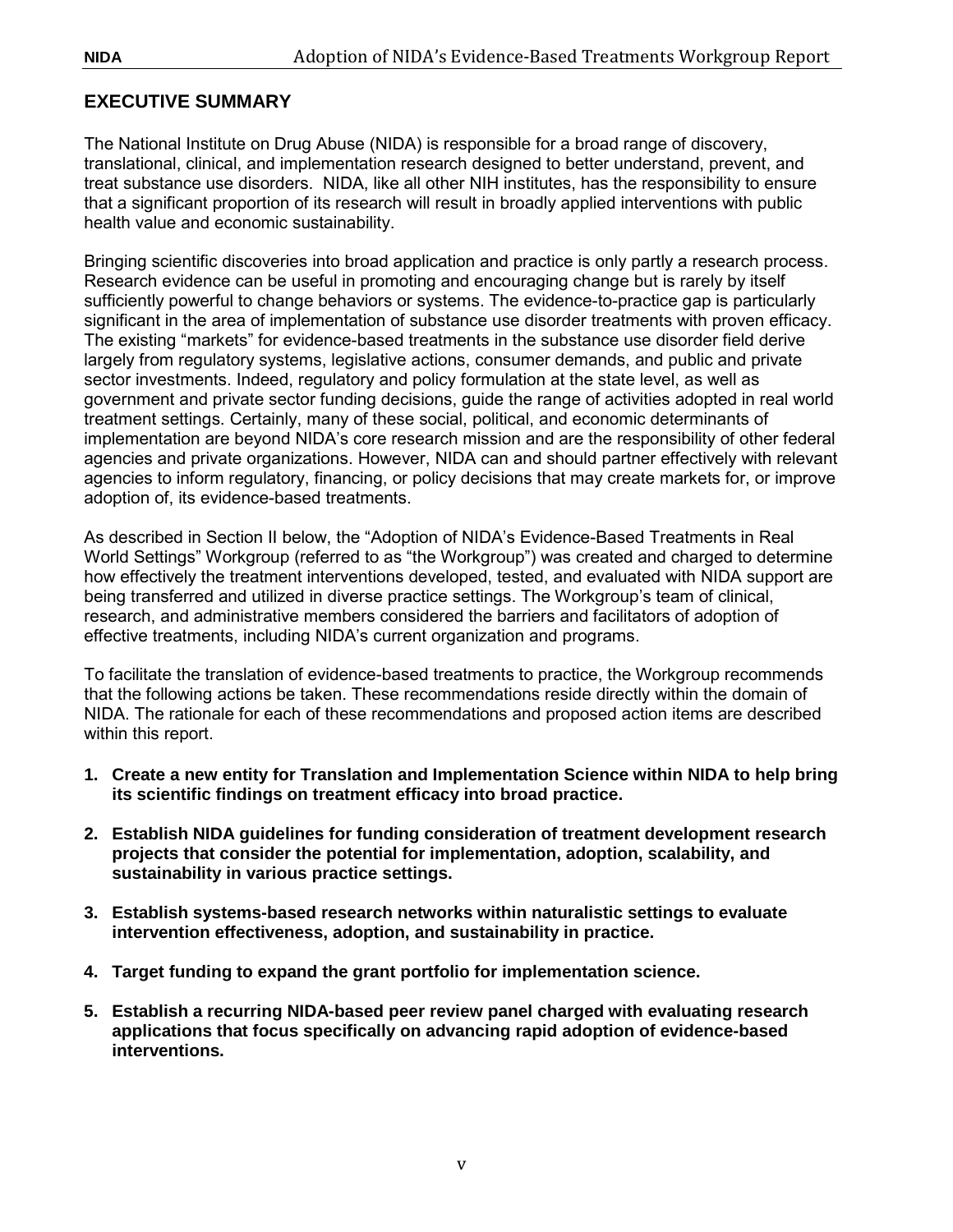# <span id="page-6-0"></span>**I. WORKGROUP CHARGE AND STUDY PROCESS**

# <span id="page-6-1"></span>*The Charge*

In November 2011, the Director of the National Institute on Drug Abuse (NIDA), Nora D. Volkow, M.D., established the National Advisory Council on Drug Abuse's "*Workgroup on Adoption of NIDA's Evidence-Based Treatments in Real World Settings"* (referred to here as " the Workgroup"). [1](#page-6-3)

The Workgroup was charged by Dr. Volkow with the following tasks:

- **1. Determine how effectively the treatment interventions developed, tested, and evaluated through NIDA's extramural programs are being transferred and utilized in real world settings (e.g., community treatment centers, primary care settings, criminal justice settings, etc.).**
- **2. Explore barriers for moving from research findings to adoption as standard practice.**
- **3. Consider whether and how the organization of NIDA could be best structured to meet these evolving scientific goals.**

The Workgroup considered "treatments" broadly to include evidence-based quality improvement strategies, best business practices, models of care, screening and assessment instruments, behavioral interventions, and medications. This definition also extends to continuing care, recovery support and monitoring. Although the Workgroup was not charged with evaluating the adoption of NIDA's *prevention* interventions in practice or public health settings, it is noted that many of the treatment-focused recommendations below may also be applicable to prevention interventions. However, the Workgroup concurs that a more detailed analysis of the prevention portfolio would require a subsequent workgroup process and engagement of members with different expertise.

The Workgroup was asked to be mindful of NIDA's mission to lead the Nation in bringing the power of science to bear on drug abuse and addiction. NIDA accomplishes this by: 1) strategically supporting and conducting research across a broad range of disciplines; and 2) striving for the rapid and effective dissemination and use of the results of that research to improve prevention and treatment and to inform policy as it relates to drug abuse and addiction. These goals are in contrast to those of the Substance Abuse and Mental Health Services Administration (SAMHSA). Established in 1992 and directed by Congress, SAMHSA's mission is to effectively target substance abuse and mental health services to the people most in need and to translate research in these areas effectively and rapidly into the general health care system.

# <span id="page-6-2"></span>*Process*

At the first in-person Workgroup meeting held on February 13-14, 2012, the Workgroup heard presentations from several NIDA staff members about NIDA's mission, programs, and portfolios related to substance use disorder treatment research  $2$ . The presentations and discussions occurred in an executive session format in order to facilitate candid dialogue. The presentations, portfolio data, and ensuing discussions provided the foundations for the Workgroup's assessment of how effectively treatment interventions are being adopted and utilized in various treatment settings and of how NIDA's structural organization could be optimized to enhance adoption of evidence-based treatments more broadly in practice.

<span id="page-6-4"></span><span id="page-6-3"></span>i<br>I  $1$  Appendix A lists the Workgroup members and their affiliations.

<sup>&</sup>lt;sup>2</sup> The agenda for this formal meeting of the Workgroup is included as Appendix B.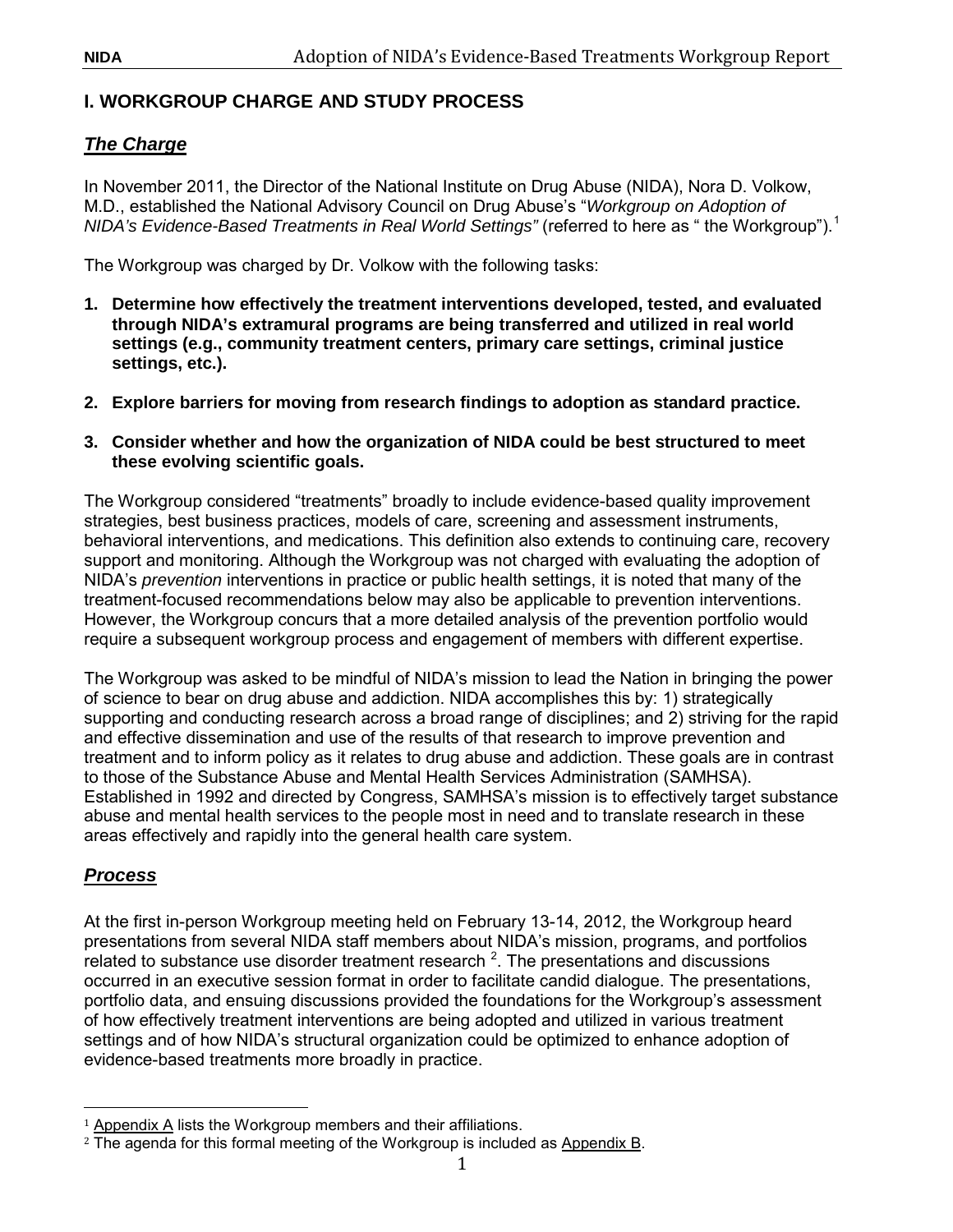To explore barriers to, and facilitators of, adoption of NIDA's treatments, the Workgroup identified public and private sector key partners in this process and leaders of those entities who could provide insights for adoption and sustainability of NIDA's treatments. Representatives of the following organizations were contacted for further discussion outside of the face-to-face meetings with the full Workgroup: National Cancer Institute (NCI) Division of Cancer Control and Population Sciences, Substance Abuse and Mental Health Services Administration (SAMHSA), National Quality Forum (NQF), Agency for Healthcare Research and Quality (AHRQ), and Aetna (as a representative of the insurance industry). $3$ 

The Workgroup held its second in-person meeting on May 8-9, 2012. At this meeting, the Workgroup discussed NIDA's legislative authorization and efforts to communicate and disseminate materials about the latest research related to treatment and prevention of substance use disorders with NIDA staff from the Office of Science Policy and Communications. The Workgroup also explored how other National Institutes of Health (NIH) Institutes and Centers utilize systems-level networks to evaluate and assess implementation of treatments in various practice settings. At this meeting, the Workgroup formulated initial drafts of the key recommendations to the NIDA Director.<sup>[4](#page-7-1)</sup>

In addition to the activities described above, Workgroup members participated in telephone conference calls on January 6, 2012, February 2, 2012, March 16, 2012, April 2, 2012, and April 25, 2012 to discuss information needs, assess findings, plan future steps, and ponder implications as the process progressed. Subsequent to the final in-person meeting on May 8-9, 2012, additional teleconference calls were held to discuss, review, and revise sections of the draft report on June 29, 2012 and July 20, 2012. The final report was approved by the Workgroup members on August 10, 2012.

<span id="page-7-0"></span>i<br>I <sup>3</sup> A list of specific contacts participating in these calls is provided as Appendix C.

<span id="page-7-1"></span><sup>4</sup> The agenda for this formal meeting of the Workgroup is included as Appendix D.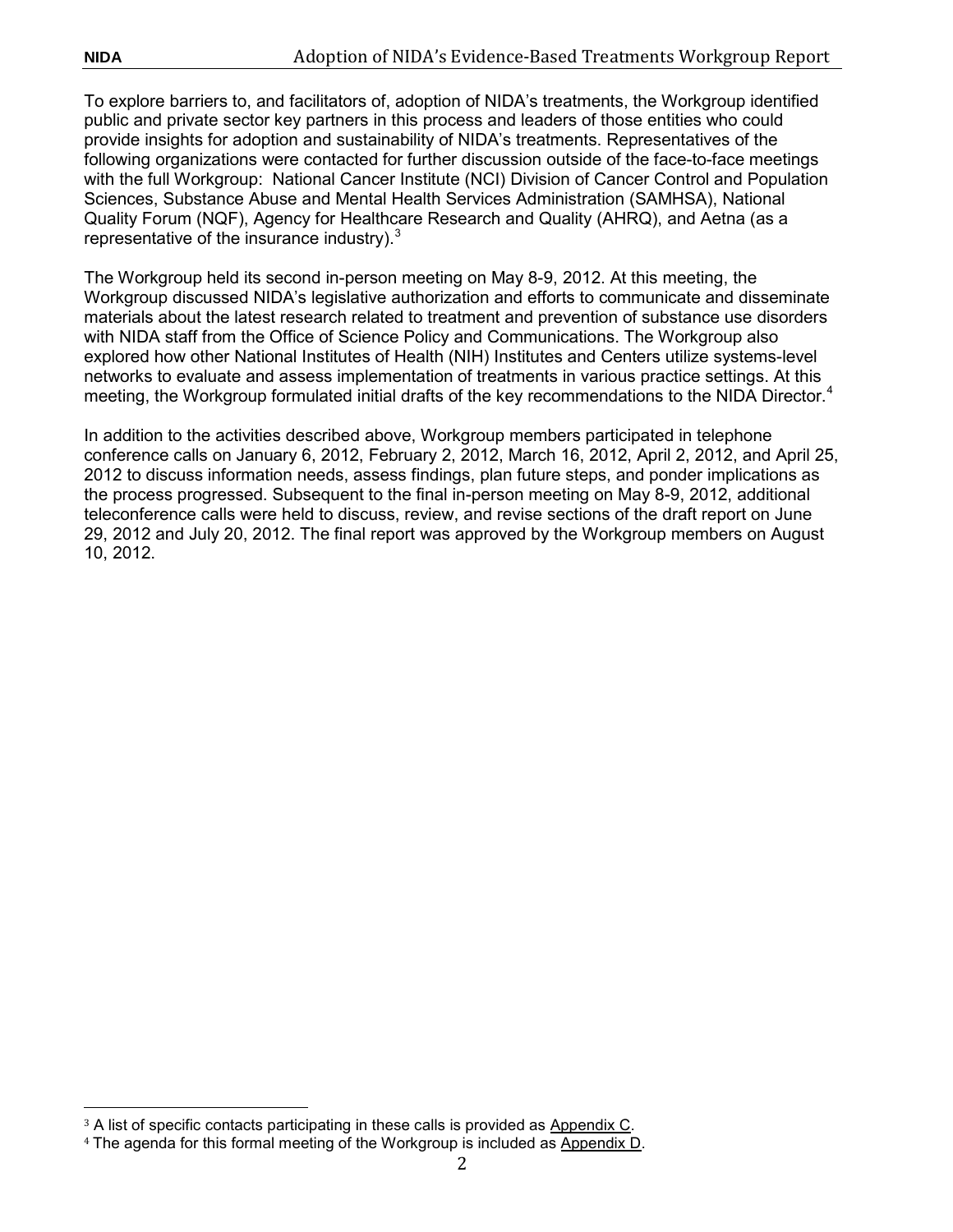# <span id="page-8-0"></span>**II. GENERAL INTRODUCTION TO THE PROBLEM**

# <span id="page-8-1"></span>*Evidence-Based Treatments for Substance Use Disorder Are Infrequently Used in Practice*

The Institute of Medicine has issued reports challenging the health care system to provide safe, effective, patient-centered, efficient, equitable, and timely services (IOM 2000, 2001, 2006). Over the past 15 years, behavioral health services have undergone scrutiny for quality improvement, with growing recognition that addiction treatment services have lagged behind in quality improvement (Fishbein and McCarty 1997; Young and Magnabosco 2004; Patel et al.2006; McCarty et al. 2009; Quanbeck et al. 2012). Delivery of high quality treatment is challenging for various reasons: without universally acceptable biological markers for the addictive state, its consequences, or a defined state of recovery, the definition and outcome measures of "effective treatment" can vary (Smith and Larson 2003; Miller and Miller 2009; Laudet 2011; Tiffany et al. 2012a; Tiffany et al. 2012b; Donovan et al 2012; Uchtenhagen 2012). Treatment effectiveness outcomes may include shortterm or long-term abstinence, reduction in drug use, and associated consequences (e.g., HIV-AIDS, arrests, unemployment, overall health status), completion of a course of treatment, and costeffectiveness. Ongoing research on substance use disorder interventions and treatment provides new insights, as well as refinements of procedures and strategies that constitute "effective treatment". With appropriate design, interpretation, verification and consensus, research findings evolve into protocols, guidelines, or principles for treatment/ treatment improvement, as issued by Federal agencies (NIDA 2009, 2012; NIAAA 2000, 2004; CSAT 1998, 1999, 2005, 2006).

Validated research protocols and treatment manuals that improve identification and treatment of substance use disorders have impact only if they are scalable, translated, widely implemented in practice, and sustainable. Comparison of the "Principles of Drug Addiction Treatment" (NIDA 2009) with the results from the 2010 SAMHSA-generated survey of treatment centers (SAMHSA 2011)<sup>[5](#page-8-2)</sup> provides substantial evidence that translation of evidence-based treatments and treatment principles have not effectively penetrated the majority of treatment services. The SAMHSA survey demonstrates the presence of many deficiencies in current substance use treatment and monitoring practices. These deficiencies include:

- A full range of treatment options is not available in the majority of treatment centers.
- A significant number of treatment centers do not offer recovery support services.
- Only a small fraction of centers (8-9%) offer medication treatment for substance use.
- Less than 50% of centers offer mental health assessment and an even smaller proportion offer medications for psychiatric conditions.
- Fewer than 35% of facilities test for commonly occurring infectious diseases, such as HIV/AIDS, tuberculosis (TB), Hepatitis B or C, and sexually transmitted diseases (STDs).
- A proportion of facilities offer detoxification services, but it is not possible to determine if these services are integrated with treatment on a facility-by-facility basis.
- A majority of centers have drug testing capabilities, but it is not clear if these facilities routinely monitor for drug use.

These significant deficiencies reflect: 1) poor integration with health care systems that are capable of providing an essential and comprehensive level of care (e.g., medications assistance, infectious disease diagnosis and treatment, mental health assessment, and provision of medications); 2) poor uptake of best practices (e.g., inadequate percentage of centers that provide recovery support services, choices of treatment approaches, seamless integration of detoxification with treatment,

<span id="page-8-2"></span>l  $^5$  See <u>Appendix E</u> for a comparison of the "Principles of Drug Addiction Treatment" (left side of the table (NIDA 2009)) with the results of the 2010 SAMHSA-generated survey of the majority of treatment centers (right side of the table (SAMHSA 2011)).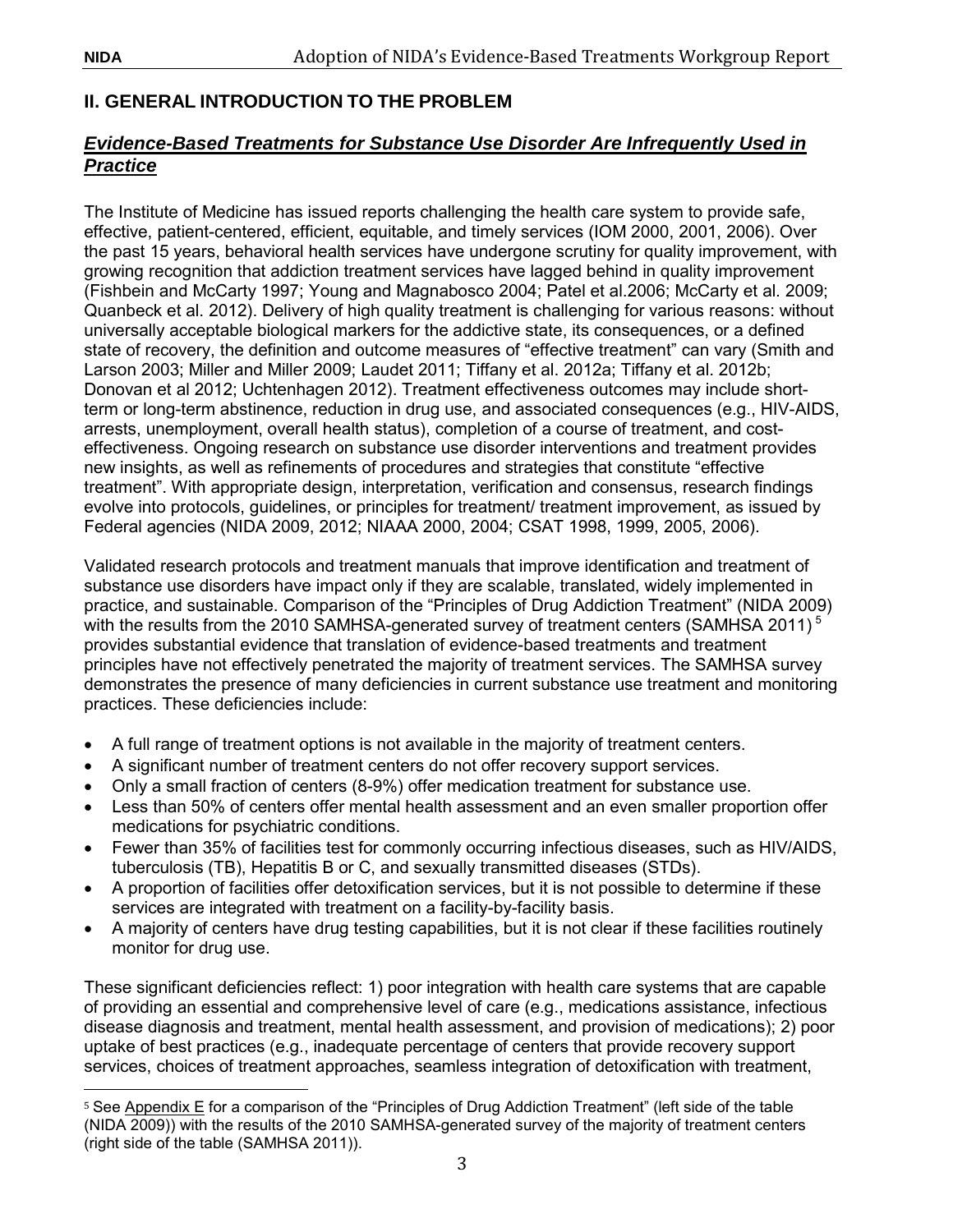adequately licensed and credentialed treatment staff, and incentives for positive treatment outcomes); and 3) inadequate records and reporting systems (e.g., routine drug testing, drop-out rates, relapse rates, follow-up care and length of follow-up care, seamless entry into treatment, continual assessment and modification of an individual's treatment plan, adequate duration in treatment, and voluntary versus involuntary treatment entry). Other reports also document deficiencies in current substance use disorder treatment services and offer strategies for improvement (McKay et al. 2009; Humphreys and McLellan 2011).

There has been some progress in incorporating substance use Screening, Brief Intervention, and Referral to Treatment (SBIRT) procedures into healthcare services (Madras et al. 2009; Madras 2010), and the availability of medications is key to accelerate the medicalization of SBIRT procedures. However, this potential is tempered by the minimal use of medications assistance (8- 9%) in community-based treatment programs and by poor integration of SBIRT services in healthcare systems with a seamless referral system for those in need of specialty treatment<sup>[6](#page-9-1)</sup>. This statistic underscores the importance of strategic planning for adoption of future approved medications and innovative behavioral treatments within treatment services, as well as integration of these practices into community-based settings.

There are several unique barriers to adoption of substance use disorder *medication* treatments and *behavioral* treatments. Some of these challenges are more significant for medication studies, others are more acute in behavioral studies, and all are potentially important in trials examining combined medication and behavioral interventions. Barriers include:

- Few community-based treatment centers have full-time and on-site medical staff to prescribe medications.
- For specific medications (agonists, partial agonists), prescribing practices may be highly regulated by federal or state law, requiring training, or impose restrictions on take-home medications.
- There may be reluctance by counselors to treat addiction with medications.
- Privacy concerns embedded in regulations (e.g. 42CFR Part 2 (*eCFR* 2009)) conceivably create reporting, coding, and billing challenges for medical professionals.
- The "individual-based" approach of most evidence-based behavioral treatments is an obstacle for most public and private treatment services which are "group-based". Even as substance use services become integrated in primary care, it is likely that these services will continue to be group-based treatments by primary care teams, as is the case for behavioral treatments for other health conditions.
- There is a lack of infrastructure or significant industry that is positioned to market, sell, service, and inform users about behavioral interventions and social services. This seriously diminishes the potential for broad utilization and disincentivizes research and development of behavioral and social services interventions.
- For the past 45 years, the vast majority of treatment for substance use disorders has been located in specialty treatment programs (~13,000) and largely detached from an academic research foundation. Thus, many of the clinical researchers in the substance use disorder field do not actually deliver care, and, therefore, may be less in tune with implementation issues that affect adoption in real world settings.
- Counselors have little economic power or regulatory oversight, and thus there is no "industry" pressure to create better counseling protocols.

# <span id="page-9-0"></span>*Lessons from Theory and Research on Adoption of Evidence-based Treatments*

<span id="page-9-1"></span>i<br>I  $^6$  See <u>Appendix F</u> for a discussion about SBIRT and NIDA's role in expanding these services within healthcare systems.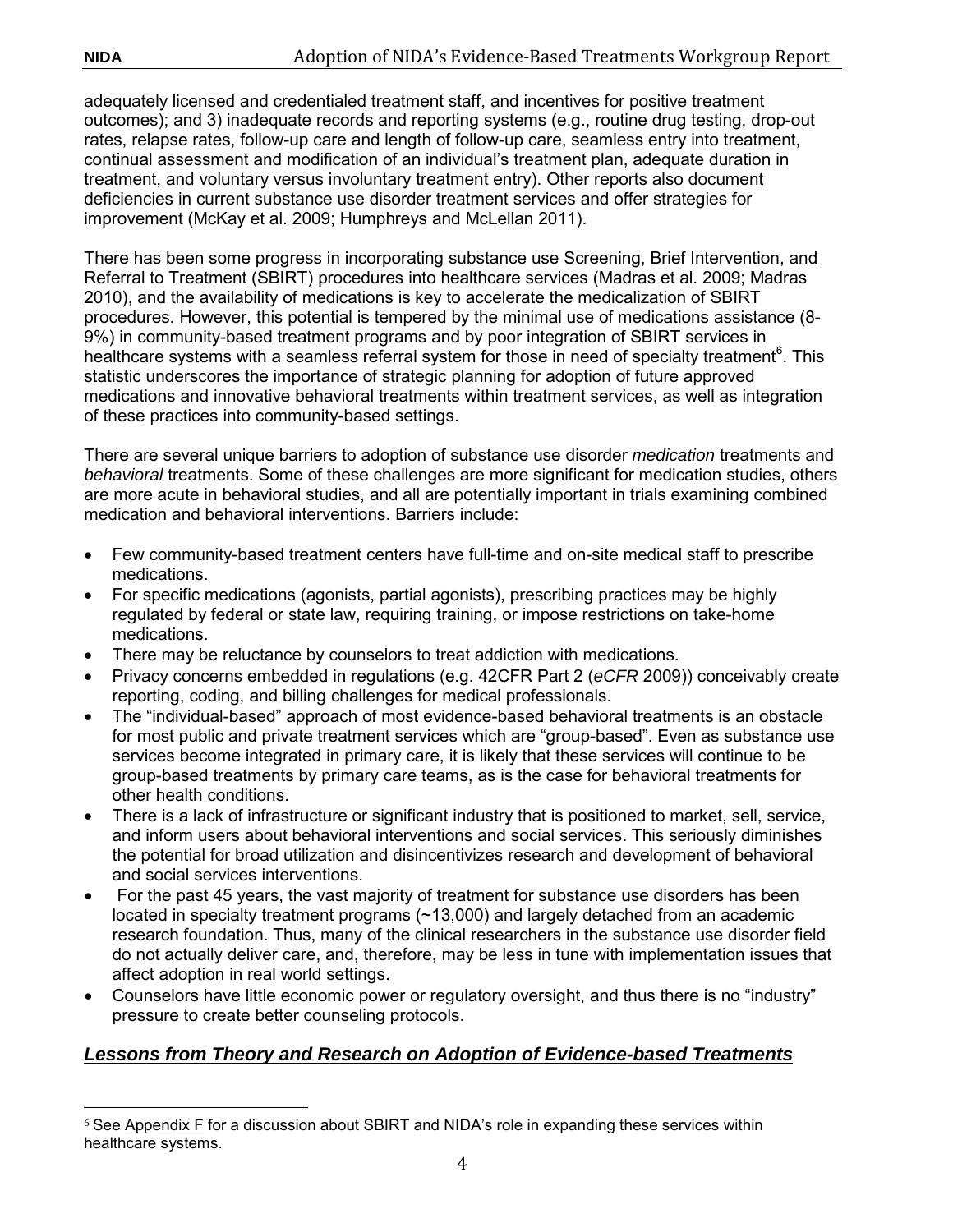The longstanding problem of moving research results into policy and practice is well documented. While it is beyond the scope of this report to summarize the field, we provide some key insights below and refer the reader to some comprehensive sources (Wolfe 1994; Lamb et al. 1998; Langley 1999; Schoenwald and Hoagwood 2001; Gotham 2004; Glisson and Schoenwald 2005; Aarons 2004; Aarons 2005; Gotham 2006; Wirsam and Muller 2006; Walker and Koroloff 2007; Garner 2008; Bond et al. 2009).

The development of treatments that are implementable requires an interaction between the stakeholders of the treatment and the researchers. Thus, the decisions about what is required in order to be implementable when an evidence-based practice is developed requires "buy-in" at multiple levels – from insurers or other purchasers, to individuals (e.g., patients, family, providers) to groups (e.g., care teams), to establishing "standards of care and accreditation", to organizations (e.g., clinic or Health Maintenance Organization (HMO)), and to professional association/political entities (e.g., states, policy makers) (Schoenwald and Hoagwood 2001; Birkel et al. 2003; Gotham 2004; Nelson et al. 2006; Gotham 2006; Sterling and Weisner 2006; Humphreys and McLellan 2011). Intermediaries such as 'opinion leaders' and 'change agents' can influence adoption, even though they are not directly adopting the treatment themselves (Dopson et al. 2002; Doumit et al. 2007; Majumdar et al. 2007; Flodgrem et al. 2011). In the stakeholder/research relationship, using health care systems as an example, the stakeholders include health plan administrators, clinicians, consumers, and purchasers of services (in the private sector, given how health insurance is financed in the U.S., this primarily refers to employers). All of these groups play key roles both in the development of research questions and in the resulting implementation of interventions. Taking stock of all possible key stakeholders who can be levers of change for implementation is of paramount importance to translating research findings to practice (Bogenschneider and Corbett 2010).

Numerous factors can influence the rate and likelihood of adoption: attributes of the treatment; tendencies to adopt new approaches; policy and power relationships; peer group influences; level of contact change agents have with potential adopters; and the degree of local control and adaptation allowed (Stocking 1985; Nutley et al. 2002; Dopson et al. 2002; Nutley et al. 2007). Adoption is influenced also by individual practitioner attitudes about the effectiveness of treatments (Nelson et al. 2006; Lundgren et al 2011; Amodeo et al. 2011); implementation concerns (e.g., competence, increased workload, uncertainty, change fatigue); the nature of evidence (e.g., size and complexity of the evidence base; experience as evidence, habit)(Gonzales et al. 2002); risk (Panzano and Roth 2006); social class and hierarchy (Lindbladh et al. 1997); availability of data on the use of treatments in special populations (Castro et al 2010; Larios et al. 2011; Novins et al. 2011); and incentives and true institutional support for implementation (Kanter et al. 1992, Dawson 1996 ; Haynes and Haines 1998).

Measuring the critical outcomes of implementation of evidence-based treatments is of paramount importance and is challenging (Proctor et al. 2009; Proctor et al. 2011). Indeed, eight conceptually distinct implementation outcomes have been proposed: acceptability, adoption, appropriateness, feasibility, fidelity, implementation cost, penetration, and sustainability (Proctor et al. 2011).

# <span id="page-10-0"></span>*Other Agencies and Barriers to Adoption*

Partnering with other agencies may be an effective strategy for NIDA to address some of the barriers to adoption described above. Beyond the recommendations provided below, NIDA could engage in the following activities:

• Partner with the Centers for Medicare and Medicare Services (CMS), Health Resources and Services Administration (HRSA) and possibly private insurers to conduct research designed to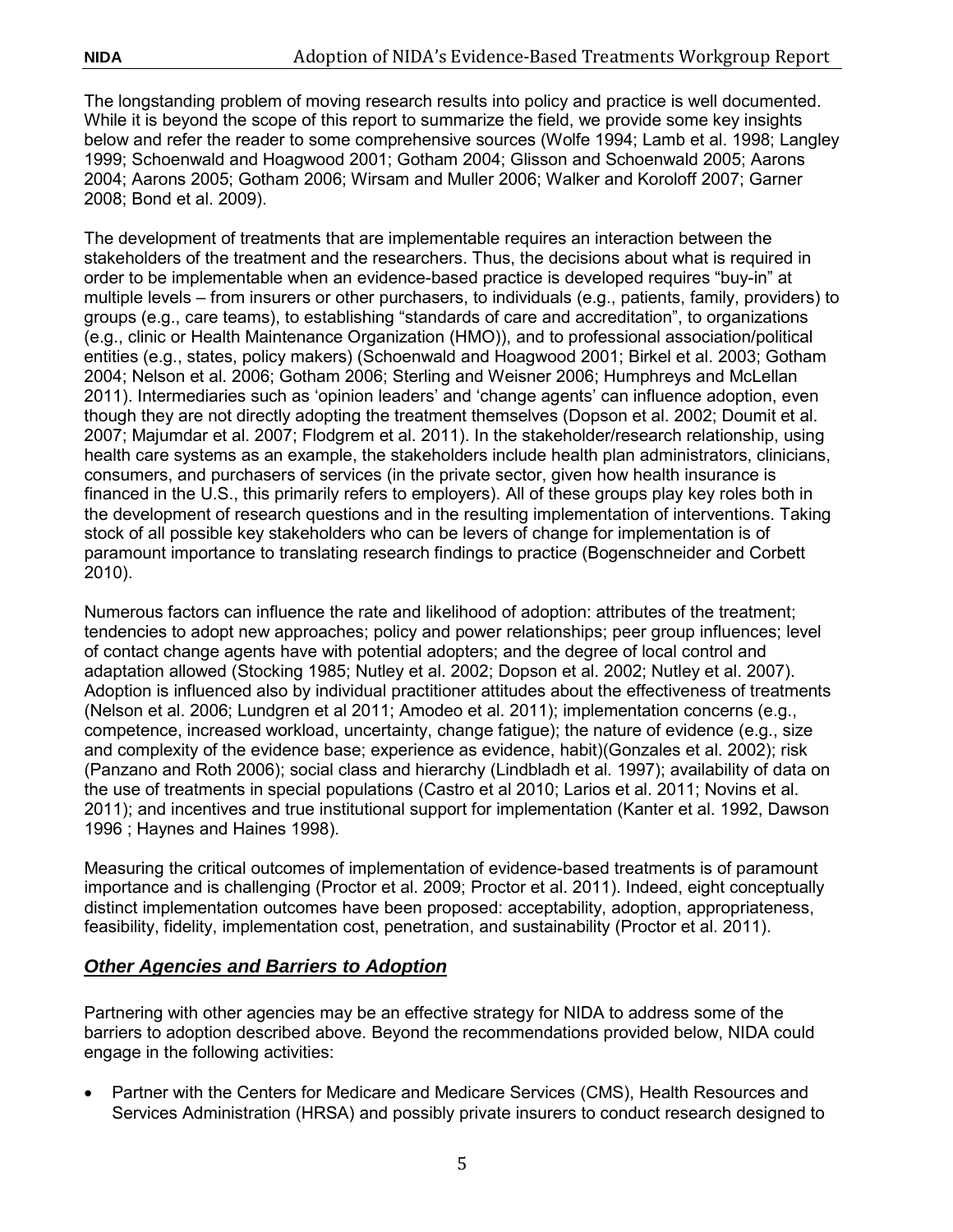determine the general health effects and cost savings from various types of substance use disorder medications and behavioral treatments.

- Join the Office of National Drug Control Policy (ONDCP) and CMS to initiate dialogue with third party health care insurance companies about coverage for substance use disorders. CMS provides modest insurance coverage for substance use disorders; yet, CMS accounts for about 39% of all healthcare expenditures (2010) in the US (CMS 2011). CMS standards usually become the standards for the rest of the insurance industry.
- Interact more extensively with HRSA, a potential key federal agency partner in a position to bring evidence-based practices to scale within healthcare services. HRSA now contains coverage for substance use and mental illness within their block grant, an important opportunity for integration of healthcare and substance use disorder care. Further integration of services is likely with healthcare reform (Buck 2011), which provides insurance coverage and training for primary care physicians and nurses and pharmacists. Thus, the large population of private practice and office-based therapists (social workers, psychologists, psychiatrists) will be paid to manage substance use disorders in these settings.
- Engage strategically with AHRQ and its networks (Practice-Based Research Network (PBRN) and Accelerating Change and Transformation in Organizations and Networks (ACTION)) to improve implementation, adoption, and diffusion of treatments for substance use disorders.
- Partner with the Food and Drug Administration (FDA) to develop drug testing and development criteria that reflect a chronic care perspective on the use of specific medications.
- Strengthen interactions with SAMHSA and co-develop strategies to improve the delivery and quality of substance use disorder treatments available to the public. Because federal reimbursement for substance use disorder services has largely been through block grant dollars administered by SAMHSA, they are a critical partner in translating and disseminating NIDA findings. To date, NIDA and SAMHSA have not produced a consistent, strong, and effective alliance which could lead to uniform translation of NIDA-based treatment research principles into SAMHSA-funded treatment centers.
- Encourage the Office of Personnel Management (OPM) to issue, within their annual "call letter", adherence to principles of effective treatment.

# <span id="page-11-0"></span>*A Major Legal Barrier: 42 CFR Part 2*

Although not part of its charge, the Workgroup notes that a critical factor affecting the implementation of NIDA interventions is 42 CFR Part 2, which poses substantial barriers both to integration of substance use treatment programs to other healthcare and to integration among institutions providing medical care (*e-CFR* 2009). The 42 CFR regulations prevent physicians from accessing information about a patient's substance use history when providing healthcare, including medications, without having strong "due cause and by reporting in triplicate that this disclosure has been made." This rarely occurs in the process of providing health care. These barriers for exchanging critical information have resulted in medical error, as well as public safety problems.

Workgroup recommendations will be less effective without modification of 42 CFR Part 2 so that disclosure of any alcohol or drug use treatment or diagnosis made by a treatment program could be more readily accessed by healthcare providers. This federal regulation, originally introduced in the early 1970s in response to federal drug enforcement raids of methadone maintenance clinics to access data for criminal prosecutions (Lewis 1976), predates current research that provides clear evidence for the benefits of integrating health care information. Further, many of the protections (e.g., removal of pre-existing conditions) that have come with the Affordable Care Act (DHHS 2012) are responsive to the concerns about having substance use disorder diagnoses in medical records. Resolving the barriers imposed by 42 CFR Part 2 could significantly facilitate the implementation of substance use treatment interventions into practice.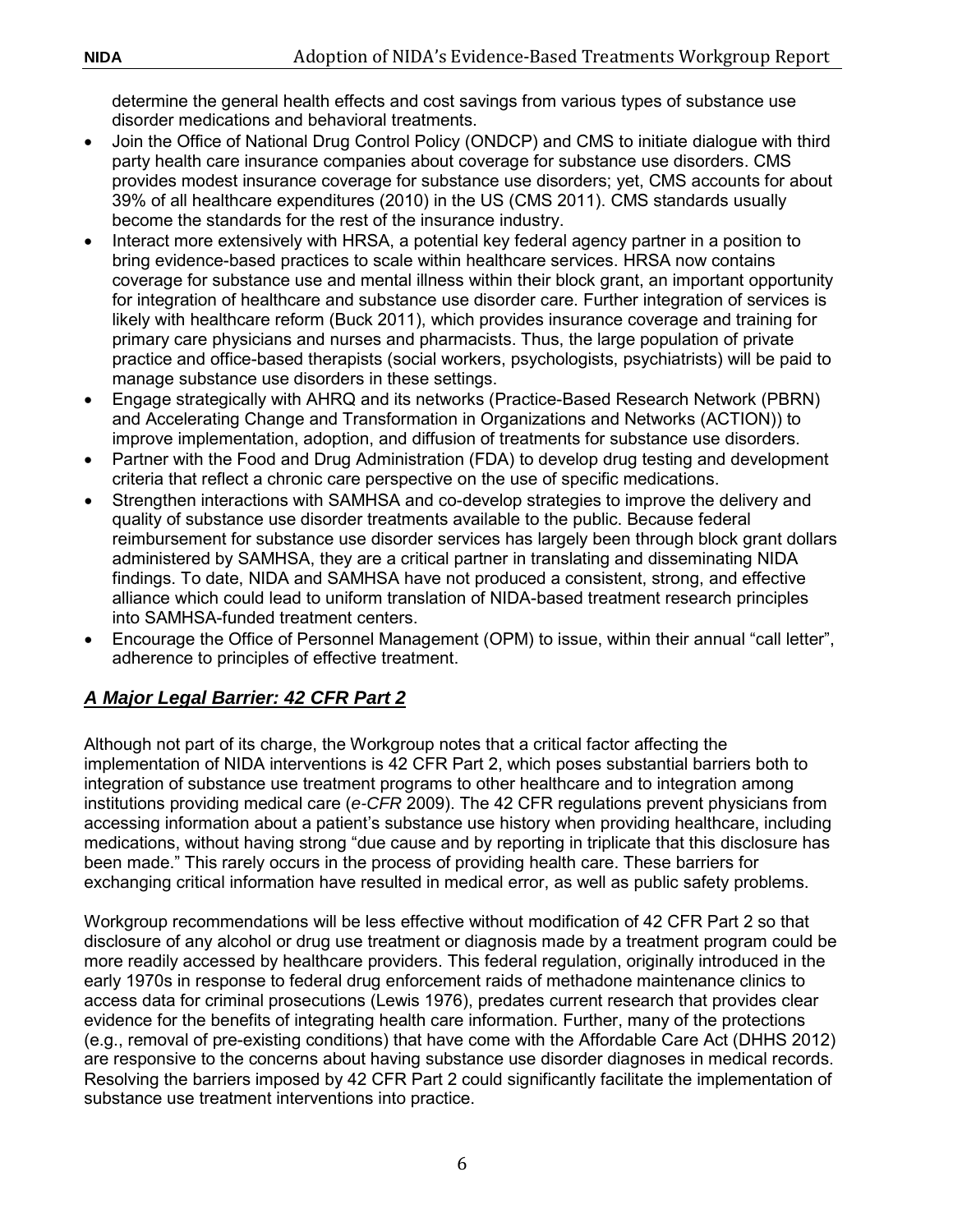# <span id="page-12-0"></span>**III. ASSESSMENT OF NIDA'S CURRENT RESEARCH PROGRAMS**

# <span id="page-12-1"></span>*Division of Epidemiology, Services and Prevention Research (DESPR)*

The DESPR materials and presentations offer lessons learned and reflect strategic and innovative thinking and "real world" examples that can be significant contributors to the end products Dr. Volkow sought in framing the Workgroup's charge. A small segment of DESPR's portfolio is dedicated to implementation-related work: 26 out of 328 grants in the past seven years have focused specifically on dissemination and implementation (with some studying dissemination rather than implementation). DESPR is the locus of the Criminal Justice-Drug Abuse Treatment Studies (CJ-DATS) program, which has been innovative with regard to approaches to implementation. The Division also has made some strategic collaborative efforts toward integrating its research and evaluation efforts with other federal agencies.

DESPR's approach of encouraging researchers not only to identify specific facilitators and barriers for implementation but also to explore approaches to integrate facilitators and circumvent barriers as intermediate outcomes is notable. For example, DESPR promotes research that addresses if and how various business practices, service delivery models, coordination and integration of care, and screening and referral processes can improve treatment delivery and retention. Evaluation and assessment of these approaches will inform the process as NIDA establishes guidelines and standards for treatment development that consider the implementation potential of an intervention (Recommendation 2). With the exception of CJ-DATS and some co-funding of research with SAMHSA, on the whole, DESPR's portfolio has not included many studies that involve "systems" in implementation or dissemination. DESPR's experiences will inform the proposed entity in the Director's office (Recommendation 1), and there is also expectation that DESPR's mission-related efforts and portfolio will benefit from that same entity.

It appears that DESPR's mission, and generally the missions of other NIDA units, are detrimentally impacted by organizational boundaries within NIDA. For example, research supporting treatment development and efficacy testing is organizationally separated from health services research. Organizational barriers may curb developing integrated lines of research and constrain researchers to narrow borders, thus increasing the probability of a delay in the development, implementation, and dissemination of the overall product, in this case a treatment for substance use disorders. The proposed entity in Recommendation 1 should also alleviate these organizational barriers.

#### <span id="page-12-2"></span>*Criminal Justice-Drug Abuse Treatment Studies (CJ-DATS)*

The CJ-DATS program is an example of cross-federal agency funding with SAMHSA's Center for Substance Abuse Treatment (CSAT), National Institute on Alcohol Abuse and Alcoholism (NIAAA), Department of Justice (DJ), and CDC contributing to the CJ-DATS 1 (2002-2008) and CSAT and DJ contributing to CJ-DATS 2 (2008-2013). The overall focus of this program is to access and utilize sectors of the criminal justice system, whose clients represent a significant proportion of the overall population of persons with substance use disorders, to provide treatment that not only improves public health but also benefits public safety through reduced recidivism. CJ-DATS 2 is attempting to explore systems-level interventions and implementation strategies which will undoubtedly inform the emerging field of implementation science. The CJ-DATS approach presents a paradigm shift in its efforts to organizationally facilitate the coordination of treatment interventions and services between the criminal justice and the treatment service systems, especially considering the significant challenge of their seemingly conflicting missions and cultures. Results from CJ-DATS 2 have the potential to inform both implementation strategies and improved services and treatments for client outcomes. The CJ-DATS program is commended on all of these bases.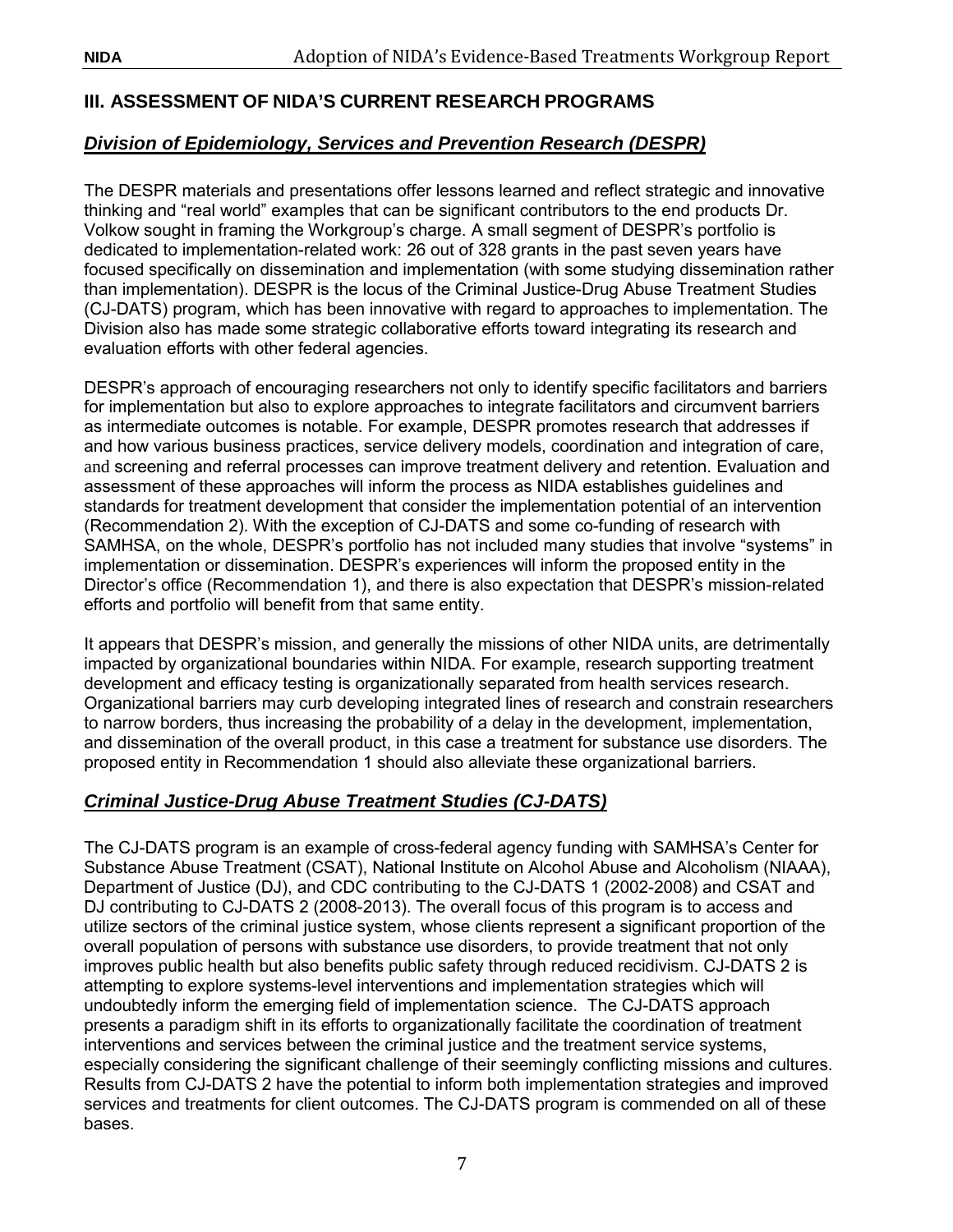In CJ-DATS 2, the requirement to recruit at least one criminal justice agency partner as a coinvestigator is especially noteworthy. Through this effort, nine organizational criminal justice partners share authority and decision processes. This partnership enabled the criminal justice expert to "coach" the academic expert and others about the realities of the respective justice system cultures so that improvements in interventions and implementation strategies could be achieved. This type of organizational partnership may serve to promote both acceptance of evidence-based interventions/practices as the desired product and establishment of that intervention/practice as a funding standard, so that evidence-based interventions are sustained despite the changes in organizational leadership that occur over time.

# <span id="page-13-0"></span>*Division of Clinical Neuroscience and Behavioral Research (DCNBR)*

DCNBR supports research on clinical neuroscience, brain and behavioral development and behavioral and integrative treatment. A major focus of the Division is on translational science, specifically translation of basic and clinical neuroscience research to develop and test novel substance use disorder treatments in a clinical research setting. Within this Division, the Behavioral and Integrative Treatment Branch supports research on all phases of development of behavioral treatments, from development and pilot testing to efficacy and effectiveness evaluation. The potential to link clinical neuroscience research on the brain substrates of substance use disorder core components (e.g., cue reactivity, response inhibition) with intervention development within the same Division is viewed as an organizational strength. Efficacious substance use disorder treatments for adolescents supported by DCNBR include multi-systemic therapy and multidimensional family therapy as well as several additional behavioral, cognitive-behavioral, and contingency management approaches. For adults, contingency management approaches and various cognitive-behavioral therapies have been shown to be efficacious.

The Division has developed a stage model framework for behavioral intervention development which has been adopted by some NIDA treatment researchers. However, some of these behavioral treatment interventions can be costly and are labor intensive for clinicians. While the work in this Division is commendable, the Workgroup emphasizes the need to develop an increased focus within the Behavioral and Integrative Treatment Branch on interventions that have greater potential portability to varied health care settings. Moreover, careful consideration of implementability of proposed interventions should be a consideration in funding, regardless of the priority score of an application (Recommendations 2 and 4). This shift in emphasis is crucial for NIDA-funded behavioral treatment research to be more widely adopted in a sustainable manner in real world treatment settings.

# <span id="page-13-1"></span>*Division of Pharmacotherapies and Medical Consequences of Drug Abuse (DPMCDA)*

DPMCDA includes a successful Medication Development Program. The grants and contracts portfolio for DPMCDA includes multiple therapeutic strategies for a variety of substance use disorders. The process begins with the identification of novel molecular targets and molecular entities. It proceeds from *in vitro* testing, through preclinical *in vivo* testing, to clinical trials in pursuit of FDA approval, with sound "go-no go" decision trees. Studies at all stages of the pipeline are supported, and the process is not always linear. Within the past seven fiscal years, eleven new grants and/or contracts have supported the testing of new molecular entities. However, because the length of the typical drug development cycle exceeds ten years, none of these new molecular entities has yet entered Phase III trials. Between fiscal years 2005 and 2011, DPMCDA funded 156 research grants and six contracts to support Phase II and Phase III trials for medications for substance use disorders.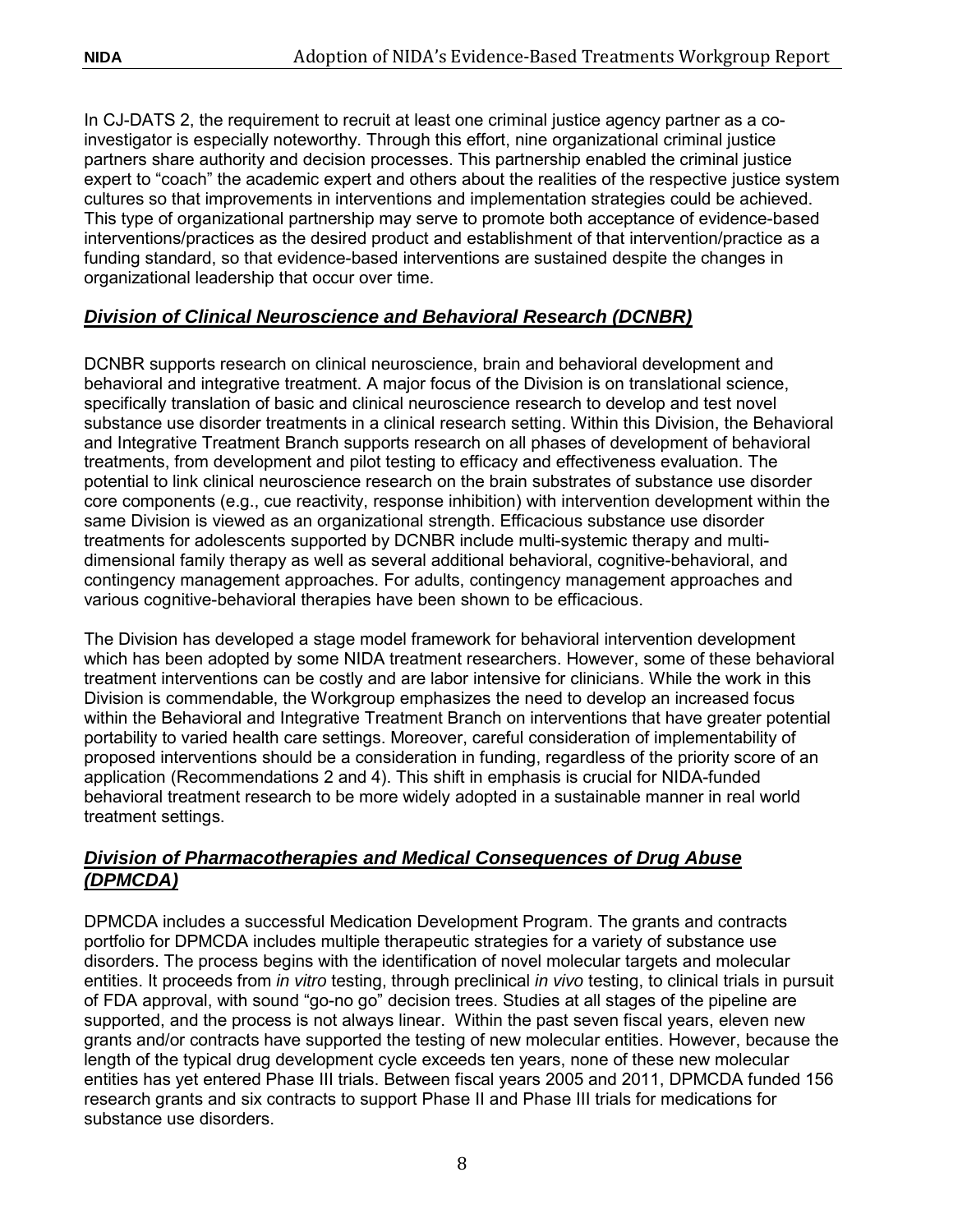To date, NIDA has been involved in the development of buprenorphine (and various formulations), levacetylmethadol (LAAM), naloxone, and naltrexone for opiate use disorders. Currently, the Division is also interested in the repurposing of existing "de-risked" medications that either failed for other indications or have been parked due to funding or programmatic considerations. This year, it is expected that two supplemental new drug applications (sNDA) will be filed with the FDA. These supplements are filed to change a label (to include a new patient population), market a new dosage or strength of a drug, or change the way a medication is manufactured. If a new patient population (e.g. a substance using population) is added to a FDA label of an already marketed medication, it validates the treatment such that it qualifies for reimbursement by insurance companies and other third party payers. DPMCDA also supports safety and efficacy studies of approved medications in a variety of populations, such as adolescents, HIV/AIDS-positive individuals, and other groups with medical or psychiatric co-morbidity.

The Workgroup recognizes the many challenges in developing medications: 1) Few pharmaceutical firms are interested in engaging in research and development in this area. In order for a firm to develop medications for this population, it needs to mitigate the risk that illegal drug use may potentially increase the number of adverse effects reported and thus "contaminate" the medication label. 2) Clinical trials with addicted individuals and individuals with psychiatric co-morbidity can be particularly challenging due to retention, safety and other practical issues. 3) Drug-drug interaction studies during clinical trials may require administration of illicit drugs to a population vulnerable to relapse. 4) The FDA standards for approving a substance use disorder medication often require new medications to produce sustained abstinence, often following cessation of the medication, at a 6-month follow-up. Many pharmaceutical companies consider this criterion onerous and a reason to avoid research and development for this class of drugs. 5) The required initial investment for research and development by a pharmaceutical firm can be a barrier, particularly for conditions with a small market (e.g. heroin addiction). Requirements for provision of services for substance use disorders, through the Affordable Care Act and the Mental Health Parity and Addiction Equity Act, may greatly expand markets for substance use medications and interventions.

Notwithstanding these obstacles, the Workgroup is encouraged by two important new initiatives: 1) studies to assess the beneficial health outcomes associated with reductions in drug use; and 2) studies to develop and validate markers of medication compliance. The Workgroup also learned that DPMCDA is working with the FDA to have NIDA become a holder of sNDAs. The Workgroup commends DPMCDA for building a robust scientific program with significant clinical and public health impact and for explicitly endorsing real-world adoption as a central metric by which DPMCDA's efforts should be evaluated. Given the need to increase approved substance use disorder medications, several members of the Workgroup commented that the Division's budget may be too small. Efficacious medications for substance use disorders are crucial for translating evidence-based treatments to medical practice settings.

The Workgroup notes that DPMCDA does not routinely use the CTN for clinical trials with medications, despite the CTN programs being designed to specifically engage and facilitate medications testing. While it is beyond the scope of this report, the reasons for this disengagement are not clear and require further scrutiny.

# <span id="page-14-0"></span>*Clinical Trials Network (CTN) and Blending Initiative*

The CTN is a cooperative network of treatment researchers and community-based service providers created to validate, refine and deliver new treatment options to patients in community treatment programs. This partnership between academic leaders and community treatment providers is designed to study behavioral and/or pharmacological treatments in community settings. The CTN has undergone a series of significant changes since it was created. The CTN has increased the representativeness of subjects and providers. It is positioned to study efficacy and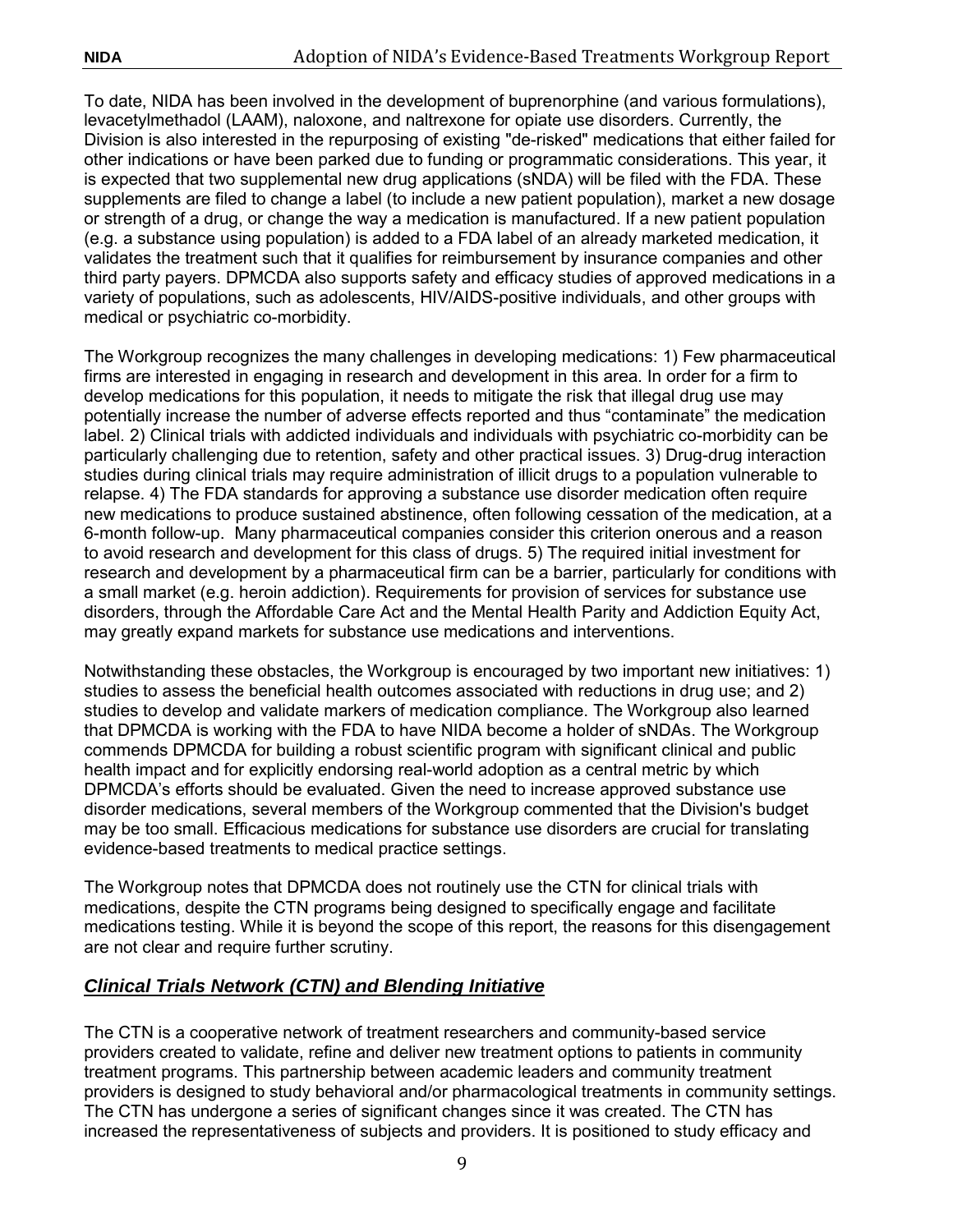effectiveness of medications and psychosocial interventions within individual programs. A perusal of completed and pending studies reflects both CTN's achievable goals for efficacy/effectiveness research and CTN's limitations for advancing implementation of evidence-based practices.

Although CTN partnerships between academic leaders and community treatment providers are designed to develop studies that can be transferred into practice, the CTN's structure, consisting of discrete programs, is not able to investigate the full spectrum of barriers to "real-world" implementation and dissemination that are related to systems (see Recommendation 2). Implementation and services research extend well beyond effectiveness research, because decisions about adopting interventions are typically made at the level of the system of which they are a part, and are also made with feasibility in mind. In a healthcare system, the stakeholders may include health plan administrators, clinicians, consumers, and purchasers of services (primarily employers), and the factors that can influence the rate and likelihood of adoption (attributes of the treatment, training, implementation costs, availability of and acceptance by change agents, assessment of practitioner attitudes, competence, workload, incentives, fidelity, and sustainability) are not readily measurable in the CTN infrastructure.

Specialized knowledge and skills are required to investigate system level barriers, potential facilitators and mechanisms to position an intervention within widely varied clinics or specialty programs. Such research must consider multiple factors, beyond patient response, for usefulness and adoptability. These factors include type of staffing, scheduling, individual versus group, "fit" with the resources available in the clinic, training requirements, time involved, acceptability to purchasers of the service, cost and coordination of care and investigation of reasons for resistance to change and mechanisms to surmount resistance to change. Thus, reconstituting the CTN to include public or private primary care clinics within its network is not an adequate solution for developing a structure to investigate implementation research. Underscoring this, most of the treatments shown effective by the CTN have not been adopted in the health care system; indeed many have not even been adopted in the very CTN specialty treatment programs that helped evaluate them.

The Blending Initiative, now a CTN responsibility, brings NIDA staff and researchers together with clinicians to disseminate information on evidence-based practice. Despite funding limitations, a number of large, well-attended conferences have been organized under this initiative. The initiative also produces educational products (e.g., publications, ATTC trainings) that facilitate the use of science in clinical practice. The initiative also partners with state-level organizations for the purposes of improving practice. All of these activities have some intuitive appeal, but the Workgroup notes that none has been rigorously evaluated for impact on practices or expansion of implementation.

Overall, the CTN may be succeeding in its original goals, in efficacy and effectiveness research, but in the view of the Workgroup, it was not positioned to conduct system-level implementation research nor can it be repositioned or reorganized to do so, given its history, structure and personnel.

# <span id="page-15-0"></span>*Office of Science Policy and Communications (OSPC)*

One of NIDA's missions is to ensure rapid and effective dissemination of NIDA research results, and the Office of Science Policy and Communications (OSPC) supports this effort by generating and disseminating publications, such as reports and communications about treatment, to targeted audiences, such as teenagers, the healthcare industry, and the criminal justice system. OSPC is increasingly using targeted websites, such as the easy-to-read website for those with low scientific literacy, and social media (e.g. FaceBook, Twitter, and YouTube) to increase its outreach. OSPC has also helped NIDA develop its newly revamped main website, [www.drugabuse.gov.](http://www.drugabuse.gov/)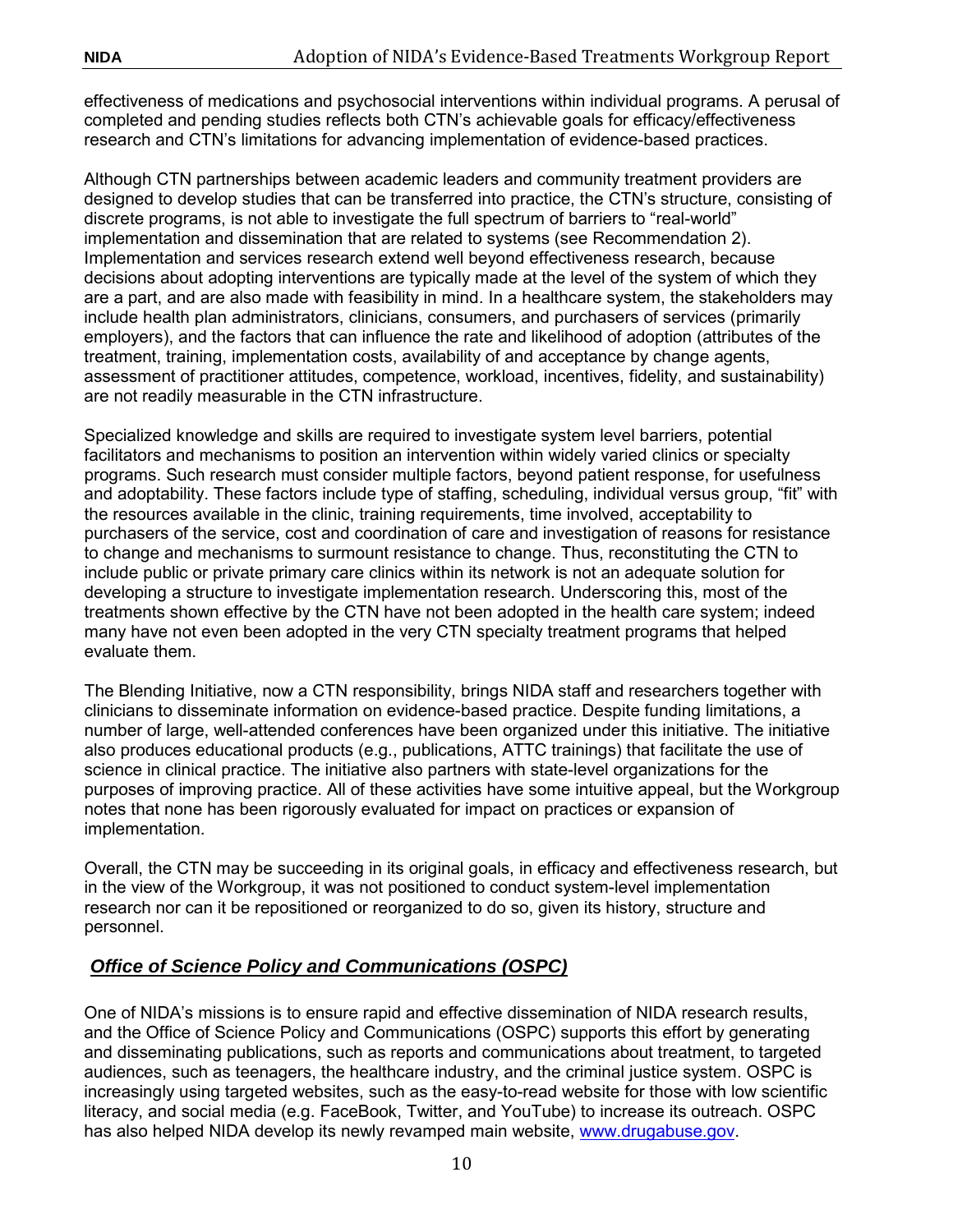OSPC coordinates the development of NIDAMED, a web-based outreach to clinicians and other healthcare professionals, which incorporates NM-ASSIST, an interactive screening tool for screening and brief intervention (SBI) techniques. Since its 2009 launch, innovations such as inclusion of a quick-screen option, in addition to the full NM-ASSIST, have increased the number of SBI sessions completed. NIDAMED also is part of the Addiction Performance Project, a continuing medical education (CME) program aimed at overcoming common biases physicians have about drug abuse. There are currently six NIDA-developed CME curricula available on AAMC's MedEd portal. There are plans in place to develop CME modules, in conjunction with Medscape, on safe prescribing for pain and on managing patients who abuse prescription drugs, developing a mobile application (app) version of NM-ASSIST for use on smart phones and notebooks, and creating an application programming interface so that existing apps can access and use NIDAMED resources.

While OSPC products and efforts are scientifically grounded and informative, there are some major challenges. It appears that much of the public is not sufficiently aware of the resources available from NIDA. It would be worthwhile to assess which of NIDA's informational resources (including their website) are being effectively utilized and by which communities. Further, much of the information developed by NIDA is targeted for physicians, physician assistants, or nurses. However, in order to implement change in policies, procedures, or practice, those who need to be targeted are administrators, insurers (medical malpractice insurers), and decision makers. NIDA may benefit from a plan for dissemination of materials to these key players.

In efforts to inform and facilitate the medical community in identifying, treating, and referring patients with substance use disorders, OSPC only has anecdotal information about the adoption of the NIDAMED SBI tools and no web-based feed-back provisions for users. Also, the NM-ASSIST does not include information on where to get specialty treatment and on criteria for effective treatment (although the accompanying resource booklet for clinicians who use the screening tool provides information including links to treatment sources). Thus even if a physician identifies a patient needing treatment, it is still a tremendous challenge for that physician to easily discern what type of treatment might be most beneficial for that patient and where he/she might obtain that treatment. This problem is not limited to the NIDAMED website; navigation of the general NIDA websites by physicians is challenging and few in the healthcare community, other than substance use disorder professionals, are aware of NIDA's products. There needs to be a thorough and independent evaluation about the utility of the NIDAMED website with ample opportunities for customer feedback and marketing for the application to be effective and user friendly. Again, as with the Blending conference, these activities have some intuitive appeal, but the Workgroup notes that none has been rigorously evaluated for impact. Further, there is concern that NIDAMED will not be implemented in health care settings because it is simply too lengthy. This is a problem that will greatly limit the value of NIDAMED.

It also seems that differences in philosophies and approach to treatment between SAMHSA and NIDA prevent NIDA and SAMHSA from working together effectively to achieve goals that are in the interest of both agencies. SAMHSA approaches treatment with a more consensus basis while NIDA takes a stronger scientific approach. Given SAMHSA's visibility within the substance use disorder and mental health community, it would be optimal for NIDA to more effectively collaborate with SAMHSA to prepare shared documents and dissemination plans to promote effective implementation of substance use treatment strategies among their shared community.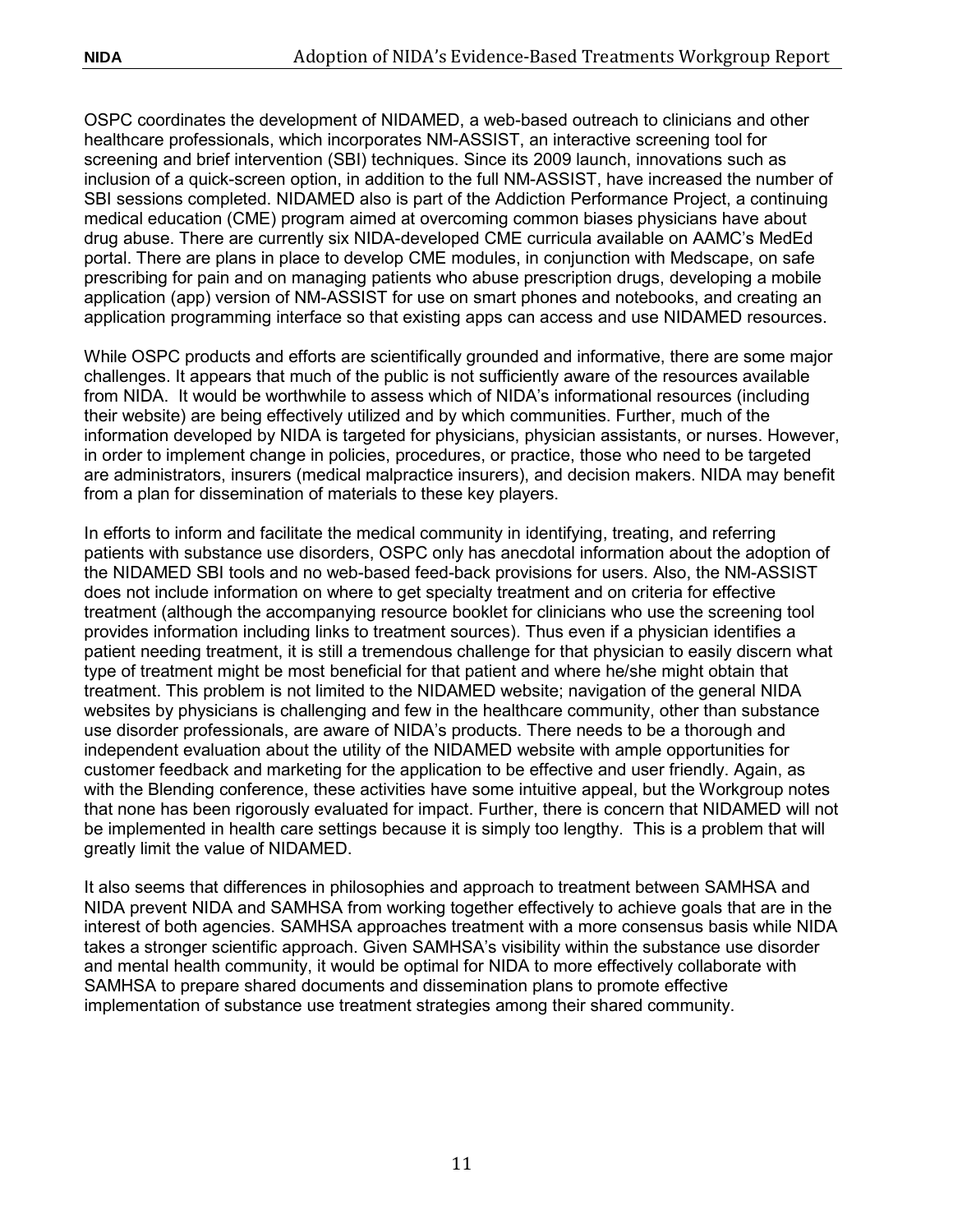# <span id="page-17-0"></span>**IV. RECOMMENDATIONS**

The review and analysis of the relevant scientific literature and of NIDA's units that house relevant research formed the basis of the Workgroup's recommendations. As per the charge, the Workgroup focused on the adoption of NIDA's evidence-based treatments. Five key Workgroup recommendations are presented below, and the following description and definition of the term "implementation science" was used by the Workgroup in developing those recommendations:

*"Biomedical, social science, organizational and managerial research constantly produce new findings – but often these are not routinely translated into health care practice. Implementation research [science] is the study of methods to promote the systematic uptake of proven clinical treatments, practices, organizational and management interventions into routine practice, and hence to improve health. In this context, it includes the study of influences on patient, healthcare professional, and organisational behaviour in either healthcare or population settings.The lack of routine uptake is strategically important for the development of healthcare as it clearly places an invisible ceiling on the potential for research to enhance health" (*Implementation Science™ 2012).

# <span id="page-17-1"></span>*Recommendation 1: Create a New Entity for Translation and Implementation Science Within NIDA to Help Bring Its Scientific Findings on Treatment Efficacy Into Broad Practice*

Rationale: Translating scientific findings into broadly applied treatments and services will require expertise beyond the skills needed to develop and test clinical, behavioral and pharmacological interventions. Recognizing the importance of factors other than the basic research and clinical trials currently supported by NIDA in determining which interventions are ultimately adoptable in practice settings, the Workgroup notes that it is critical to create a new entity within NIDA which will lead translation and implementation science. This is essential in order to create pharmacologic and behavioral interventions which are widely adopted and sustained. The specific goals and action items listed below apply not only to existing "implementable" interventions, but also to evidencebased interventions that may be "rescued" and adapted to increase portability and to interventions that are developed in the future.

The specific goals and functions of this new organizational entity should include the ability to:

- 1. Engage NIDA staff, other government agencies, policy-makers and other stakeholders (e.g., treatment providers, insurers, and businesses) to assist NIDA in bringing its findings into broad practice, including development of a strategic plan for implementation science.
- 2. Oversee the development of criteria for the evaluation of addiction treatments at very early stages of development to ensure adoption and sustainability in practice (see Recommendation 2).
- 3. Design a funding opportunity announcement (FOA) for systems-based implementation science networks (see Recommendation 3).
- 4. Advise the NIDA Director and train relevant NIDA staff on ways to incorporate implementation considerations into funding and internal policy decisions.
- 5. Oversee NIDA's outreach and education functions, materials development and dissemination (functions currently within OSPC), and the Blending Initiative.
- 6. Establish a panel to identify factors that interfere with expansion of screening, brief interventions, brief treatment and referral to treatment services in healthcare systems and to recommend strategies to fill these voids.
- 7. Leverage existing partnerships and cultivate new partners for co-development, co-branding and co-funding of addiction treatment interventions which are more likely to be implemented. Relevant federal agencies include CDC, HRSA, CMS, Veterans Affairs (VA), and the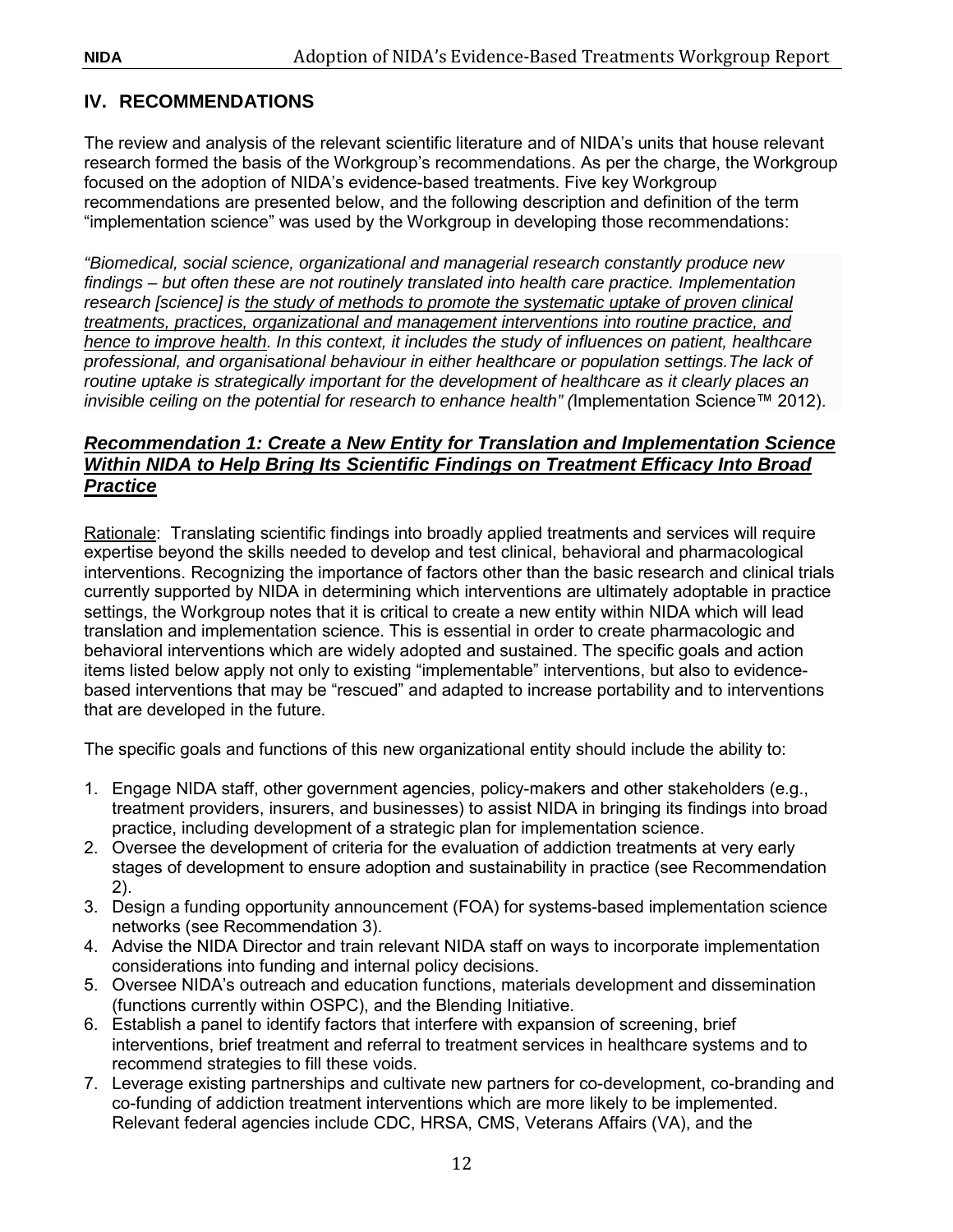Department of Defense (DoD). Other relevant partners could include state healthcare and health insurance agencies; as well as private insurers, self-insured companies and Human Resources departments, as well as performance measurement and accreditation organizations, such as the NQF, the Commission on Accreditation of Rehabilitation Facilities (CARF) and the Joint Commission. Consider also the involvement of private foundations that focus on health care and behavioral health issues, such as the Commonwealth Fund, Kaiser Family Foundation, Pew Charitable Trusts, and the Milbank Memorial Fund.

8. Serve as a resource for investigators to facilitate design of addiction treatment interventions that are scalable and sustainable.

#### Action Items:

- Recruit a new Implementation Science leader for this entity from outside of NIDA who will report directly to the NIDA Director.
- Establish a taskforce of researchers and other stakeholders and charge them to guide, monitor, and evaluate the functions of this new entity.
- Allocate adequate resources for this activity.
- Ensure that implementation is understood by, and is an incentivized part of performance for, leaders across the institute.
- Establish an ongoing Council subcommittee to provide oversight and monitor progress of this entity.
- Ensure the sustainability of the new entity within the new NIH Institute for substance use research, should a new Institute be created. This could be encouraged by NIDA leadership educating NIH leadership involved with the restructuring efforts about the importance of this new entity for addressing the unique systems of, and approaches to, care of persons with substance use disorders versus those with other chronic medical conditions.
- Continue to manage the portfolios for most implementation science grants through NIDA's current divisions, particularly DESPR, and establish an internal process for evaluation of this new entity through the Office of Extramural Affairs.

#### <span id="page-18-0"></span>*Recommendation 2: Establish NIDA Guidelines for Funding Consideration of Treatment Development Research Projects that Consider the Potential for Implementation, Adoption, Scalability, and Sustainability in Various Practice Settings*

Rationale: NIDA has supported world-class research on treatment development and efficacy testing. However, some interventions that have strong scientific support have little or no chance of being adopted in the real world, in part because there has been insufficient consideration of implementation potential. If any intervention costs many times more than what any purchaser will pay, it does not matter if it has been supported in clinical trials. Likewise, if it requires extremely costly and elaborate training to deliver a treatment coupled with extensive and enduring monitoring of the provider, the treatment will rarely be adopted, regardless of its efficacy. There is a need to move beyond incremental science in treatment development to innovations that ensure that NIDA's treatment portfolio can be utilized broadly by practitioners and health systems.

Toward that end, the workgroup proposes that operational standards be established for NIDA to increase the likelihood of adoption and sustainability. For example, specific standards for treatment development may include expertise in cost-benefit analyses for procedures in various health-care settings and expertise in commercial large-scale behavioral change such as advertising, marketing and human engineering. Specific evaluation metrics to be applied within a research application may include the number of sites or practices implementing targeted behavioral treatments or medications, number of physician-hours or behaviorist-hours, costs of training required for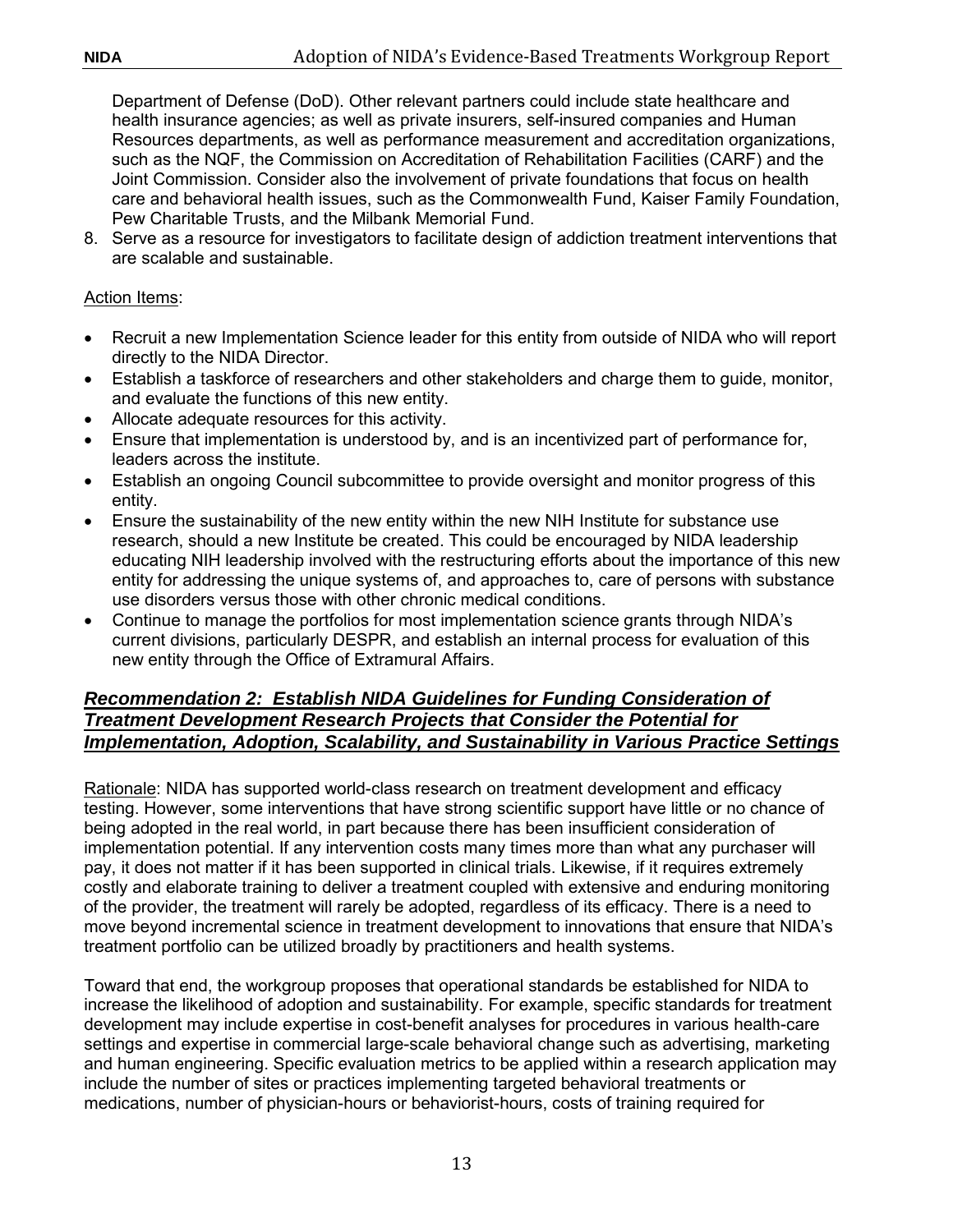implementation, and feedback from "front-line" providers as to the ease and feasibility of incorporating the practice into routine care.

This recommendation is especially germane to complex or intensive non-pharmacological interventions that may have limited reproducibility in, or portability to, clinical practice settings. It is relevant across NIDA's Division of Clinical Neuroscience and Behavioral Research (DCNBR) program, as well as in the CTN's program of research.

Action Items:

- Establish a NIDA Task Force to create a white paper outlining specific standards and evaluation criteria for substance use disorder treatment development and efficacy testing, with a focus on adoption, scalability, cost-effectiveness, and sustainability in diverse practice settings. Include outside business experts, implementation science experts, purchasers, regulatory agencies such as NQF and the National Committee for Quality Assurance (NCQA), primary care providers, and other stakeholders.
- Consider including representatives and findings of the National Business Group on Health [\(http://www.businessgrouphealth.org/\)](http://www.businessgrouphealth.org/) whose members are primarily Fortune 500 companies and large public sector employers, including the nation's most innovative health care purchasers) who provide health coverage for more than 50 million workers, retirees and their families. Among their initiatives is an Institute on Health Care Costs and Solutions, a National Committee on Evidence-based Benefit Design, and a Pharmaceutical Council.
- Provide a comprehensive, integrated analysis of each NIDA unit involved in treatment research to serve as background for the Task Force in its development of a white paper.
- To ensure transparency and to impact on NIDA's treatment research, disseminate this white paper to staff and the scientific community, including potential applicants and reviewers.
- Give funding priority to those applications which most strongly provide evidence that they will succeed in implementation, adoption and/or sustainability of treatment.
- <span id="page-19-0"></span>• Incorporate links to this white paper for each applicable funding opportunity.

#### *Recommendation 3: Establish Systems-Based Research Networks within Naturalistic Settings to Evaluate Intervention Effectiveness, Adoption and Sustainability in Practice*

Rationale: The NIDA Clinical Trials Network (CTN) has been highly effective for efficacy and effectiveness testing in addiction treatment programs, with a significant impact on the substance use disorder field. However, with the passage of the Affordable Care Act, there will be fundamental changes in primary care settings for the delivery of substance use disorder screening, referral, and treatment. As addressed above, the structure and staffing of the CTN are not consistent with what is required to evaluate the implementation and sustainability of treatments in healthcare and related systems.

It is critical that systems-based research networks be established to evaluate adoption, scalability, sustainability and cost-impact of substance use disorder treatments. Settings include public and private health systems (e.g. primary care, emergency rooms, and disease management/chronic care programs), mental health systems, and county, state and other government structured addiction treatment program systems with and without significant academic linkages. The Workgroup envisions a range of research networks which would be made up of systems. This is consistent with the approach being used by other NIH institutes, including the National Heart, Lung and Blood Institute (NHLBI), NCI, and National Institute of Mental Health (NIMH). The new network platforms should be accessible to "non-network members" for implementation science research, with a transparent process for application and funding of concepts.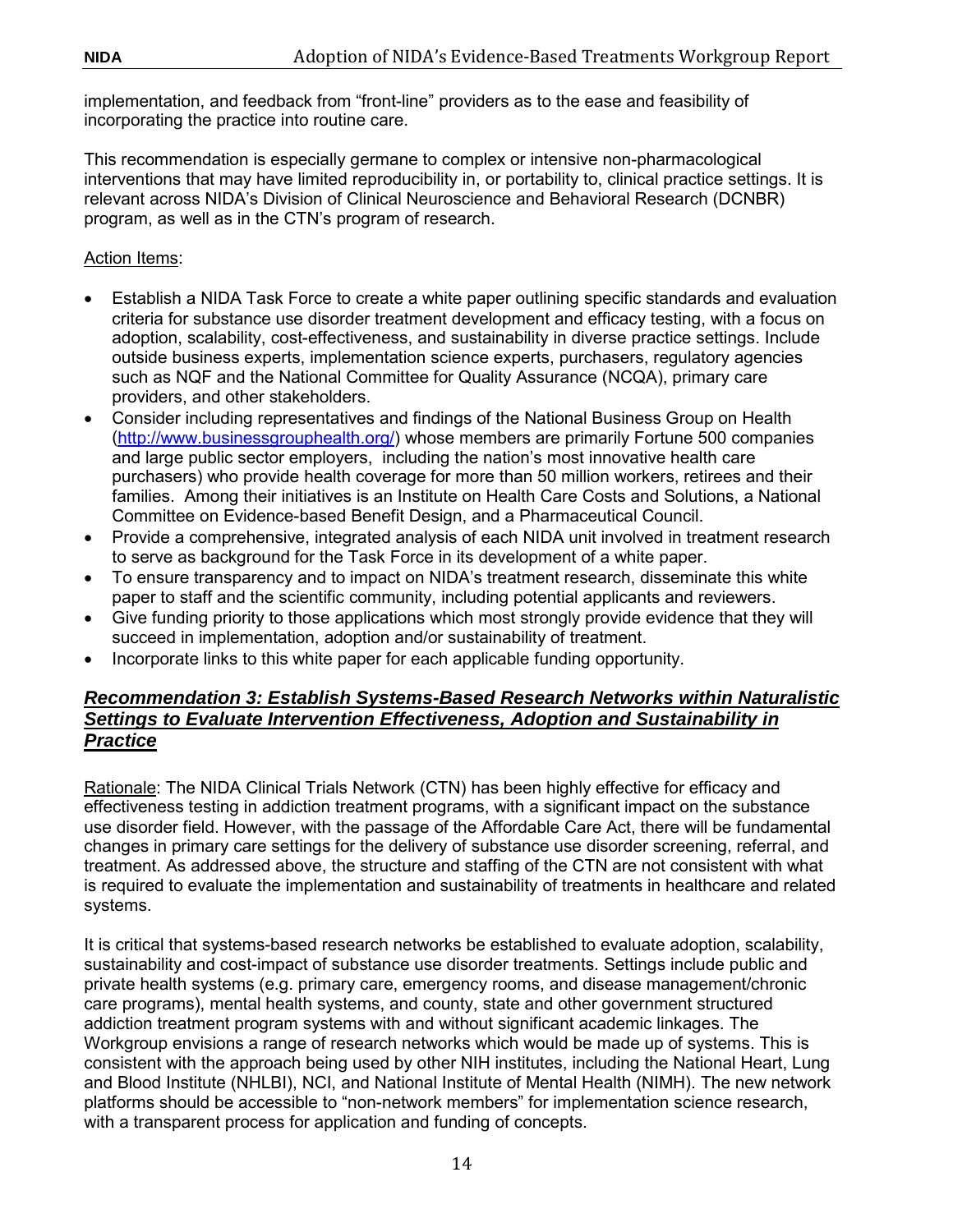Research conducted through the proposed infrastructure should include the following: studies of dissemination of evidence-based interventions; rigorous evaluation of medication and behaviorallyoriented treatment effectiveness, scalability, adoption, sustainability, and cost-impact; assessment of short- and long-term treatment outcomes, such as medical and psychosocial consequences, and societal impacts (e.g., education, work force, public safety, and cost impact); evaluation of generalizability to diverse settings and populations; and identification of individual patient differences in treatment benefit and risk.

To ensure the sustainability of treatment delivery in these settings, the Workgroup proposes that NIDA funds support infrastructure for training, data collection and analyses, as other NIH institutes have done.

# Action Items:

- Support extant networks that shift their emphasis from traditional addiction treatment programs to include other systems and networks, such as Federally Qualified Health Centers (FQHCs), the HMO Research Network, employee assistance programs (EAPs), Accountable Care Organizations, and/or HRSA sites, Indian Health Services.
- Consider states with impressive service networks and overall health initiatives, such as North Carolina with its legislatively supported Institute of Medicine ties (NCIOM 2009) and CMSapproved structures (see [http://www.ncdhhs.gov/mhddsas/providers/CABHA/index.htm\)](http://www.ncdhhs.gov/mhddsas/providers/CABHA/index.htm) and Vermont with its "Blueprint for Health". In order to identify new ideas and practices, for nine years now, Vermont is among the most innovative health efforts in the country, and it involves community health teams working with primary care providers to improve patient access to behavioral health, chronic care management, and social services support (Bielaszka-DuVernay 2011).
- Include novel underutilized resources/settings such as health plans' pediatrics and adolescent medicine or departments, college campuses, and EAPs.
- Encourage and support the development and testing of novel, but practical and implementable, web-based and telephone-based interactive screening approaches, referral strategies, reminder systems, and treatment and booster interventions, including recovery-oriented practices.
- Ensure that networks address effectiveness, adoption, scalability and sustainability of substance use disorder treatments.
- Ensure that networks are formed as needed for a limited period of time by creating a plan to evaluate the networks for renewal or phasing out.

# <span id="page-20-0"></span>*Recommendation 4: Target Funding to Expand the Grant Portfolio for Implementation Science*

Rationale: As noted previously, only a fraction of NIDA's evidence-based treatments are currently being utilized in practice settings. To bridge the significant gap between treatment-related science and implementation in practice, it is essential to establish a knowledge base about the ways evidence-based substance use disorder treatments are being utilized in practice settings and systems as well as about the optimal methods to promote adoption into healthcare policy and practice – this is essentially the operational definition of Implementation Science. Toward this end, the Workgroup proposes that NIDA encourage and increase support for empirical studies to evaluate methods to implement substance abuse treatments to ensure broad-based use and sustainability in practice.

This recommendation refers to research projects, rather than infrastructure, with the proposal that this portfolio of implementation science grants continue to be managed through NIDA's current divisions, particularly DESPR.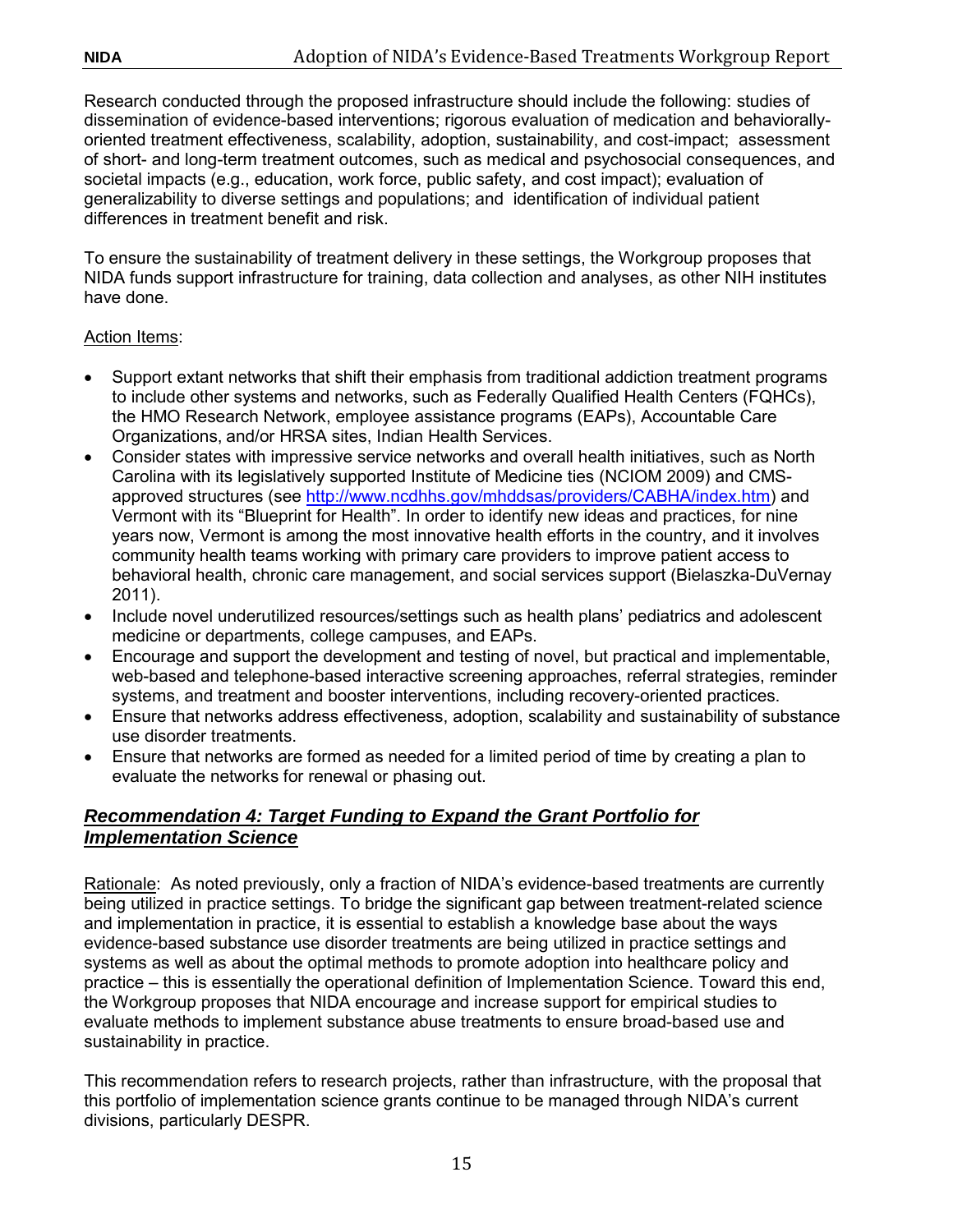# Action Items:

- Establish an ongoing forum for researchers and stakeholders to identify important topics for additional FOAs. These could include evaluating clinical decision support tools, understanding health care systems factors in adoption, implementation science trials to evaluate best practices to translate effective interventions, research to evaluate intervention impact on long-term outcomes, and cost-impact of substance use disorder treatments.
- Ensure that NIDA Council has an oversight role in reviewing concepts prior to FOA publication and in monitoring progress with these efforts.
- Ensure transparency of specific criteria that applicants, reviewers, and NIDA staff will utilize in the submission, review, and funding process.
- Develop a plan to seek co-funding by other NIH institutes (NIMH, NCI, etc.), federal agencies (e.g., VA, SAMHSA, CDC), and non-federal partners.

# <span id="page-21-0"></span>*Recommendation 5: Establish a Recurring NIDA-Based Peer Review Panel Charged with Evaluating Research Applications that Focus Specifically on Advancing Rapid Adoption of Evidence-Based Interventions*

Rationale: Most research applications submitted to NIH are reviewed by the Center for Scientific Review (CSR), the appropriate venue for reviewing standard applications of interest to the various Institutes from basic science to clinical research. However, the Workgroup is proposing the development of a specific science of rapid translation and adoption of evidence-based findings for drug use disorders. Appropriate review for this type of science will necessitate a critical mass of reviewer expertise in the complexity and unique challenges of the substance use disorder treatment system. Reviewers will need to appreciate that the substance use disorder treatment system is more complex than the treatment systems for most other chronic diseases. Further, reviewers will need expertise different from what is typically needed to assess more standard treatments and interventions. How is it possible to best to identify, orient and bring reviewers into this new program? The Workgroup believes that the best way to develop an implementation science portfolio (Recommendation 4) and reviewers with the expertise to review applications submitted for this portfolio will be to house the review within NIDA itself. The challenge is to ensure that program, review and grants management staff work in concert to develop this program so that there is, from the inception, a shared understanding of the goals of the program and the optimal ways to reach those goals, including obtaining appropriate review expertise. Housing the review within NIDA will permit this essential joint conceptualization, planning, and development of the Program. All professional staff within the Institute are involved in the Institute's strategic and scientific planning. Thus, Institute-based review staff are uniquely poised to function in alignment with the Institute's goals, more knowledgeable about nuances in the field than would be expected of review staff at CSR who review applications from many different Institutes, and therefore better able to ensure that reviewers with appropriate expertise are identified, recruited, oriented and able to provide the rigorous reviews needed to ensure that this new portfolio contains the most innovative and rigorous approaches to adoption/implementation science.

#### Action Items:

- Identify the stakeholders who must be involved in successful portfolio development (e.g., potential applicants, potential reviewers, various constituency groups, program, review and grants management staff at NIDA, other federal agencies/staff) and ensure that there is consistency and transparency for all concerning program development.
- Convene workshops of representatives from various scientific communities, constituency groups and agencies to gather further input into the development of new funding opportunity announcements that promote broad adoption of interventions, improve sustainability and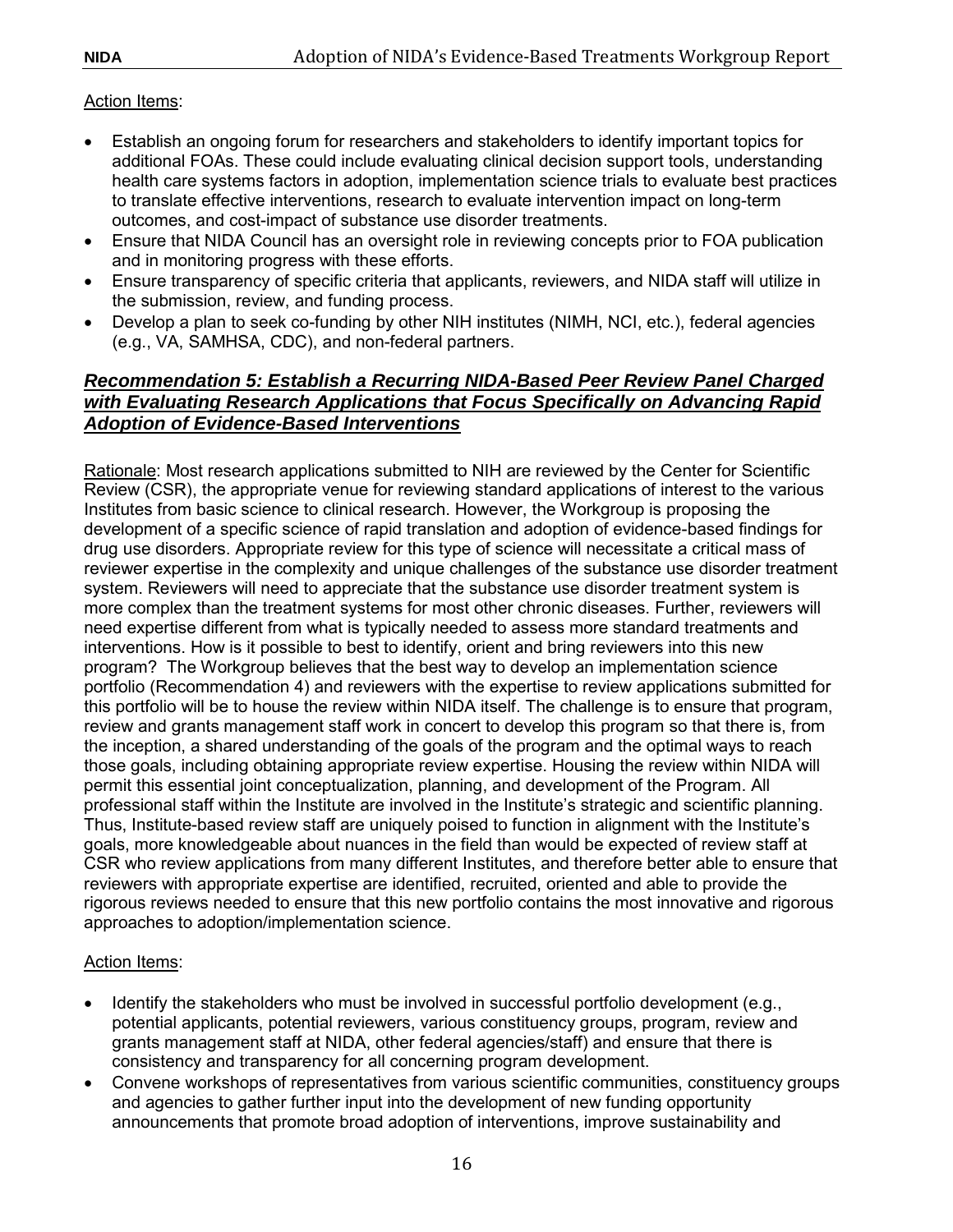scalability. Ensure that program and review staff are involved in developing and evaluating these activities.

- Ensure that program, review and grants management staff work together to conceptualize, plan, and develop funding opportunity announcements that promote implementation science. NIDA must speak with a single voice as to the purposes, development, review and support of this portfolio.
- Ensure that the new funding opportunity announcements are compliant with NIH guidelines, policies, and practices while also adopting and adding review and other criteria consistent with programmatic needs.
- Develop application review criteria to include implementability. Include reviewers on grant review panels who understand the world of practice and can evaluate implementation science.
- Given that these applications will focus on new paradigms and new science, employ as needed a wide range of grant proposal evaluation strategies, such as applicant interviews and/or site visits.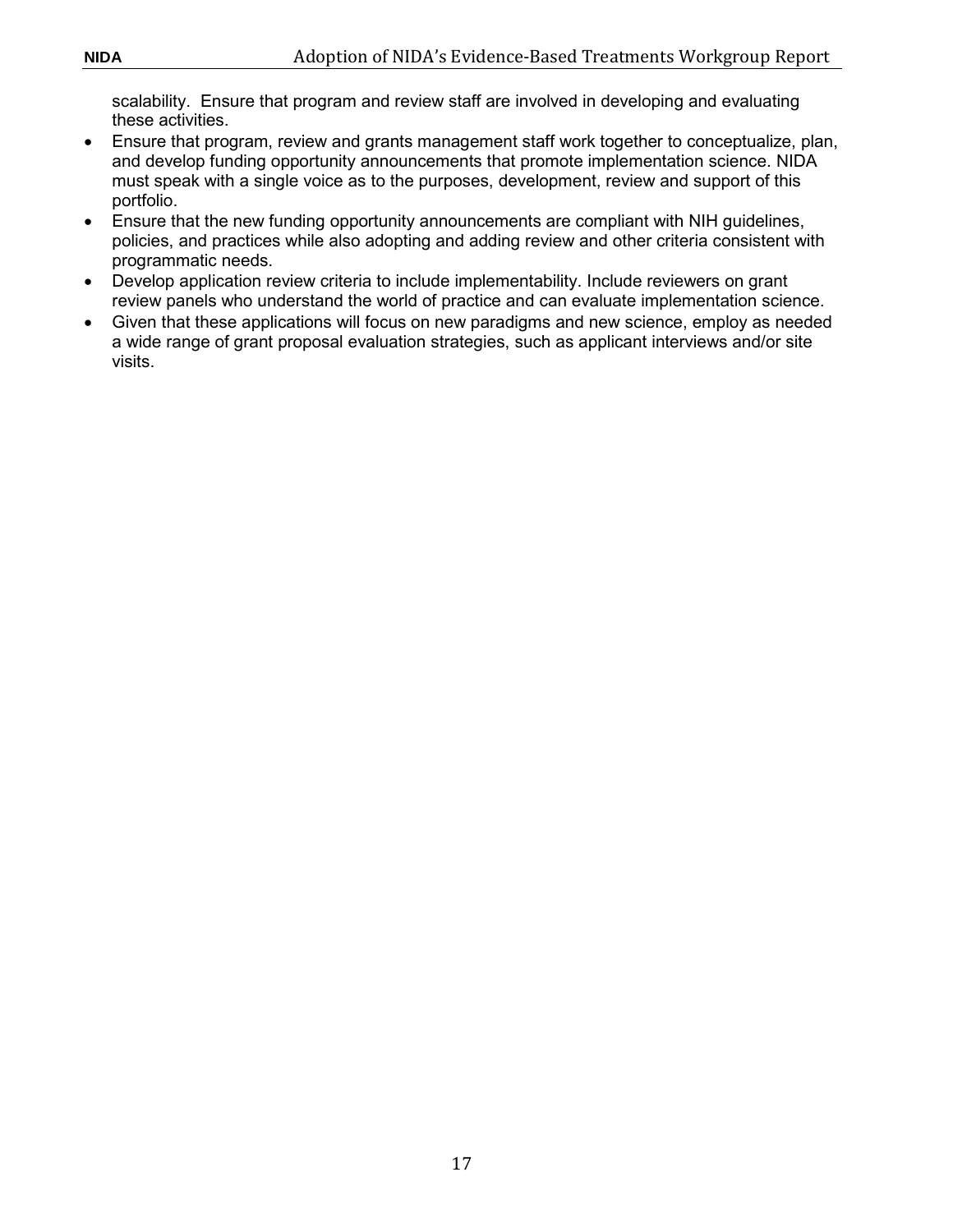# <span id="page-23-0"></span>**V. CONCLUSION**

NIDA's continued support for the development of new behavioral and medication treatments for substance use disorders is essential and laudatory. Based on the charge of the Workgroup, it is clear that NIDA comprehends the importance of supporting quality treatment research that can be adopted, implemented, scaled and sustained in mainstream treatment settings. Objective data indicate that evidence-based principles of effective treatments have had limited acceptance and adoption by treatment providers on a national scale. NIDA has begun to support research on how evidence-based substance use disorder treatments are being used in practice settings and systems. Fundamental changes in the substance use disorder treatment delivery system brought about by the passage of the Affordable Care Act and other legislative actions reinforce the critical need to engage systems-based research networks in studies to evaluate the potential for adoption, scalability, acceptability, sustainability and cost-impact of substance use disorder interventions. As a research institute, NIDA is uniquely positioned to support treatment research that considers and incorporates analyses of the multiple factors that enable utilization beyond the constraints of clinical trials. This report encourages NIDA to develop a systems approach, based on its research mission, which can facilitate surmounting the barriers to adoption of effective treatments in practice settings. It summarizes our recommendations to advance these goals by developing new initiatives within the structure of NIDA and by engaging appropriate stakeholders (e.g. end-users, policy-makers, third party payers, etc.) and partners to identify elements of interventions that increase acceptability and utilization. The formations of this research framework and of an Institute-based peer review panel to provide review of this evolving science are deemed essential. In conclusion, it is the view of the Workgroup that, if implemented, the recommendations in this report will expedite and advance NIDA's efforts to increase the utilization of NIDA-supported treatments within the variety of settings and systems of care that provide treatment for substance use disorders.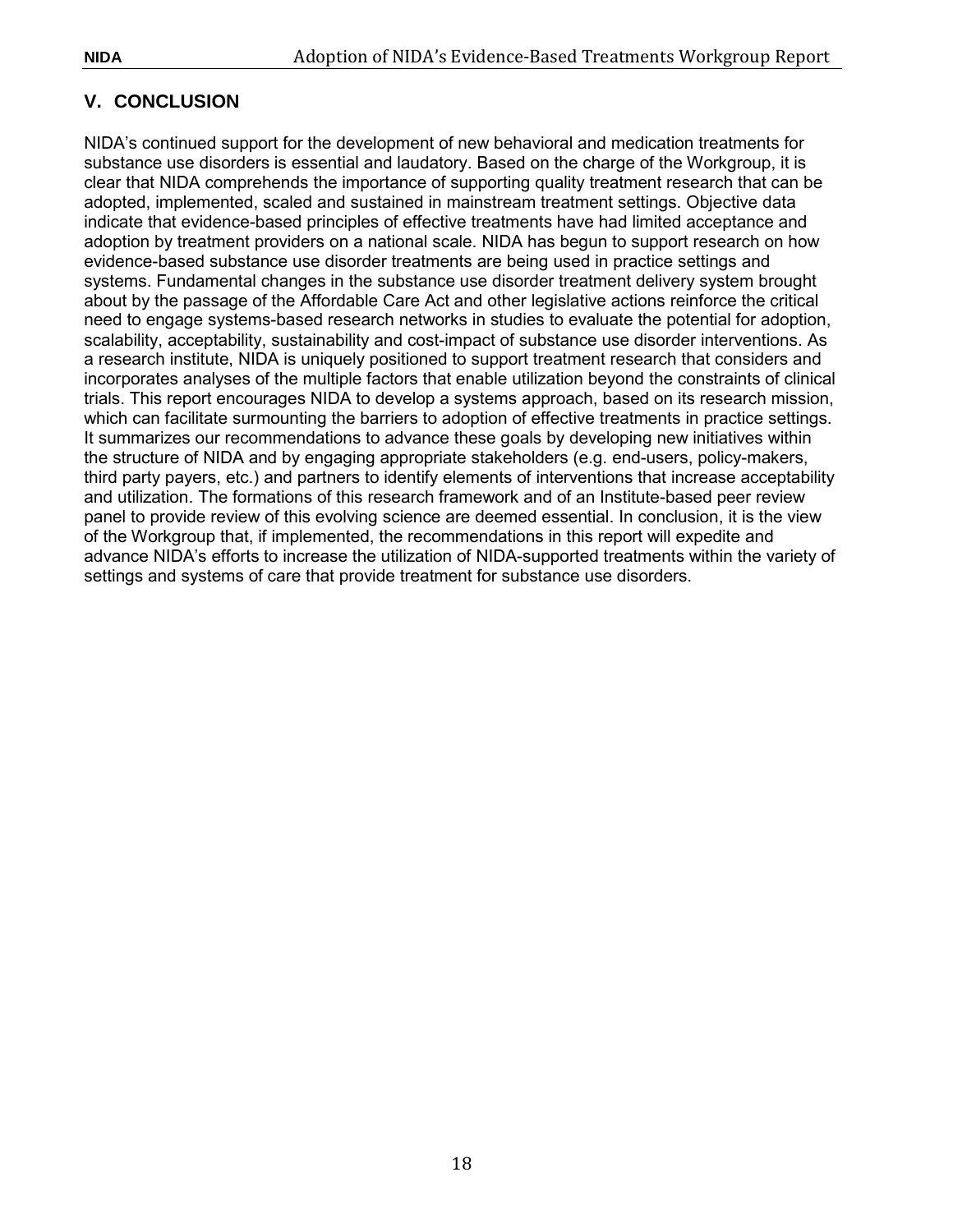# <span id="page-24-0"></span>**REFERENCES**

- Aarons, G. A. (2004). Mental health provider attitudes toward adoption of evidence-based practice: the Evidence-Based Practice Attitude Scale (EBPAS). *Mental Health Services Research,*  6(2), 61-74.
- Aarons, G. A. (2005). Measuring provider attitudes toward evidence-based practice: consideration of organizational context and individual differences. *Child & Adolescent Psychiatric Clinics of North America*, 14(2), 255-271.
- Amodeo, M., Lundgren, L., Cohen, A., Rose, D., Chassler, D., Beltrame, C., & D'Ippolito, M. (2011). Barriers to implementing evidence-based practices in addiction treatment programs: comparing staff reports on Motivational Interviewing, Adolescent Community Reinforcement Approach, Assertive Community Treatment, and Cognitive-behavioral Therapy. *Evaluation and Program Planning*, 34(4), 382-389.
- Bielaszka-DuVernay, C. (2011). Vermont's Blueprint for Medical Homes, Community Health teams, and Better Health at Lower Cost. *Health Affairs*, 30(3), 383-386.
- Birkel, R. C., Hall, L. L., Lane, T., Cohan, K., & Miller, J. (2003). Consumers and families as partners in implementing evidence-based practice. *The Psychiatric Clinics of North America*, 26(4), 867-881.
- Bogenschneider, K., & Corbett, T. (2010). *Evidence-based policymaking: insights from policyminded researchers and research-minded policy makers*. New York, NY: Routledge Academic.
- Bond, G. R., Drake, R. E., McHugo, G. J., Rapp, C. A., & Whitley, R. (2009). Strategies for improving fidelity in the national evidence-based practice projects. *Research on Social Work Practice*, 19(5), 569-581.
- Buck, J. A. (2011). The looming expansion and transformation of public substance abuse treatment under the affordable care act. *Health Affairs*, 30(8), 1402-1410.
- Castro, F. G., Barrera, M. Jr, & Holleran Steiker, L. K. (2010). Issues and challenges in the design of culturally adapted evidence-based interventions. *Annual Review of clinical Psychology*, 6, 213-239.
- CMS (Center for Medicare and Medicaid Services). (2011). *National Health Expenditure Projections 2010-2020*. Baltimore, MD: Center for Medicare and Medicaid Services. Retrieved July 24, 2012, from [https://www.cms.gov/Research-Statistics-Data-and-Systems/Research-](https://www.cms.gov/Research-Statistics-Data-and-Systems/Research-Statistics-Data-and-Systems.html)[Statistics-Data-and-Systems.html](https://www.cms.gov/Research-Statistics-Data-and-Systems/Research-Statistics-Data-and-Systems.html)
- CSAT (Center for Substance Abuse Treatment). (1998). *Comprehensive Case Management for Substance Abuse Treatment (Treatment Improvement Protocol (TIP) Series, No. 27)*. Rockville, MD: Substance Abuse and Mental Health Services Administration (US). Retrieved July 24, 2012, from<http://www.ncbi.nlm.nih.gov/books/NBK64863/>
- CSAT. (1999). *Treatment of Adolescents with Substance Use Disorders (Treatment Improvement Protocol (TIP) Series, No. 32).* Rockville, MD: Substance Abuse and Mental Health Services Administration (US). Retrieved July 24, 2012, from<http://www.ncbi.nlm.nih.gov/books/NBK64350/>
- CSAT. (2005). *Substance Abuse Treatment: Group Therapy (Treatment Improvement Protocol (TIP) Series, No. 41)*. Rockville, MD: Substance Abuse and Mental Health Services Administration (US). Retrieved July 24, 2012, from<http://www.ncbi.nlm.nih.gov/books/NBK64220/>
- CSAT. (2006). *Substance Abuse: Clinical Issues in Intensive Outpatient Treatment (Treatment Improvement Protocol (TIP) Series, No. 47)*. Rockville, MD: Substance Abuse and Mental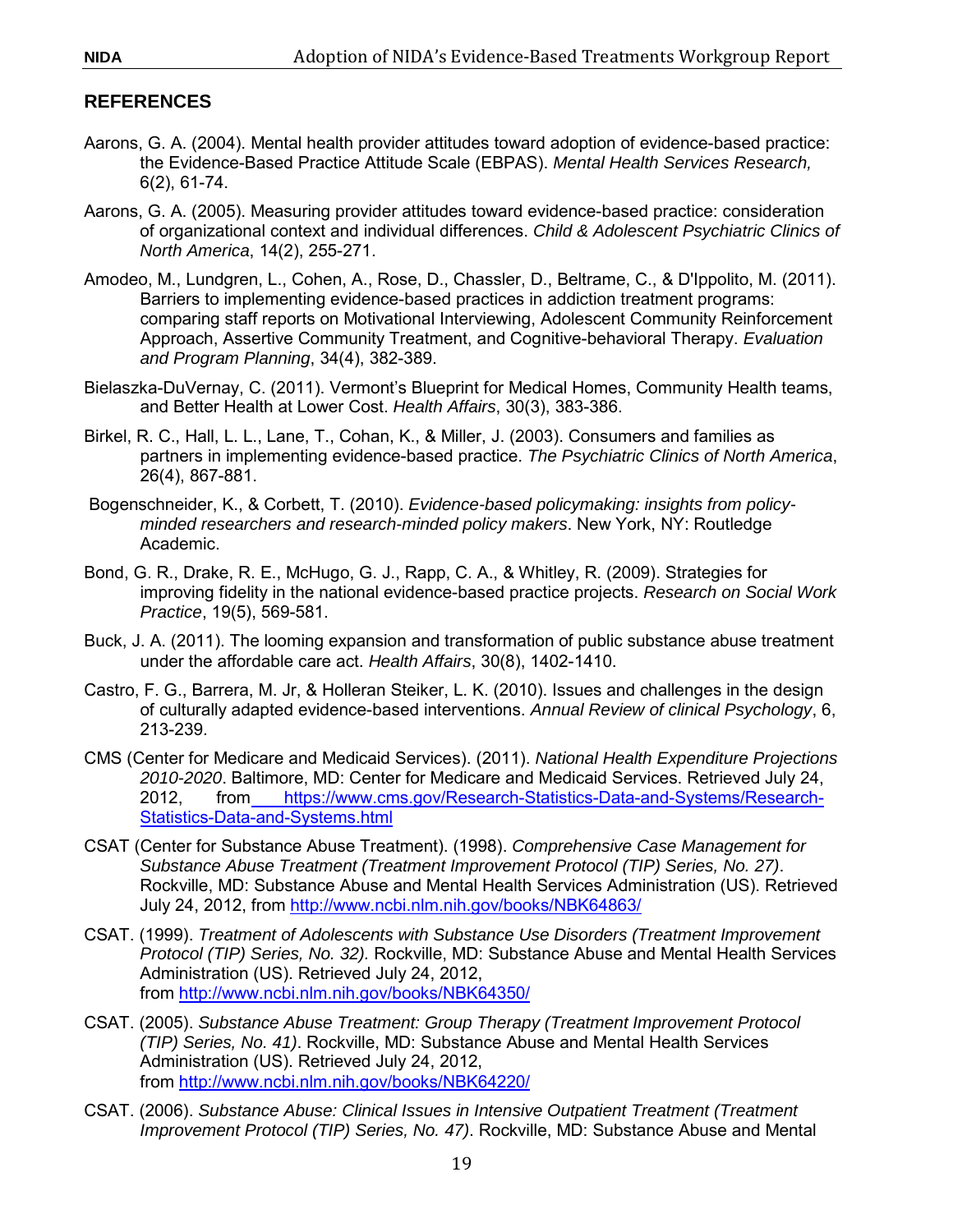Health Services Administration (US). Retrieved July 24, 2012, from<http://www.ncbi.nlm.nih.gov/books/NBK64093/>

- Dawson, S. (1996). *Analysing Organizations 3rd edition*. Basingstoke: Macmillan.
- DHHS (U.S. Department of Health and Human Services). (2012). *The Health Care Law & You*. Retrieved June 19, 2012, from<http://www.healthcare.gov/law/full/index.html>
- Donovan, D. M., Bigelow, G. E., Brigham, G. S., Carroll, K. M., Cohen, A. J., Gardin, J. G. et al. (2012). Primary outcome indices in illicit drug dependence treatment research: systematic approach to selection and measurement of drug use end-points in clinical trials. *Addiction*, 107, 694–708.
- Dopson, S., FitzGerald, L., Ferlie, E., Gabbay, J., & Locock, L. (2002). No magic targets! Changing clinical practice to become more evidence based. *Health Care Management Review*, 27(3), 35-47.
- Doumit, G., Gattellari, M., Grimshaw, J., & O'Brien, M. A. (2007). Local opinion leaders: effects on professional practice and health care outcomes. *Cochrane Database of Systematic Reviews*, (1), CD000125.
- e-CFR (Electronic Code of Federal Regulations). (2009). *Title 42--Public Health, Chapter I—Public Health Service, Department of Health and Human Services, Subchapter A—General Provisions, Part 2—Confidentiality of Alcohol and Drug Abuse Patient Records.* Retrieved July 24, 2012, from [http://ecfr.gpoaccess.gov/cgi/t/text/text](https://gov.ecfr.io/cgi-bin/ECFR)[idx?c=ecfr&tpl=/ecfrbrowse/Title42/42cfr2\\_main\\_02.tpl.](https://gov.ecfr.io/cgi-bin/ECFR)
- Fishbein, R., & McCarty, D. (1997). Quality Improvement for Publicly-Funded Substance Abuse Treatment Services. In Gibelman M., Demone H.W. (Eds). *Private Solutions to Public Problems. (Volume 2)* (pp. 39–57). New York, NY: Springer.
- Flodgrem, G., Parmelli, E., Doumit, G., Gattellari, M. O'Brien, M. A., Grimshaw, J., & Eccles, M. P. (2011). Local opinion leaders: effects on professional practice and health care outcomes. *Cochrane Database of Systematic Reviews*, (8), CD000125.
- Garner, B. (2008). Research on the diffusion of evidence-based treatments within substance abuse treatment: A systematic review. *Journal of Substance Abuse*, 36(4), 376-399.
- Glisson, C., & Schoenwald, S. K. (2005). The ARC organizational and community intervention strategy for implementing evidence-based children's mental health treatments. *Mental Health Services Research*,7(4), 243-259.
- Gonzales, J. J., Ringeisen, H. L., & Chambers, D. A. (2002). The tangled and thorny path of science to practice: Tensions in interpreting and applying "evidence". *Clinical Psychology-Science and Practice*, 9 (2), 204-209.
- Gotham, H.J. ( 2004). Diffusion of mental health and substance abuse treatments: Development, dissemination, and implementation. *Clinical Psychology: Science and Practice*, 11(2), 160- 176.
- Gotham, H.J. (2006). Advancing the Implementation of Evidence-Based Practices Into Clinical Practice: How do we get there from here? *Professional Psychology: Research and Practice*, 37(6), 606-613.
- Haynes B., & Haines A. (1998). Barriers and bridges to evidence based clinical practice. *British Medical Journal*, 317(7153), 273-276.
- Humphreys K., & McLellan A. T. (2011). A policy-oriented review of strategies for improving the outcomes of services for substance use disorder patients. *Addiction*. 106(12), 2058-2066.
- Implementation Science™. (2012). *About this Journal--About Implementation Science; Aims and Scope*. Retrieved July 24, 2012, from<http://www.implementationscience.com/about/>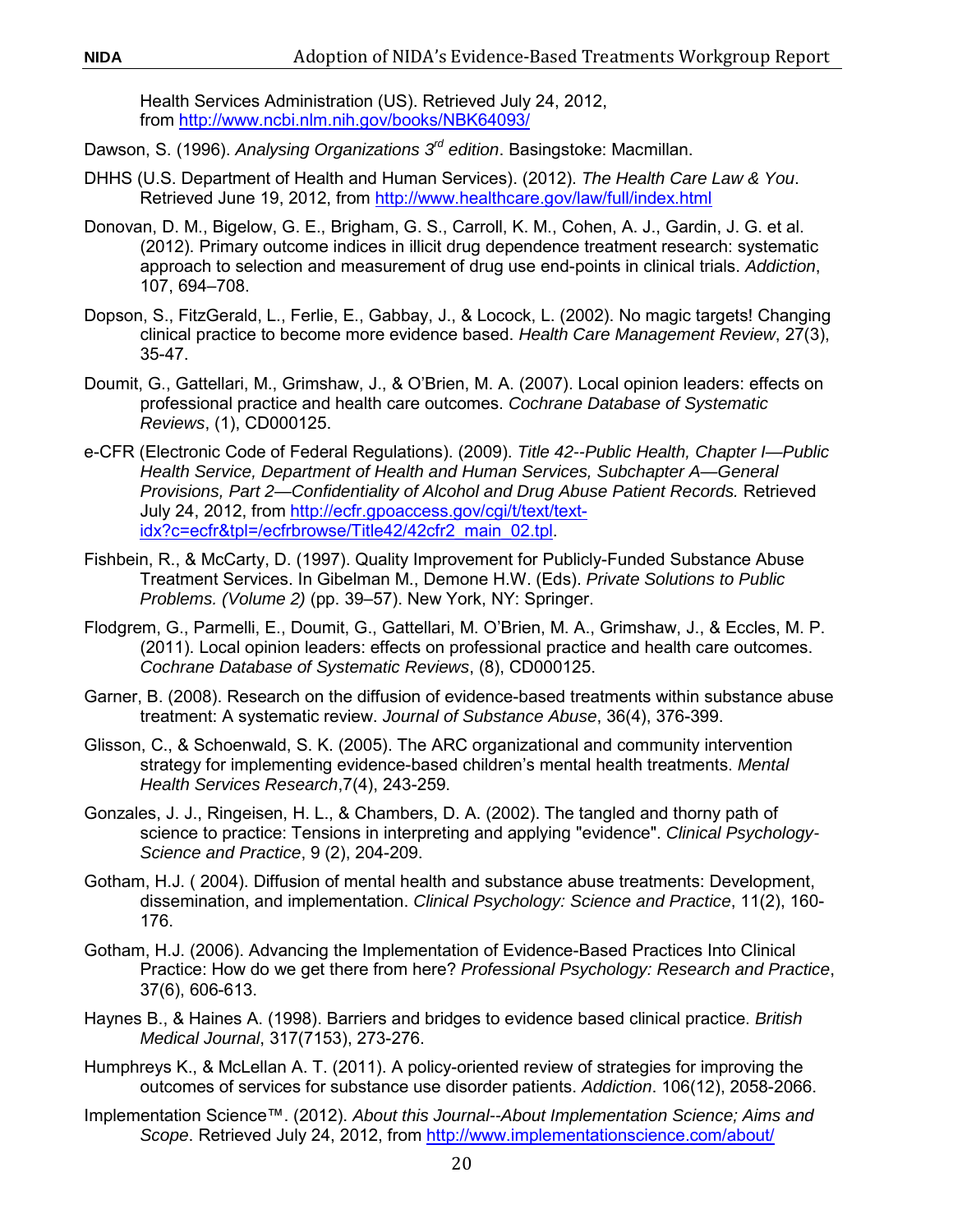- IOM (Institute of Medicine). (2000). *To Err Is Human: Building a Safer Health System*. Washington, D.C.: National Academy Press.
- IOM. (2001). *Crossing the Quality Chasm: A New Health System for the 21st Century*. Washington, D.C.: National Academy Press.
- IOM. (2006). *Improving the Quality of Health Care for Mental and Substance-Use Conditions: Quality Chasm Series*. Washington, DC: National Academy Press.
- Kanter, R. M., Stein, B., & Jick, T. (1992). *The Challenge of Organizational Change*. London: Free Press.
- Langley, A. (1999). Strategies for theorizing from process to data. *Academy of Mangagement Review*, 24(4), 691-710.
- Larios, S. E., Wright, S., Jernstrom, A., Lebron, D., & Sorensen J. L. (2011). Evidence-based practices, attitudes, and beliefs in substance abuse treatment programs serving American Indians and Alaska Natives: A qualitative study. *Journal of Psychoactive Drugs*, 43(4), 355- 359.
- Lamb, S., Greenlick, M. R., & McCarty, D. (editors). (1998). *Bridging the Gap between Practice and Research: Forging Partnerships with Community-Based Drug and Alcohol Treatment.* Washington, D.C.: National Academy Press.
- Laudet, A. B. (2011). The case for considering quality of life in addiction research and clinical practice. *Addiction Science & Clinical Practice,* 6, 44–55.
- Lewis, D.K. (1976). Health and privacy—The confidentiality of drug treatment records. *Contemporary Drug Problems*, Fall, 283-295.
- Lindbladh, E., Lyttkens, H., Hanson, B. S., & Ostergren, P. (1997). The diffusion model and the social-hierarchical process of change. *Health Promotion International*, 12(4), 323-330.
- Lundgren, L., Amodeo, M., Krull, I., Chassler, D., Weidenfeld, R., Zerden, et al. (2011). Addiction treatment provider attitudes on staff capacity and evidence-based clinical training: Results from a national study. *American Journal on Addictions*, 20(2), 271-284.
- Madras, B. K., Compton, W. M., Avula, D, Stegbauer, T, Stein, J. B., & Clark, H. W. (2009). Screening, brief interventions, referral to treatment (SBIRT) for illicit drug and alcohol use at multiple healthcare sites: comparison at intake and 6 months later. *Drug and Alcohol Dependence*, 99(1-3), 280-295.
- Madras, B.K. (2010). Office of National Drug Control Policy: a scientist in drug policy in Washington, DC. *Annals of the New York Academy of Sciences*, 1187, 370-402.
- Majumdar, S. R., Tsuyuki, R. T., & McAlister, F. A. (2007). Impact of opinion leader-endorsed evidence summaries on the equality of prescribing for patients with cardiovascular disease: a randomized controlled trial. *American Heart Journal*, 153(1), 22.e1-8.
- McCarty, D., Gustafson, D., Capoccia, V, & Cotter, F. (2009). Improving care for the treatment of alcohol and drug disorders. *The Journal of Behavioral Health Services and Research*, 36(1), 52–60.
- McKay, J. R., Carise, D., Dennis, M. L., Dupont, R., Humphreys, K., Kemp, J., Reynolds, D., White, W., Armstrong, R., Chalk, M., Haberle, B., McLellan, T., O'Connor, G., Pakull, B., & Schwartzlose, J. (2009). Extending the benefits of addiction treatment: practical strategies for continuing care and recovery. *Journal of Substance Abuse Treatment*, 36(2), 127-130.
- Miller, P. G., & Miller, W. R. (2009). What should we be aiming for in the treatment of addiction? *Addiction,* 104(5), 685–6.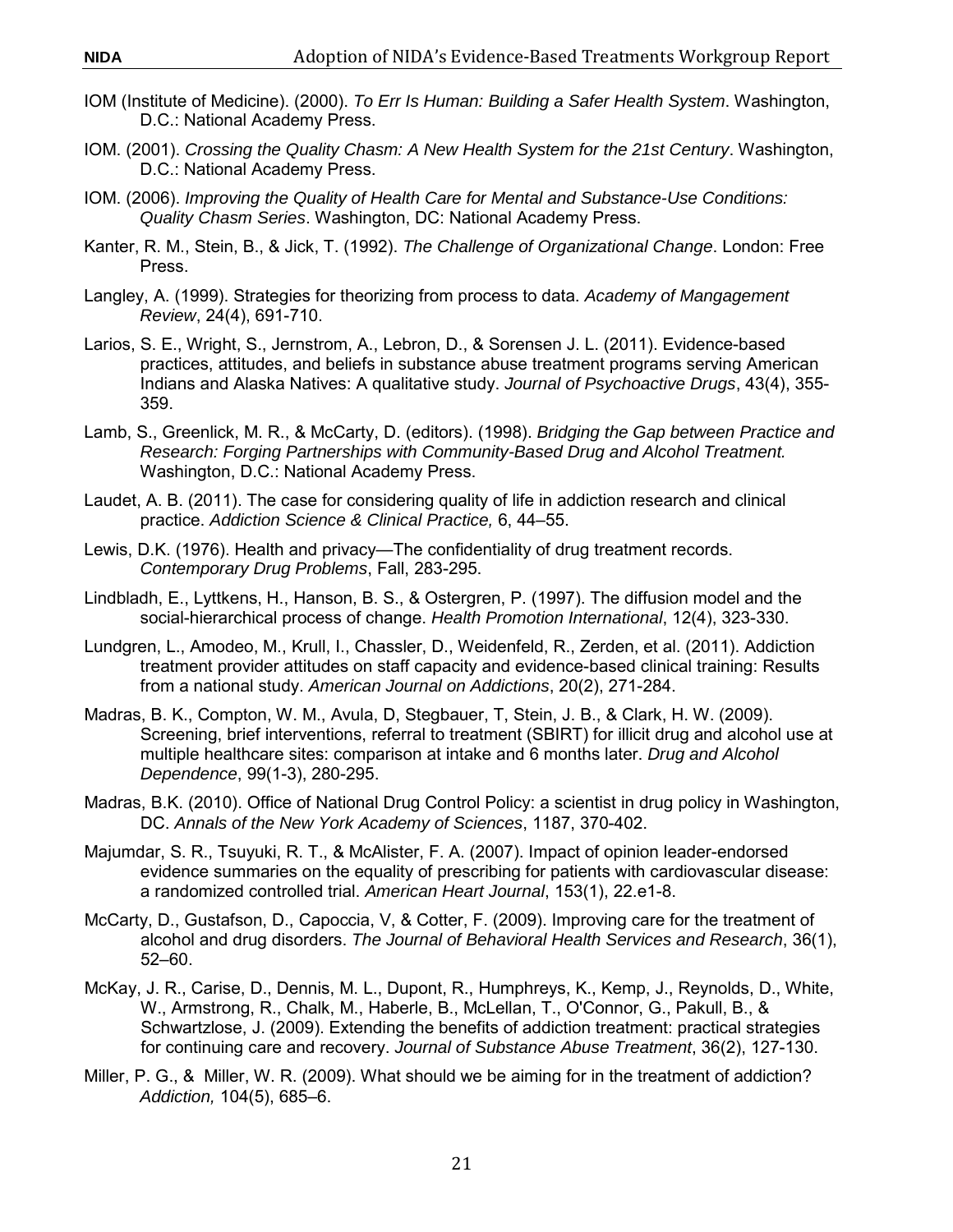- NCIOM (North Carolina Institute of Medicine). (2009). *Building a Recovery-Oriented System of Care: A Report of the NCIOM Task Force on Substance Abuse Services*. Morrisville, NC: North Carolina Institute of Medicine. Retrieved July 24, 2012, from [http://www.nciom.org/wp](http://nciom.org/)[content/uploads/NCIOM/projects/substance\\_abuse/chapters/FullReport.pdf](http://nciom.org/)
- Nelson, T. D., Steele, R. G., & Mize, J. A. (2006). Practitioner attitudes toward evidence based practice: themes and challenges. *Administration and Policy in Mental Health*, 33(3), 398- 409.
- NIAAA (National Institute on Alcohol Abuse and Alcoholism). (2000). *New Advances in Alcohol Treatment. Alcohol Alert No. 49.* Bethesda, MD: National Institutes of Health (US). Retrieved July 24, 2012, from <http://pubs.niaaa.nih.gov/publications/aa49.htm>
- NIAAA. (2004). *Medical Management Treatment Manual (*HHS Publication No. (NIH) 04-5289*).* Bethesda, MD: National Institutes of Health (US). Retrieved July 24, 2012, from<http://pubs.niaaa.nih.gov/publications/combine/index.htm>
- NIDA (National Institute on Drug Abuse). (2009). *Principles of Drug Addiction Treatment; a research-based guide. 2nd edition* (HHS Publication No. (NIH) 09-4180). Bethesda, MD: National Institutes of Health (US). Retrieved July 24, 2012, from [http://www.drugabuse.gov/publications/principles-drug-addiction-treatment/principles](http://www.drugabuse.gov/publications/principles-drug-addiction-treatment/principles-effective-treatment)[effective-treatment](http://www.drugabuse.gov/publications/principles-drug-addiction-treatment/principles-effective-treatment)
- NIDA. (2012). *Principles of Drug Abuse Treatment for Criminal Justice Populations- A Research-Based Guide* (HHS Publication No. (NIH) 11-5316). Bethesda, MD: National Institutes of Health (US). Retrieved July 24, 2012, from [http://www.drugabuse.gov/publications/principles-drug-abuse-treatment-criminal](http://www.drugabuse.gov/publications/principles-drug-abuse-treatment-criminal-justice-populations)[justice-populations](http://www.drugabuse.gov/publications/principles-drug-abuse-treatment-criminal-justice-populations)
- Novins, D. K., Aarons, G. A., Conti, S. G., Dahlke, D., Daw, R., Fickenscher, A., Fleming, C., Love, C., Masis, K., Spicer, P., & for the Centers for American Indian and Alaska Native Health's Substance Abuse Treatment Advisory Board. (2011). Use of the evidence base in substance abuse treatment programs for American Indians and Alaska Natives: pursuing quality in the crucible of practice and policy. *Implementation Science*, 6, 63.
- Nutley, S., Walter, I., & Davies, H. (2002). *From Knowing to Doing: A framework for Understanding the Evidence-Into Practice Agenda*. St. Andrews, UK: Research Unit for Research Utilization, University of St. Andrews.
- Nutley, S., Walter, I., & Davies, H. (2007). *How Research Can Inform Public Services*. Chicago, Il: University of Chicago Press.
- Panzano, P.C., & Roth, D. (2006). The decision to adopt evidence-based and other innovative mental health practices: risky business? *Psychiatric Services*, 57(8), 1153-1161.
- Patel, K. K., Butler, B., Wells, K. B. (2006). What is necessary to transform the quality of mental health care. *Health Affairs,* 25(3), 681–693.
- Proctor, E., Landsverk, J., Aarons, G., Chambers, D., Glisson, C., & Mittman, B. (2009). Implementation research in mental health services: an emerging science with conceptual, methodological, and training challenges. *Administration and Policy in Mental Health*, 36(1), 24-34.
- Proctor, E., Silmere, H., Raghavan, R., Hovmand, P., Aarons, G., Bunger, A., Griffey ,R., & Hensley M. (2011). Outcomes for implementation research: Conceptual distinctions, measurement challenges and research agenda. *Administration and Policy in Mental Health*, 38(2), 65-76.
- Quanbeck, A. R., Madden, L, Edmundson, E, Ford, J. H. 2nd, McConnell, K. J., McCarty, D., Gustafson, D. H. (2012). A business case for quality improvement in addiction treatment: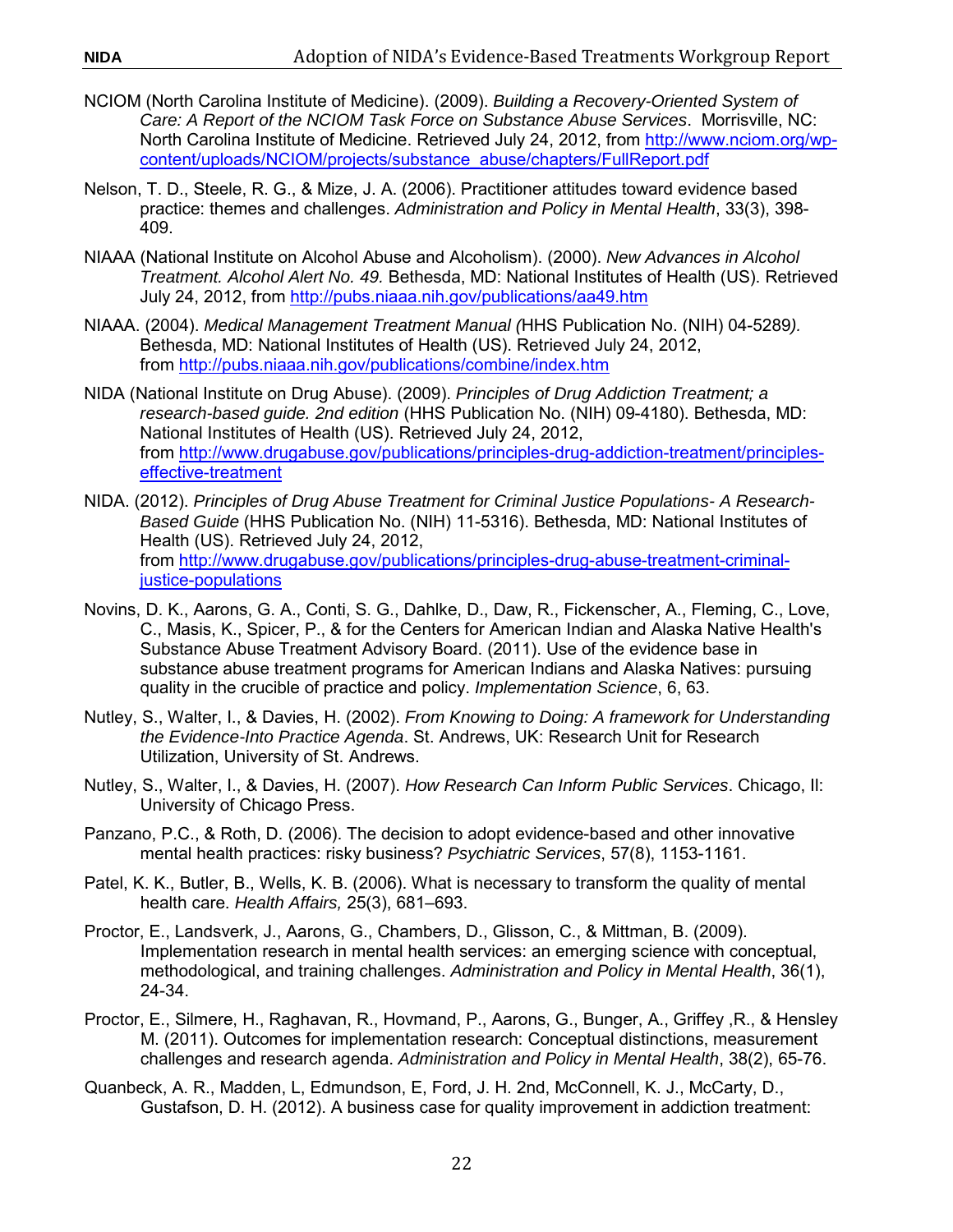evidence from the NIATx collaborative. *Journal of Behavioral Health Services & Research*, 39(1), 91-100.

- SAMHSA (Substance Abuse and Mental Health Services Administration). (2011). *National Survey of Substance Abuse Treatment Services (N-SSATS): 2010. Data on Substance Abuse Treatment Facilities DASIS Series S-59*, (HHS Publication No. (SMA) 11-4665). Rockville, MD: Substance Abuse and Mental Health Services Administration (US). Retrieved July 24, 2012, from [http://www.samhsa.gov/data/DASIS.aspx](https://www.samhsa.gov/data/)
- Schoenwald, S. K., & Hoagwood, K. (2001). Effectiveness, transportability, and dissemination of interventions: what matters when? Psychiatric Services, 52(9), 1190-7.
- Smith, K. W.*, &* Larson, M. J. (2003)*.* Quality of life assessments by adult substance abusers receiving publicly funded treatment in Massachusetts*. American Journal of Drug and Alcohol Abuse,* 29(2), 323*–3*35*.*
- Sterling, S., & Weisner, C. (2006). Translating research findings into practice. Example of treatment services for adolescents in managed care. *Alcohol Research & Health,* 29(1), 11-18.
- Stocking, B. (1985). *Initiative and Inertia: Case Studies in the NHS*. London: Nuffield Provincial Hospitals Trust.
- Tiffany, S. T., Friedman, L., Greenfield, S. F., Hasin, D. S., & Jackson, R. (2012a). Beyond drug use: a systematic consideration of other outcomes in evaluations of treatments for substance use disorders. *Addiction,* 107(4), 709-718.
- Tiffany, S. T., Friedman, L., Greenfield, S. F., Hasin, D. S., & Jackson, R. (2012b). Other outcomes in treatments for substance-use disorders: a call for action. *Addiction*, 107(4), 725-726.
- Uchtenhagen, A. (2012). How to measure outcome in clinical trials of substance abuse treatment. *Addiction*, 107(4), 720–722.
- Walker, J. S., & Koroloff, N. (2007). Grounded Theory and Backward Mapping: Exploring the Implementation Context for Wraparound. *Journal of Behavioral Health Services & Research*, 34(4), 443-458.
- Wirsam, J., & Muller, C. (2006). Applicability and assessment of adoption and diffusion models: review of the models of Bass, Milling, and Maier, Rogers and Frambach and Schillewaert. *International Journal of Enterprise Network Management*, 1(1), 62-78.
- Wolfe, R. A. (1994). Organizational innovation: review, critique, and suggested research directions. *Journal of Management Studies*, 31(3), 405-31.
- Young, A. S., & Magnabosco, J. L. (2004). Services for Adults with Mental Illness. In Lubotsky, L.B., Petrila, J., Hennessy, K. D. (eds). *Mental Health Services: A Public Health Perspective. 2nd ed.* (pp. 177–208). New York, NY: Oxford University Press.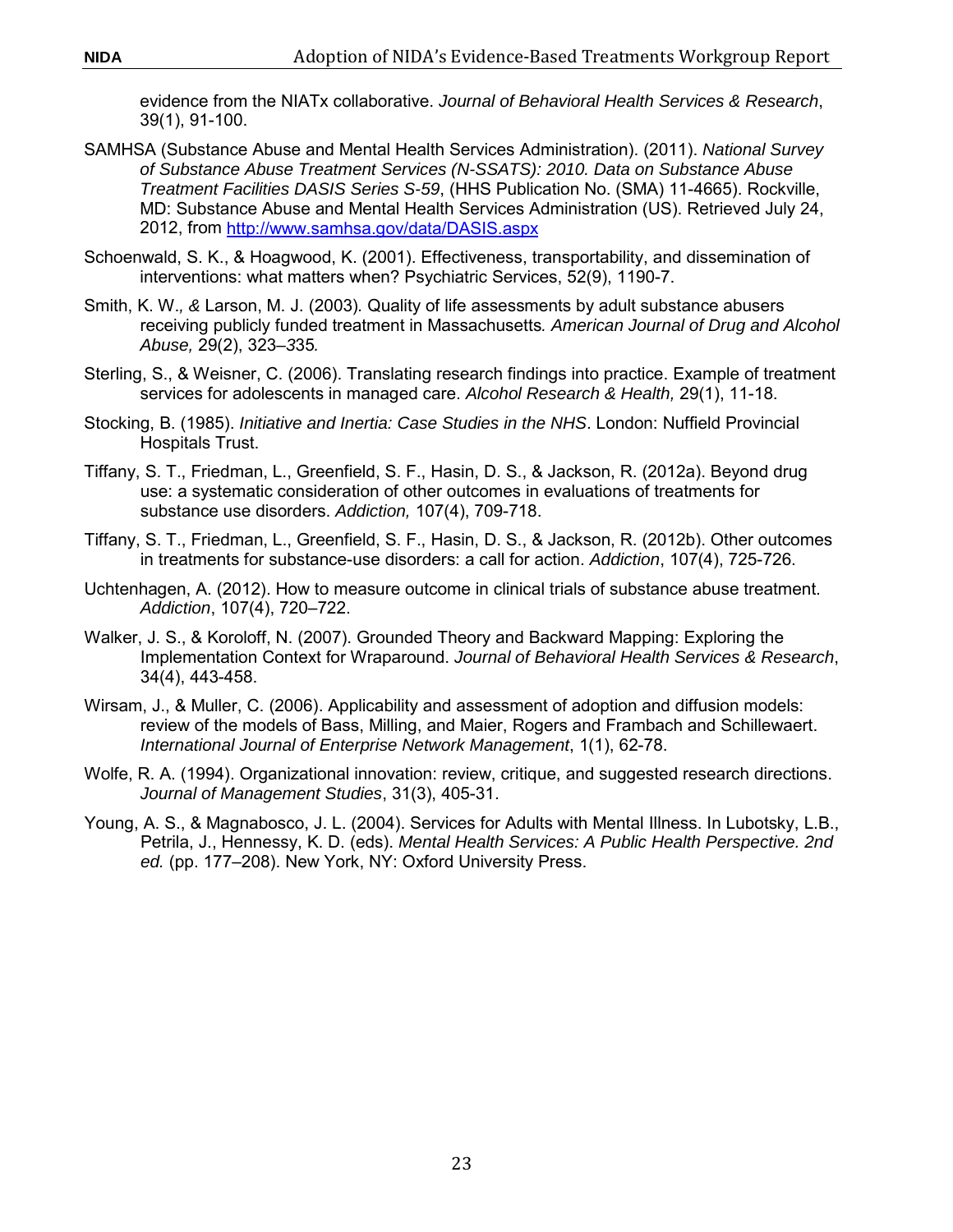#### <span id="page-29-0"></span>**APPENDIX A: ADOPTION OF NIDA'S EVIDENCE-BASED TREATMENTS IN REAL WORLD SETTINGS WORKGROUP MEMBERS**

# **Caryn Lerman, Ph.D. (Chair)**

Mary W. Calkins Professor Department of Psychiatry Director, Center for Interdisciplinary Research on Nicotine Addiction University of Pennsylvania Philadelphia, PA 19104

# **Junius J. Gonzales, M.D., M.B.A.**

Provost and Vice President for Academic **Affairs** The University of Texas at El Paso El Paso, TX 79902

# **Elizabeth Howell, M.D.**

Associate Professor of Psychiatry (Clinical) Department of Psychiatry The University of Utah School of Medicine Salt Lake City, UT 84108

# **Keith Humphreys, Ph.D.**

Professor of Psychiatry Veterans Affairs and Stanford University Medical Centers Stanford, CA 94305-5717

# **Federal Council Workgroup Staff**

# **Meenaxi Hiremath, Ph.D.**

Health Science Administrator Office of Extramural Affairs National Institute on Drug Abuse Bethesda, MD

# **Teresa Levitin, Ph.D.**

**Director** Office of Extramural Affairs National Institute on Drug Abuse Bethesda, MD

# **Thomas A. Kirk Jr., Ph.D.**

Commissioner (Retired) Department of Mental Health and Addiction Services and Independent Health Care Consultant Cheshire, CT 06410

# **Bertha K. Madras, Ph.D.**

Professor of Psychobiology Department of Psychiatry Harvard Medical School Southborough, MA 01772

# **A. Thomas McLellan, Ph.D.**

Chief Executive Officer Treatment Research Institute Philadelphia, PA 19106

#### **Constance Weisner, Dr.P.H., LCSW** Professor Department of Psychiatry University of California, San Francisco San Francisco, CA 94143 & Associate Director for Health Services Research Division of Research Kaiser Permanente Oakland, CA 94612

# **Editor**

# **Robert Katt, Ph.D.**

Science Writer Synergy Enterprises, Inc. Silver Spring, MD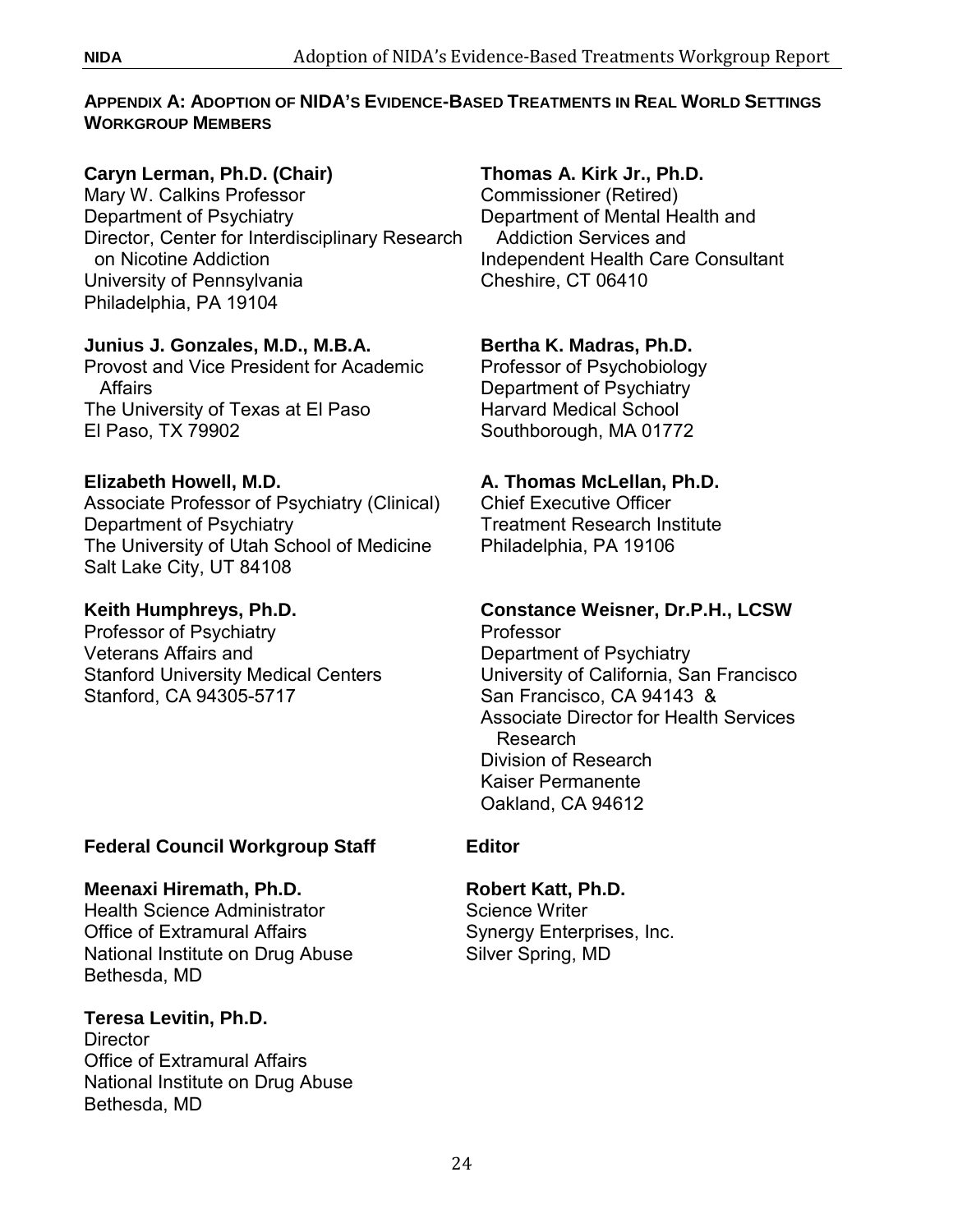<span id="page-30-0"></span>**APPENDIX B: ADOPTION OF NIDA'S EVIDENCE-BASED TREATMENTS IN REAL WORLD SETTINGS COUNCIL REVIEW WORKGROUP MEETING, FEBRUARY 13-14, 2012**



# **National Institute on Drug Abuse Adoption of NIDA's Evidence-Based Treatments in Real World Settings Workgroup**

**Forest Glen Room Bethesda North Marriott Bethesda, Maryland February 13 - 14, 2012** 

# \_\_\_\_\_\_\_\_\_\_\_\_\_\_\_\_\_\_\_\_\_\_\_\_\_\_\_\_\_\_\_\_\_\_\_\_\_\_\_\_\_\_\_\_\_\_\_\_\_\_\_\_\_\_\_\_\_\_\_\_\_\_\_\_\_\_\_\_\_\_\_\_\_\_\_\_\_\_\_\_\_\_\_\_\_ **AGENDA**

| Monday, February 13, 2012 |                                                                                                                                                                                                                              |  |
|---------------------------|------------------------------------------------------------------------------------------------------------------------------------------------------------------------------------------------------------------------------|--|
| $9:30 - 10:00$ a.m.       | <b>Registration</b>                                                                                                                                                                                                          |  |
| $10:00 - 10:15$ a.m.      | <b>Welcome, Introductions, Purpose of Meeting</b><br>Caryn Lerman, Ph.D. (Workgroup Chair)<br>Mary W. Calkins Professor of Psychiatry<br>University of Pennsylvania                                                          |  |
| $10:15 - 10:45$ a.m.      | <b>Workgroup Charge</b><br>Nora D. Volkow, M.D.<br>Director<br>National Institute on Drug Abuse (NIDA)                                                                                                                       |  |
| 10:45 a.m. $-$ 12:30 p.m. | Overview of NIDA, NIDA's mission, and NIDA's Evidence-Based<br><b>Treatments</b><br>David Shurtleff, Ph.D.<br><b>Acting Deputy Director</b><br>National Institute on Drug Abuse (NIDA)                                       |  |
| $12:30 - 1:30$ p.m.       | <b>Working Lunch/Workgroup Discussion</b><br><b>Workgroup Discussion</b><br>• Review Key Issues<br>Identify Additional Information Needs from NIDA<br>$\bullet$<br>• Identify Additional Information Needs from outside NIDA |  |
| 1:30- $2:30$ p.m.         | NIDA's Evidence-Based Behavioral Treatments<br>Joseph Frascella, Ph.D.<br>Director, Division of Clinical Neuroscience and Behavioral Research                                                                                |  |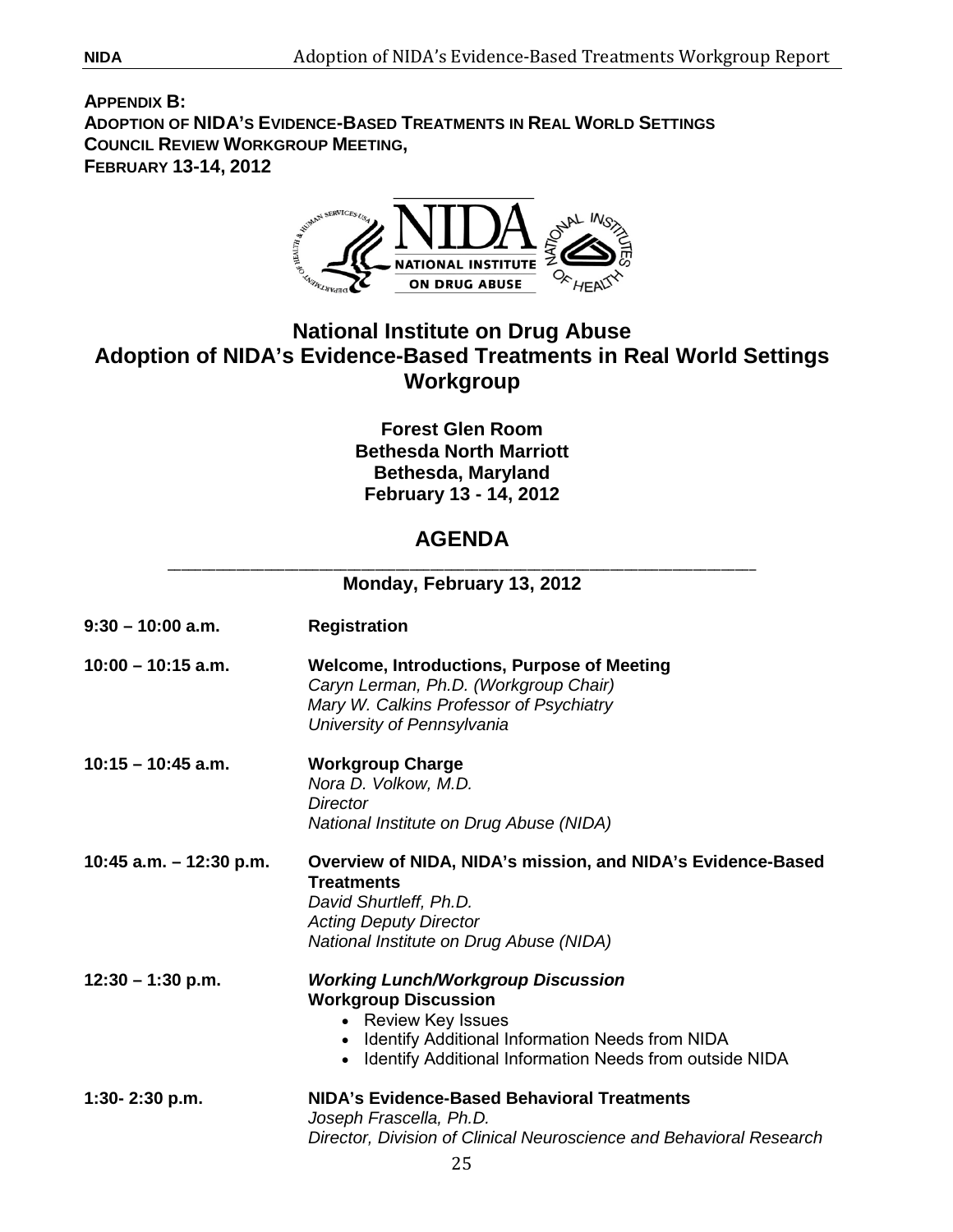| <b>NIDA</b>               | Adoption of NIDA's Evidence-Based Treatments Workgroup Report                                                                                                                                                                 |  |
|---------------------------|-------------------------------------------------------------------------------------------------------------------------------------------------------------------------------------------------------------------------------|--|
|                           | <b>NIDA</b>                                                                                                                                                                                                                   |  |
| 2:30-3:30 p.m.            | NIDA's Pharmacotherapies Research Program<br>Phil Skolnick, Ph.D., D.Sc. (hon.)<br>Director, Division of Pharmacotherapies and Medical Consequences<br>of Drug Abuse<br><b>NIDA</b>                                           |  |
| 3:30-3:45 p.m.            | <b>Break</b>                                                                                                                                                                                                                  |  |
| 3:45-4:45 p.m.            | NIDA's Criminal Justice-Drug Abuse Treatment Studies (CJ-<br><b>DATS) Program</b><br>Redonna Chandler, Ph.D.<br>Chief, Services Research Branch, Division of Epidemiology, Services<br>and Prevention Research<br><b>NIDA</b> |  |
| 4:45-6:00 p.m.            | <b>Workgroup Discussion</b><br>• Review Key Issues<br>• Identify Additional Information Needs from NIDA<br>Identify Additional Information Needs from outside NIDA<br>$\bullet$                                               |  |
| 6:00 p.m.                 | <b>Adjourn for Day 1</b>                                                                                                                                                                                                      |  |
|                           | Tuesday, February 14, 2012<br>$8:00$ a.m. $-12:00$ p.m.                                                                                                                                                                       |  |
| $8:15 - 9:00$ a.m.        | <b>NIDA's Blending Initiative/Conferences</b><br>Betty Tai, Ph.D.<br>Director, Center for the Clinical Trials Network<br><b>NIDA</b>                                                                                          |  |
| $9:00 - 10:00$ a.m.       | NIDA's Clinical Trial Network as a Platform for Disseminating and<br><b>Implementing Evidence-Based Treatments</b><br>Betty Tai, Ph.D.                                                                                        |  |
| 10:00-10:15 a.m.          | <b>Break</b>                                                                                                                                                                                                                  |  |
| 10:15-11:15 a.m.          | Dissemination, Implementation, and Adoption of Evidence-Based<br><b>Treatments and Barriers</b><br>Wilson Compton, M.D., M.P.E.<br>Director, Division of Epidemiology, Services and Prevention Research<br><b>NIDA</b>        |  |
| 11:15 a.m. $-$ 12:00 p.m. | <b>Workgroup Discussion</b><br><b>Review Key Issues</b><br>Identify Additional Information Needs from NIDA<br>$\bullet$<br>• Identify Additional Information Needs from outside NIDA                                          |  |
| 12:00 p.m.                | <b>Adjournment</b>                                                                                                                                                                                                            |  |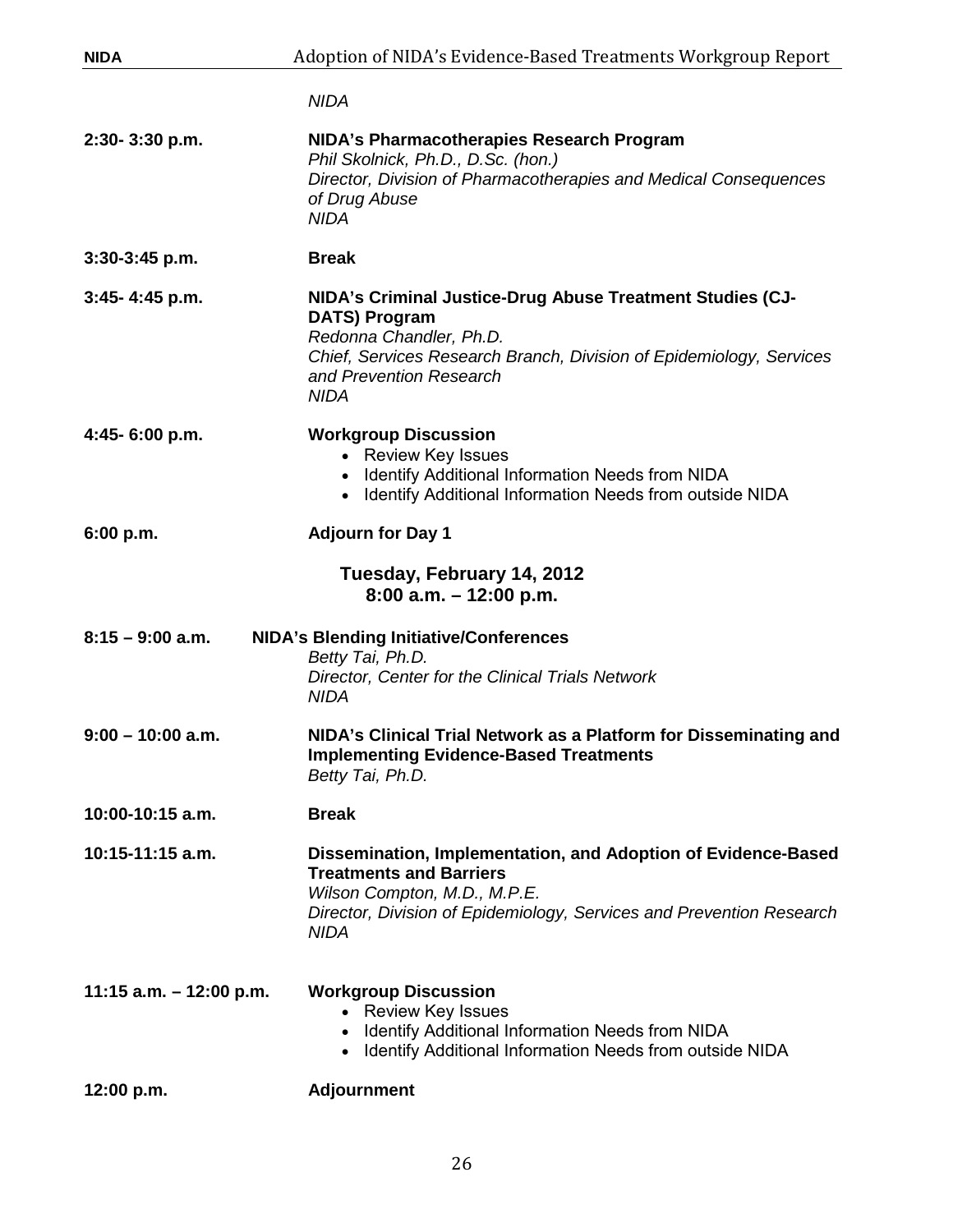#### <span id="page-32-0"></span>**APPENDIX C: ADOPTION OF NIDA'S EVIDENCE-BASED TREATMENTS IN REAL WORLD SETTINGS COUNCIL REVIEW WORKGROUP MEETING, WORKGROUP SUBCOMMITTEES' CALLS**

| <b>Call Date/Time</b>      | <b>Agency</b>          | <b>Agency Contact(s)</b> | <b>Workgroup Members</b> | NIDA's<br><b>Designated</b><br><b>Federal Official(s)</b> |
|----------------------------|------------------------|--------------------------|--------------------------|-----------------------------------------------------------|
| March 27, 2012/            | National Quality       | Heidi Bossley            | Connie Weisner           | Meena Hiremath                                            |
| $1:00$ PM ET               | Forum (NOF)            | Angela Franklin          | Caryn Lerman             |                                                           |
| March 30, 2012/            | <b>National Cancer</b> | <b>Russell Glasgow</b>   | Caryn Lerman             | Meena Hiremath                                            |
| 3:30 PM ET                 | Institute (NCI)        |                          | <b>Bertha Madras</b>     |                                                           |
| April 5, 2012/             | Aetna (HMO)            | Hyong Un                 | Tom McLellan             | Meena Hiremath                                            |
| 3:00 PM ET                 |                        |                          | Connie Weisner           |                                                           |
| April 20, 2012/            | <b>AHRQ</b>            | Carolyn Clancy           | Junius Gonzales          | Meena Hiremath                                            |
| 2:30 PM ET                 |                        |                          | <b>Bertha Madras</b>     | Teri Levitin                                              |
|                            |                        | Pamela Hyde              |                          |                                                           |
| May 2, 2012/<br>1:00 PM ET |                        | Peter Delany             |                          |                                                           |
|                            | <b>SAMHSA</b>          | Michael Etzinger         | Keith Humphreys          | Meena Hiremath<br>Teri Levitin                            |
|                            |                        | Kevin Hennessy           |                          |                                                           |
|                            |                        | Anne Herron              |                          |                                                           |
|                            |                        | Sharon Larson            |                          |                                                           |
|                            |                        | <b>Charles Reynolds</b>  |                          |                                                           |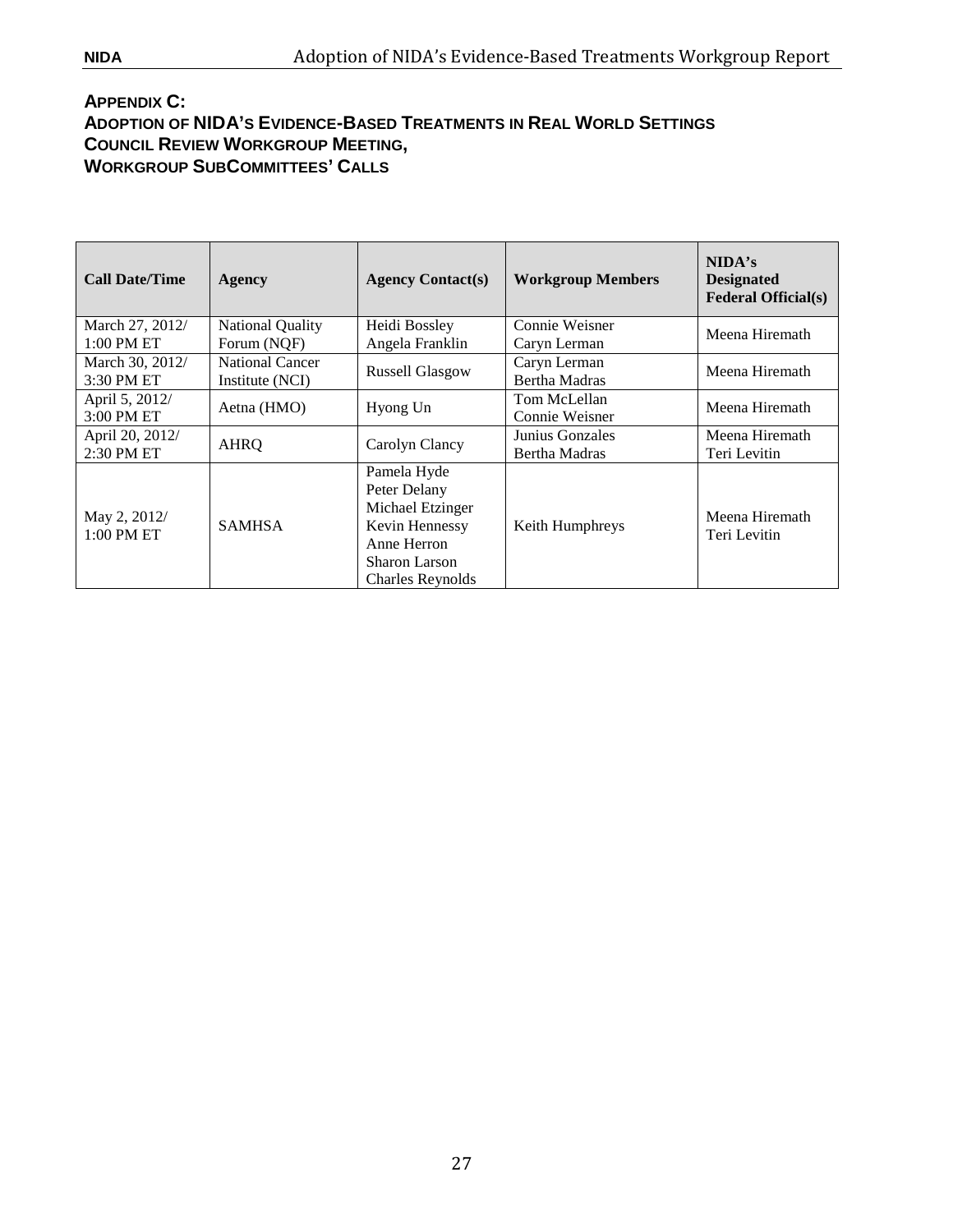**APPENDIX D: ADOPTION OF NIDA'S EVIDENCE-BASED TREATMENTS IN REAL WORLD SETTINGS COUNCIL REVIEW WORKGROUP MEETING, MAY 8-9, 2012**



# **National Institute on Drug Abuse (NIDA) Adoption of NIDA's Evidence-Based Treatments in Real World Settings Workgroup**

**Linden Oak Room Bethesda North Marriott Bethesda, Maryland May 8 – 9, 2012** 

# **AGENDA**

**Tuesday, May 8, 2012**

| $9:30 - 10:00$ a.m.       | <b>Registration</b>                                                                                                                                                                                          |  |
|---------------------------|--------------------------------------------------------------------------------------------------------------------------------------------------------------------------------------------------------------|--|
| $10:00 - 10:15$ a.m.      | <b>Welcome, Introductions, Purpose of Meeting</b><br>Caryn Lerman, Ph.D. (Workgroup Chair)<br>Mary W. Calkins Professor of Psychiatry<br>University of Pennsylvania                                          |  |
| $10:15 - 11:00$ a.m.      | NIDA's Office of Science Policy & Communications<br>Gaya Dowling, Ph.D.<br>Acting Branch Chief, Science Policy Branch, Office of Science Policy<br>& Communications<br><b>NIDA</b>                           |  |
| 11:00 a.m. $-$ 12:00 p.m. | <b>National Institutes of Health HMO Networks</b><br>David Chambers, Ph.D.<br>Associate Director, Dissemination and Implementation Research and<br>Chief, Services Research and Clinical Epidemiology Branch |  |
| $12:00 - 12:15$ p.m.      | <b>Break</b>                                                                                                                                                                                                 |  |
| $12:15 - 1:00$ p.m.       | <b>Working Lunch: Discussion of Morning Presentation</b>                                                                                                                                                     |  |
| $1:00 - 3:30$ p.m.        | <b>NIDA Workgroup: Refine Set of Recommendations</b>                                                                                                                                                         |  |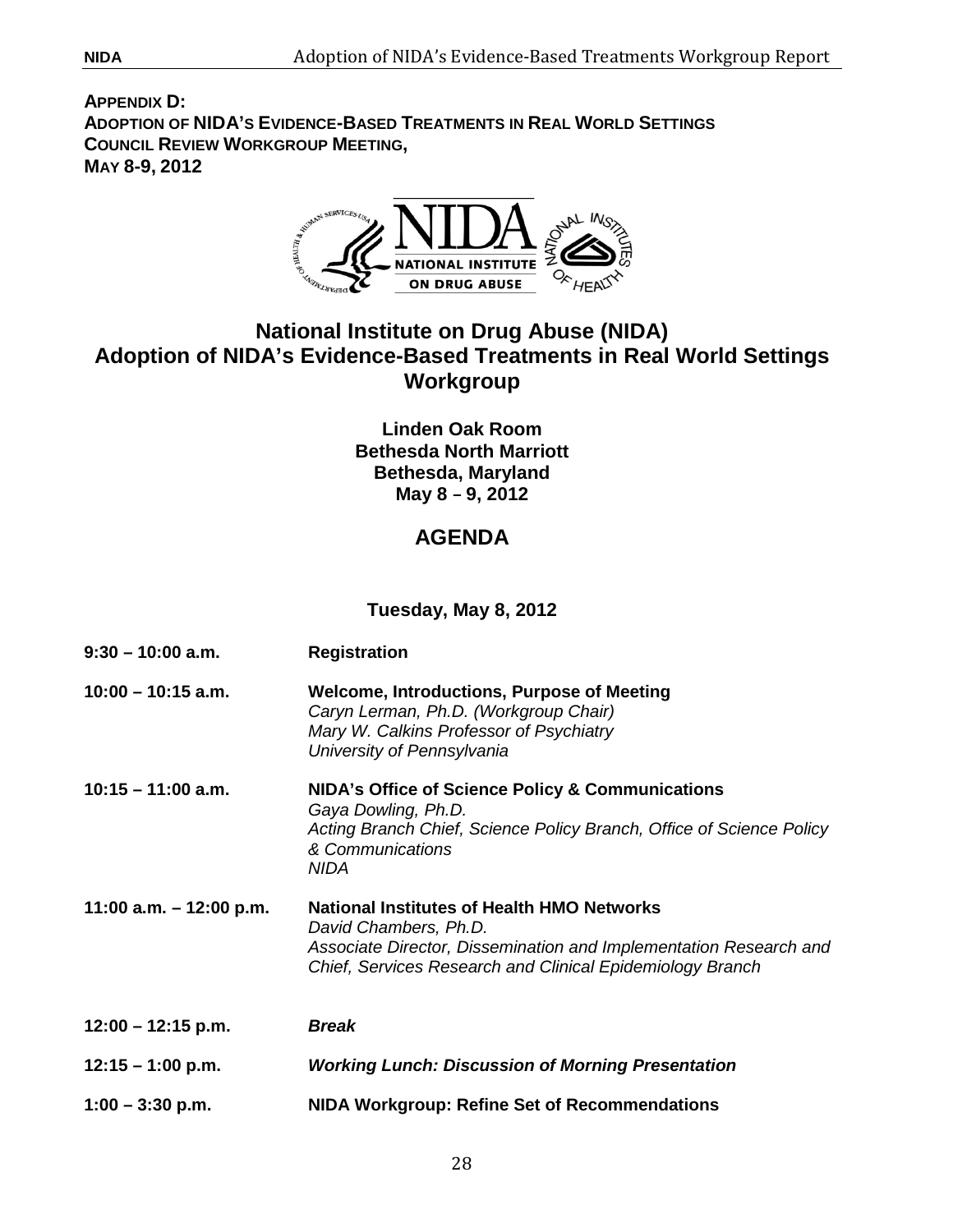| <b>NIDA</b>               | Adoption of NIDA's Evidence-Based Treatments Workgroup Report   |
|---------------------------|-----------------------------------------------------------------|
| $3:30 - 3:45$ p.m.        | <b>Break</b>                                                    |
| $3:45 - 6:00$ p.m.        | NIDA Workgroup: Action Items for Recommendations                |
| 6:00 p.m.                 | <b>Adjourn for Day 1</b>                                        |
|                           | Wednesday, May 9, 2012<br>$8:15$ a.m. $-12:00$ p.m.             |
| $8:15$ a.m. $-12:00$ p.m. | <b>Workgroup: Additional Report Components and Future Plans</b> |
| 12:00 p.m.                | <b>Adjournment</b>                                              |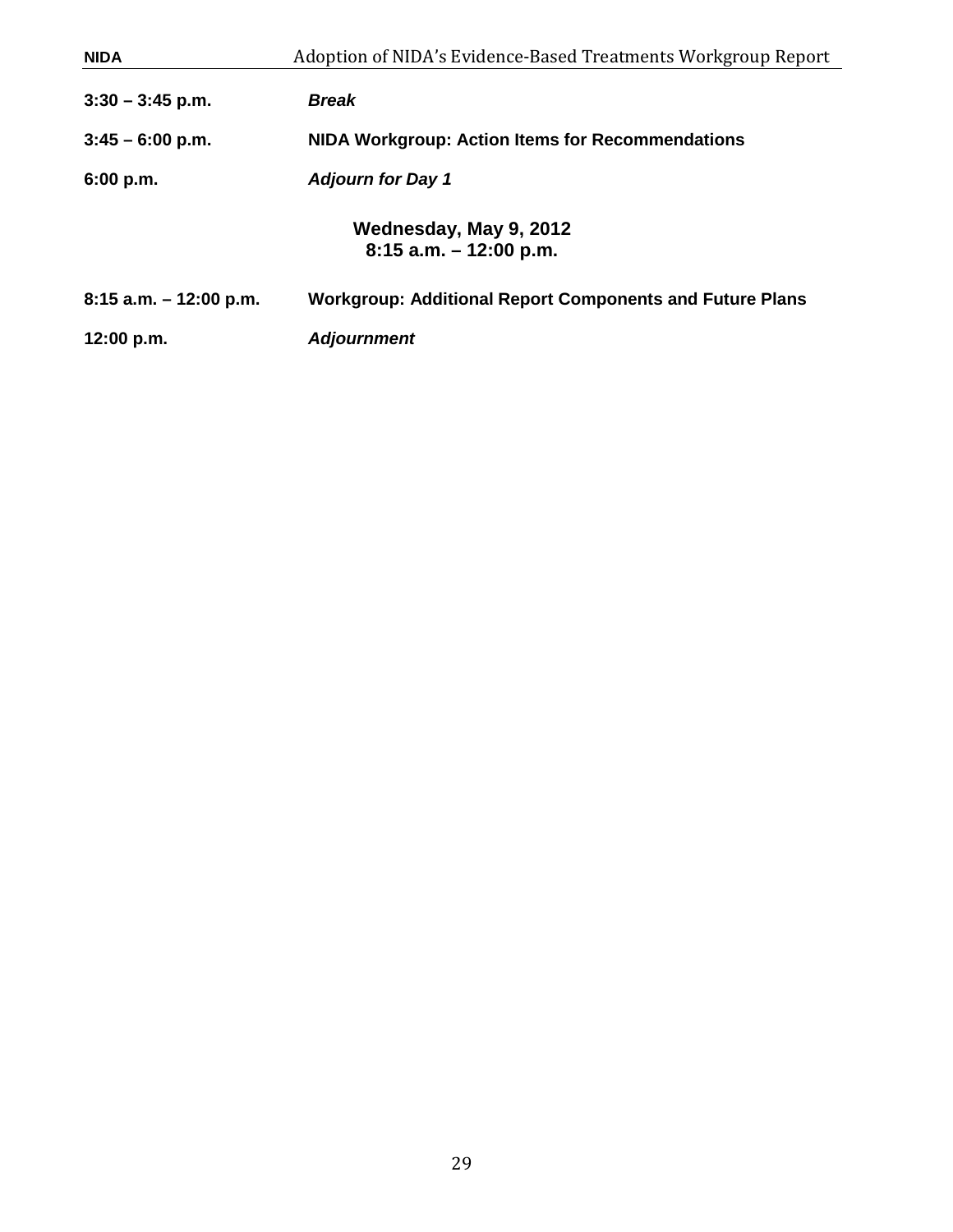## <span id="page-35-0"></span>**APPENDIX E: PRINCIPLES OF SUBSTANCE USE TREATMENT VERSUS PRACTICE**

# **Table 1. Principles and Practices**

| <b>PRINCIPLE</b>                                                                                                                                 | <b>PRACTICE*</b>                                                                                                                                                                                                                                                                                                                                                                                                                                                                                                                                                                      |
|--------------------------------------------------------------------------------------------------------------------------------------------------|---------------------------------------------------------------------------------------------------------------------------------------------------------------------------------------------------------------------------------------------------------------------------------------------------------------------------------------------------------------------------------------------------------------------------------------------------------------------------------------------------------------------------------------------------------------------------------------|
| Addiction is a complex but treatable disease that<br>affects brain function and behavior. Treatment must<br>be readily available.                | Addiction treatment centers are available. However, there is<br>no reporting system that readily reports the availability or<br>accessibility of treatment centers based on immediate specific<br>needs.                                                                                                                                                                                                                                                                                                                                                                              |
| No single treatment is appropriate for everyone.                                                                                                 | Use of the following was reported always or often: counseling<br>(95%); relapse prevention (85%); cognitive-behavioral therapy<br>(64%); motivational interviewing (54%); 12-step facilitation<br>(53%); brief intervention (34%); contingency management<br>(25%); trauma-related counseling (21%); rational emotive<br>behavior therapy (16%); community reinforcement plus<br>vouchers $(4.4\%)$ .                                                                                                                                                                                 |
| Effective treatment attends to multiple needs of the<br>individual, not just his or her drug abuse.                                              | Services include: substance abuse education (95%), case<br>management (77%), social skills development (69%), mental<br>health services (57%), HIV or AIDS education/counseling<br>(56%), other health education (50%), mentoring/peer support<br>(47%), self-help groups (46%), assistance locating housing<br>(45%), hepatitis education/counseling (39%), transportation<br>(38%), domestic violence services (36%), employment<br>counseling (34%), early HIV intervention (25%), smoking<br>cessation (25%), childcare (7.5%), residential beds for clients'<br>children (3.7%). |
| Treatment programs should assess for infectious<br>diseases.                                                                                     | 20-34% Testing for TB, HIV, hepatitis B and C, STDs                                                                                                                                                                                                                                                                                                                                                                                                                                                                                                                                   |
| Counseling (individual and/or group) and other<br>behavioral therapies are the most commonly used<br>forms of drug abuse treatment.              | 95% of facilities offer substance use counseling                                                                                                                                                                                                                                                                                                                                                                                                                                                                                                                                      |
| Medications are important for treatment for many<br>patients, especially combined with counseling and<br>other behavioral therapies.             | Only 8-9% of all facilities offer pharmacotherapy. Of those<br>offering, these include: nicotine replacement (20%),<br>Buprenorphine (18%), Campral (17%), Naltrexone (16%),<br>Antabuse (16%), smoking cessation medications (15%),<br>methadone (11%).                                                                                                                                                                                                                                                                                                                              |
| Many drug-addicted individuals also have other<br>mental disorders. Treatment should address both<br>(or all).                                   | 43% of clients had a diagnosed co-occurring substance abuse<br>and mental health disorder; in Federal government-operated<br>facilities, it is 62%.<br>63% offer screening mental health disorders<br>$\bullet$<br>43% offer comprehensive mental health assessment<br>$\bullet$<br>57% offer mental health services<br>35% offer medications for psychiatric disorders                                                                                                                                                                                                               |
| Medically assisted detoxification is only the first<br>stage of addiction treatment and by itself does little<br>to change long-term drug abuse. | The proportion of facilities providing detoxification from<br>specific substances were: opiates (84%); alcohol (68%);<br>benzodiazepines (60%), cocaine (55%), methamphetamine<br>(54%), other (13%). There are no reporting system<br>requirements of seamless entry into treatment from<br>detoxification.                                                                                                                                                                                                                                                                          |
| Drug use during treatment must be monitored<br>continuously, as lapses during treatment do occur.                                                | 60% of sites use breathalyzer tests; 84% perform urine drug<br>screening.                                                                                                                                                                                                                                                                                                                                                                                                                                                                                                             |

The 2010 N-SSATS survey [\(http://wwwdasis.samhsa.gov/10nssats/nssats2010web.pdf](http://wwwdasis.samhsa.gov/10nssats/nssats2010web.pdf) ) provides the latest results from an annual census of facilities providing substance abuse treatment. In this survey, 14,060 facilities completed the survey at a 91.1% response rate. The percentages for addiction categories were: 43-46% alcohol + drugs; 35-29% drugs; 18% alcohol only. Of the facilities that responded, types and percentage of facilities included were: Private non-profit: 58%; private for-profit: 30%; Local gov: 6%; State gov: 3%; Fed gov: 3%; Tribal gov: 1%. The primary focus of these facilities was reported as: substance abuse treatment: 61%; mental health and substance abuse treatment: 31%; mental health alone: 6%; general health care: 1%. Types of care provided by these facilities were: outpatient: 81%; residential: 26%; hospital inpatient: 6%.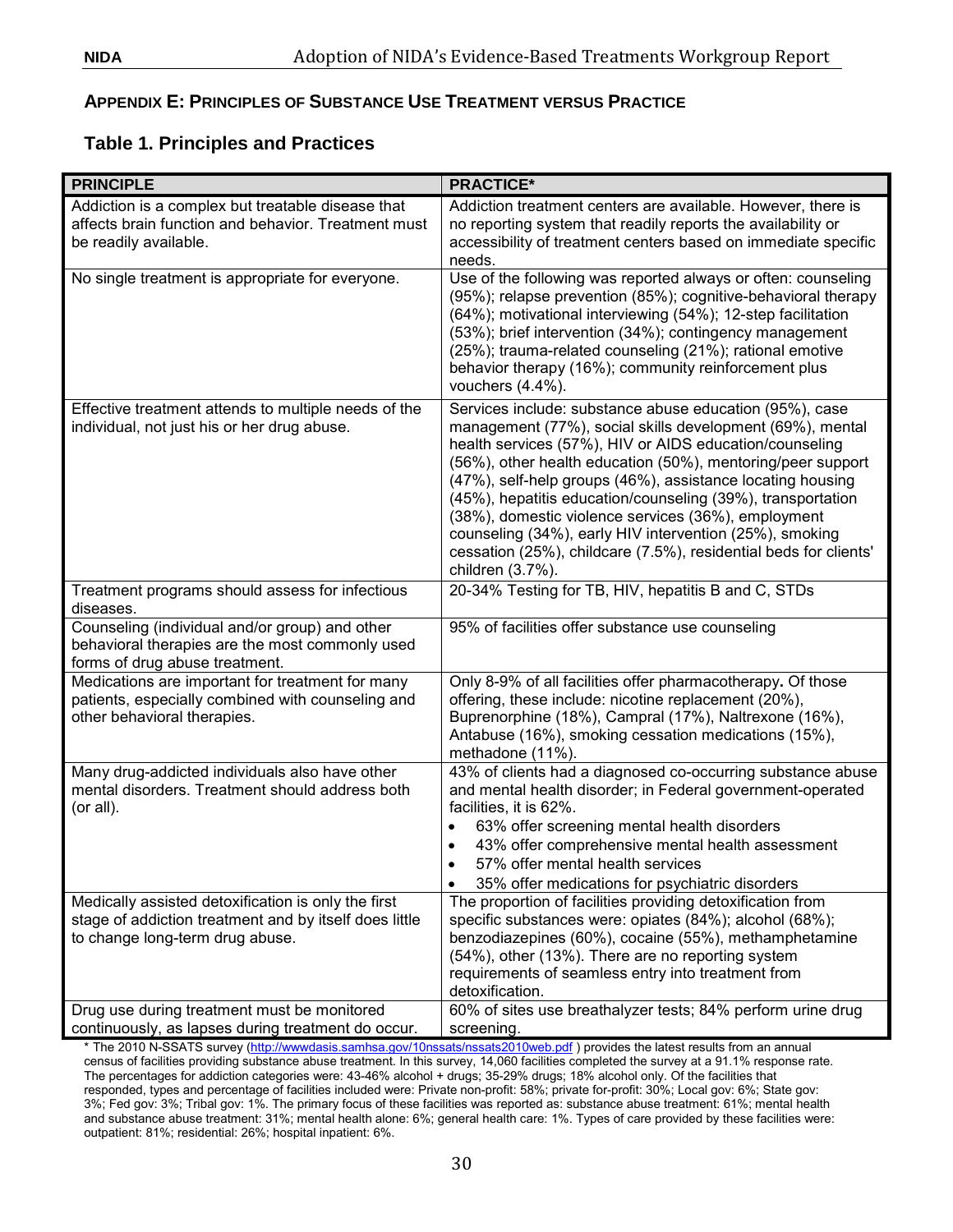# <span id="page-36-0"></span>**APPENDIX F: SCREENING, BRIEF INTERVENTION AND REFERRAL TO TREATMENT (SBIRT) AND NIDA**

Although not formally part of the Workgroup's charge, and therefore not rising to the level of an independent recommendation, the Workgroup sees a strong rationale for NIDA to take the lead in developing and standardizing SBIRT protocols for illicit drug use so that they can be more readily adopted in various treatment settings.

Background: SBIRT is a comprehensive, integrated, public health approach for assessment of intensity of substance use and delivery of early intervention and treatment services for persons with substance use disorders or those at risk of developing these disorders (Madras et al. 2009; Madras 2010). Screening is an evidence-based brief questionnaire that identifies the spectrum of substance use (tobacco, alcohol, illicit drugs, and prescription drugs misuse) and severity of the problem, including adverse consequences, by proving a numerical score that guides the needed level of intervention. A brief intervention is useful for mild symptoms of substance use, as it provides feedback of the score, raises awareness of risks, and motivates and establishes goals and strategies to reduce use and related risks. Brief treatment, for individuals whose screening score indicates moderate use, is provided over several counseling sessions in general medical settings. Referral to specialty treatment centers is provided for severe symptoms or for patients with complicated psychiatric symptoms. There is evidence to support that each step within the SBIRT protocol is beneficial for reducing substance use and/or preventing progression of substance use to an increased level of severity.

Rationale: In order to successfully treat substance use disorders, it is first imperative to identify patients and populations in need of treatment. Approximately, 23.5 million people aged 12 or older have a substance use disorder, based on DSM IV criteria, and need treatment for alcohol and/or illicit drug use. Yet, almost 95% of people with substance use disorders (over 21 million people) do not realize they have a problem, and therefore do not seek treatment, and most of those that recognize their problem make no recorded effort to seek treatment. Also, the latest NSDUH survey demonstrates that past month users of illicit drugs ( $\sim$  20 million) and heavy alcohol users ( $\sim$  40 million) exceed the number of people (~21 million) harboring a DSM-IV diagnosis of substance abuse/addiction. Early detection and treatment of substance use is critical; data shows that the prevalence of addiction among adults who initiated drug use during early adolescence is much higher than those who initiated later than age 18 and that treatment is more challenging for those who initiated use early and have been exposed for a long period of time. Effectively integrating substance use SBIRT protocols into healthcare treatment settings can result both in earlier identification and treatment of risky substance use and substance use disorders and in quality of life improvement in these individuals through reductions in co-occurring medical and psychiatric conditions, adverse drug interactions, and improved wellbeing of patients' family members and caregivers. Societal benefits for effective implementation of SBIRT for substance use potentially include reduced healthcare costs and reduced criminal justice involvement (Smith and Larson 2003; Madras et al. 2009; Miller and Miller 2009; Madras 2010; Laudet 2011; Donovan et al. 2012; Tiffany et al. 2012a; Tiffany et al. 2012b; Uchtenhagen 2012). A lack of sufficient information and evidence related to the adequacy and effectiveness of SBIRT protocols for illicit drug use is a major impediment to mainstreaming the protocol into standard of medical care. NIDA can- and shouldlead efforts to direct and support research that can satisfy this information void.

#### Action Items:

• Effectively partner with the United States Preventive Services Task Force (USPSTF), American Medical Association (AMA), Joint Commission, National Committee for Quality Assurance (NCQA), National Quality Forum (NQF), Joint Commission, CMS, and other relevant stakeholders (consumers, purchasers, emergency room and primary care doctors, policy